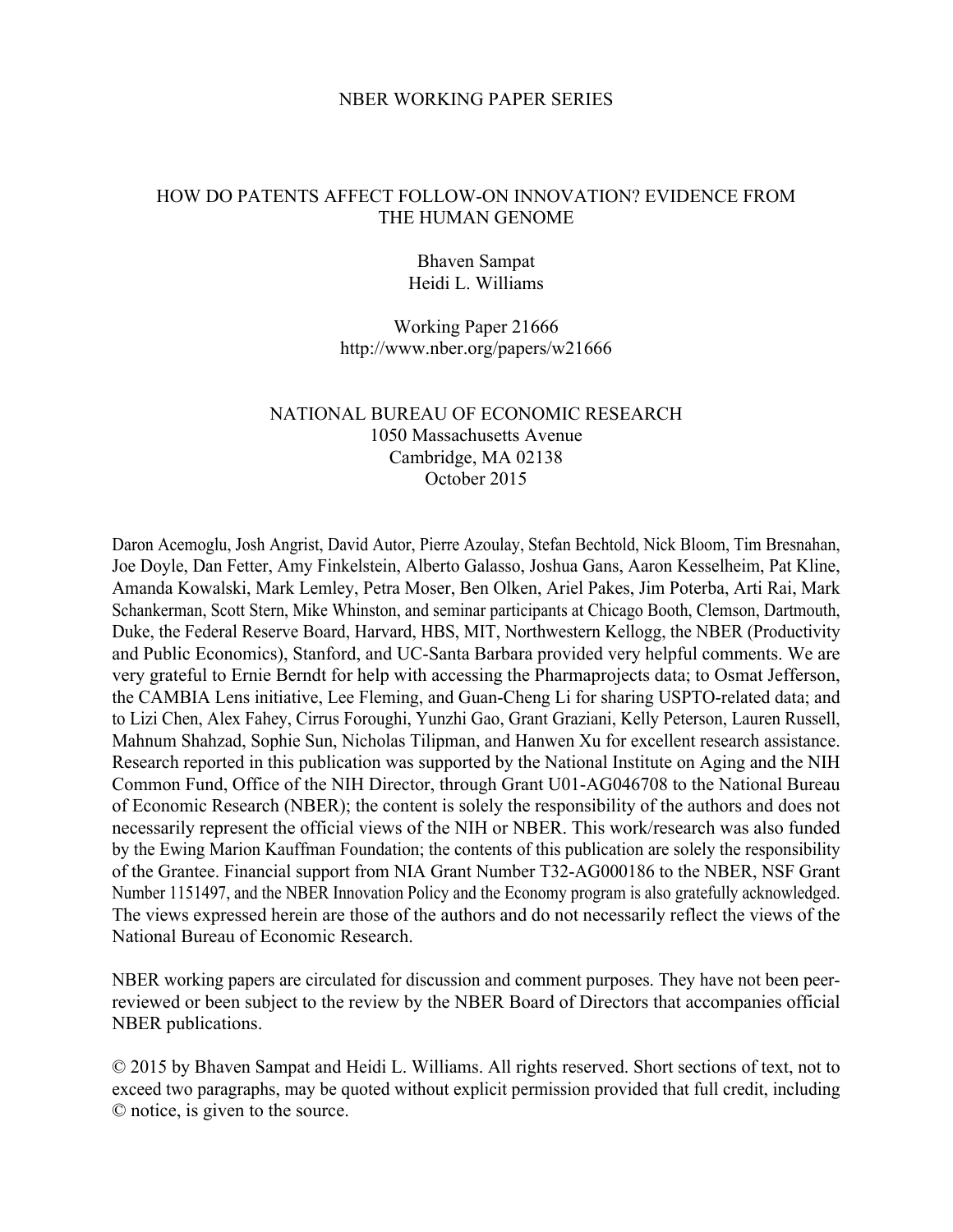How Do Patents Affect Follow-On Innovation? Evidence from the Human Genome Bhaven Sampat and Heidi L. Williams NBER Working Paper No. 21666 October 2015 JEL No. I10,I18,O34

### **ABSTRACT**

We investigate whether patents on human genes have affected follow-on scientific research and product development. Using administrative data on successful and unsuccessful patent applications submitted to the US Patent and Trademark Office, we link the exact gene sequences claimed in each application with data measuring follow-on scientific research and commercial investments. Using this data, we document novel evidence of selection into patenting: patented genes appear more valuable — prior to being patented — than non-patented genes. This evidence of selection motivates two quasi-experimental approaches, both of which suggest that on average gene patents have had no effect on follow-on innovation.

Bhaven Sampat Department of Health Policy and Management Columbia University 600 West 168th Street, 6th Floor New York, NY 10032 and NBER bns3@columbia.edu

Heidi L. Williams Department of Economics, E17-222 MIT 77 Massachusetts Avenue Cambridge MA 02139 and NBER heidiw@mit.edu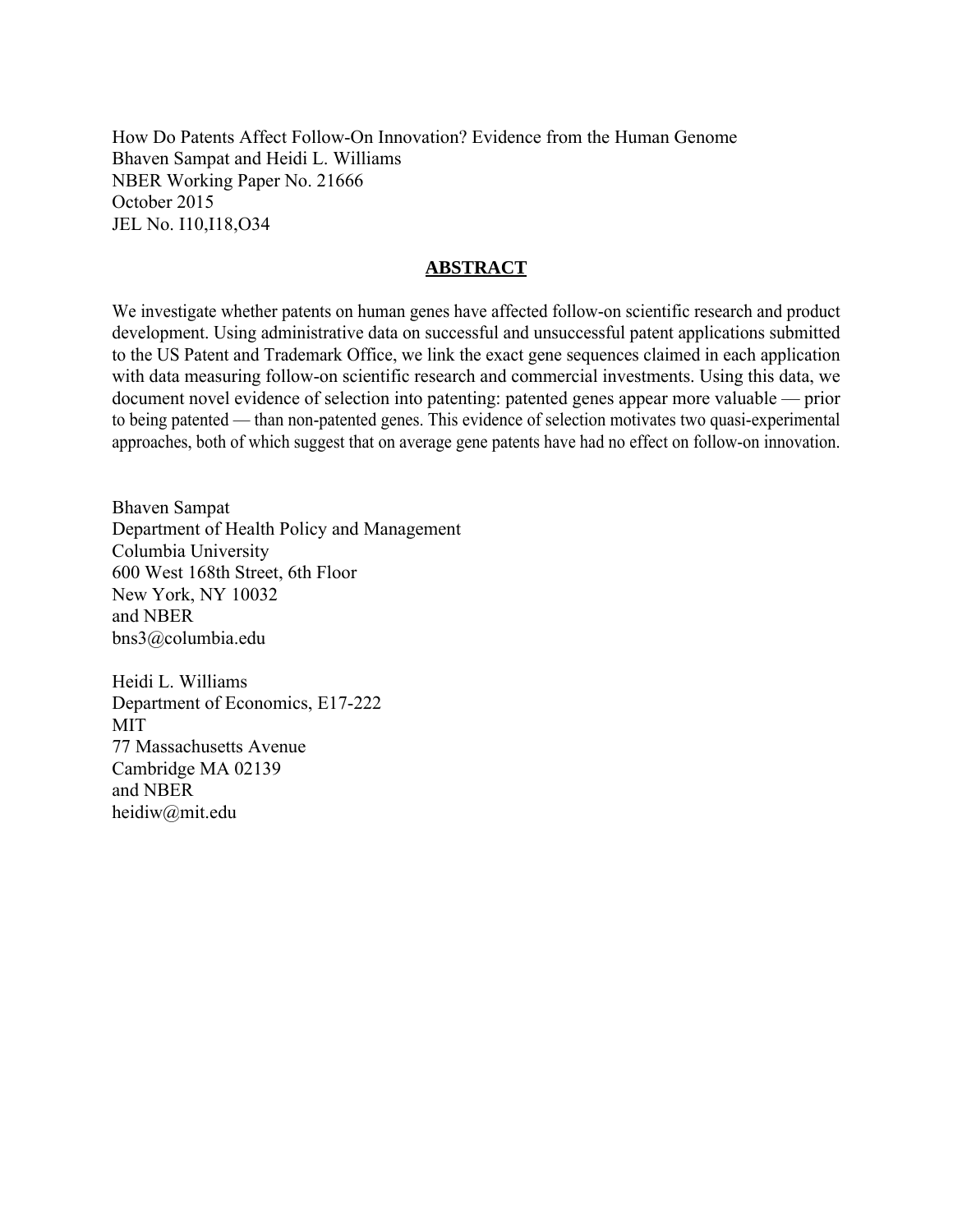## 1 Introduction

Competitive markets may under-incentivize innovation due to the public good nature of new ideas. Intellectual property rights, such as patents, aim to address this under-investment problem by allowing inventors to capture a higher share of the social returns to their research investments. By awarding inventors a temporary right to exclude others from marketing their invention, patents aim to allow inventors to earn quasi-rents — temporarily — as a way to re-coup their research and development costs, thus providing dynamic incentives for investments in new technologies. Dating back at least to analyses such as [Nordhaus](#page-28-0) [\(1969\)](#page-28-0), optimal patent policy design has traditionally been framed as a trade-off between this benefit of providing incentives for the development of new technologies and the cost of deadweight loss from higher prices during the life of the patent.

Nordhaus-style models of optimal patent policy design have traditionally modeled innovations as isolated discoveries. However, in practice many or most innovations are cumulative, in the sense that any given discovery is also an input into later follow-on discoveries. When innovation is cumulative, optimal patent policy design also depends on how patents on existing technologies affect follow-on innovation. One example that has been prominent in recent policy debates is a patented human gene sequence. Sequenced genetic data is a research input into subsequent follow-on discoveries: by analyzing sequenced genetic data scientists may discover links between genetic variations and diseases, and such knowledge can be applied to commercialize medical technologies such as pharmaceutical treatments and diagnostic tests. If patents on discoveries such as human genes affect follow-on innovation, that effect is a key additional input into optimal patent policy design. In this paper, we investigate whether patents on human genes have affected follow-on scientific research and product development. Our broad goal is to inform whether the Nordhaus-style trade-off between ex ante incentives and deadweight loss is sufficient for optimal patent policy design, or whether — at least in this context — the effects of patents on follow-on innovation need to be considered.

Investigating how patents on existing technologies affect follow-on innovation requires addressing two key challenges. First, in most markets it is difficult or impossible to take a given set of technologies which are claimed as intellectual property in patents and measure follow-on innovation on those technologies. Follow-on innovations require a license from the original innovator. But because licenses are very rarely publicly disclosed, constructing appropriate measures of follow-on innovation for any given patented invention is quite difficult. Second, a priori we may expect a selection bias problem to arise if inventors are more likely to file for and obtain patents on technologies that are inherently more valuable. This type of selection raises the concern that any measured differences in follow-on innovation across patented and non-patented technologies may reflect the selection of which technologies are patented, rather than a causal effect of patents on follow-on innovation.

The contribution of this paper is to construct new data and develop two new quasi-experimental approaches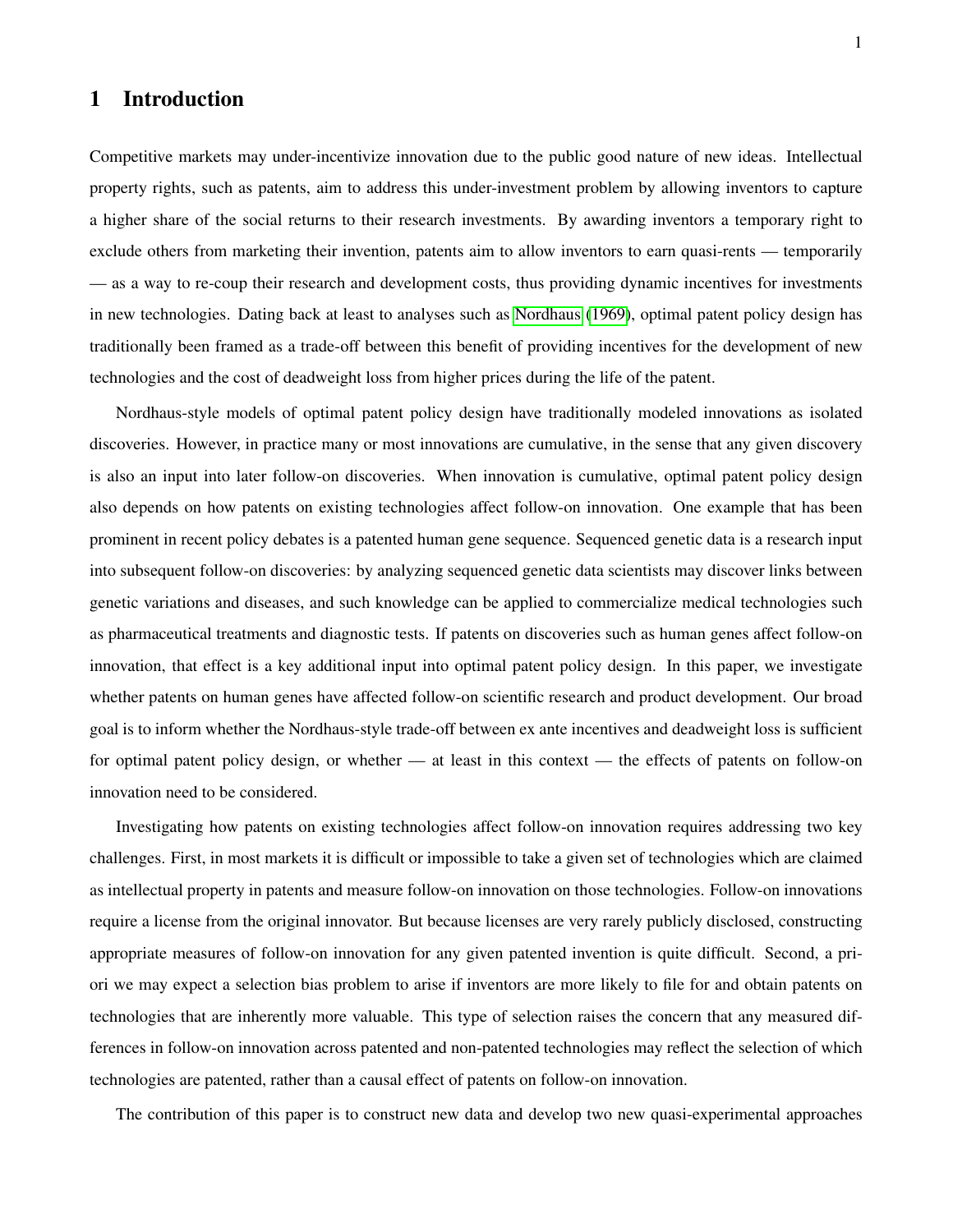to address these challenges. To address the first - measurement - challenge, we take advantage of the fact that US patent applications claiming human genes as intellectual property must disclose the exact DNA sequences claimed in the text of the patent. By applying bioinformatics methods [\(Jensen and Murray, 2005\)](#page-27-0), these DNA sequences can be annotated with gene identifiers, and these gene identifiers can in turn be linked to standard scientific and medical datasets providing measures of follow-on scientific research and product development related to each gene. Specifically, we measure the scientific publications related to each gene as an indicator of scientific research investments, and measure the use of genes in pharmaceutical clinical trials and diagnostic tests as indicators of commercial research investments. Because gene patents have been widely interpreted as sufficiently broad that follow-on inventions require gene patent licenses (see, e.g., [Heller and Eisenberg](#page-26-0) [\(1998\)](#page-26-0), [Doll](#page-26-1) [\(1998\)](#page-26-1)), this measurement exercise corresponds closely with the theoretical concept of interest.

Because we observe our measures of follow-on scientific research and product development for all genes, this DNA sequence-based linkage allows us to compare follow-on innovation across patented and non-patented genes. If patents were as good as randomly assigned across genes, this would be sufficient to estimate the causal effect of interest. However, if inventors are more likely to file for and obtain patents on technologies that are more valuable, then this type of simple comparison could reflect the selection of which genes are patented. By taking advantage of the fact that we observe our measures of follow-on innovation both before and after gene patents are granted, we are able to document novel evidence of selection into patenting: genes that will be patented in the future are the focus of more scientific research and more commercial investments prior to being patented, relative to genes that will not be patented. This evidence suggests that estimating a causal effect of patents on follow-on innovation requires constructing an empirical strategy to address this selection bias.

To address the second challenge — selection bias — we develop two new quasi-experimental methods for estimating how patents have affected follow-on innovation. First, we present a simple comparison of follow-on innovation across genes claimed in accepted versus rejected patent applications.<sup>[1](#page-3-0)</sup> In our context, this method is reasonable if — conditional on being included in a patent application — whether a gene is granted a patent is as good as random.[2](#page-3-1) Again taking advantage of the fact that we observe our measures of follow-on innovation both before and after gene patents are granted, we document empirically that genes claimed in accepted and rejected patent applications are the focus of similar levels of scientific research and commercial investments prior to the applications being filed, providing evidence for the validity of this empirical approach. Second, we develop a novel instrumental variable for which patent applications are granted patents: namely, the "leniency" of the assigned patent examiner. Patent examiners are charged with a uniform mandate: grant patents to patent-eligible, novel,

<span id="page-3-0"></span><sup>&</sup>lt;sup>1</sup>Strictly speaking, patent applications are never formally rejected by the USPTO, only abandoned by applicants [\(Lemley and Sampat,](#page-27-1) [2008\)](#page-27-1). For brevity, we colloquially refer to such applications as "rejected" throughout the text.

<span id="page-3-1"></span><sup>2</sup>As we will discuss in more detail, this approach does *not* require that patents are as good as randomly assigned across patent applications; rather, the relevant assumption is at the gene level, for genes included in accepted and rejected applications.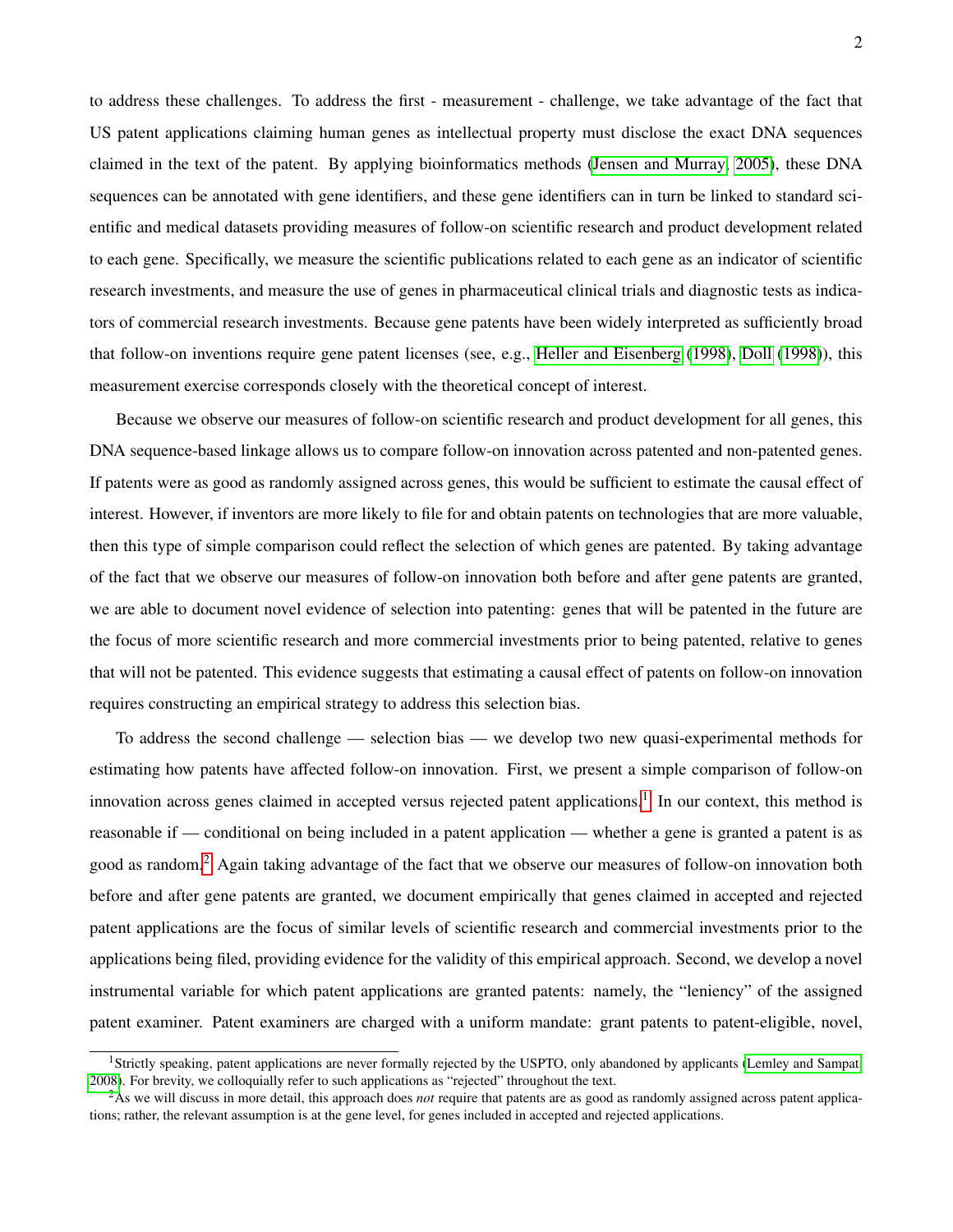non-obvious, and useful inventions. However, prior research has documented that in practice this mandate leaves patent examiners a fair amount of discretion [\(Cockburn, Kortum and Stern, 2003;](#page-25-0) [Lemley and Sampat, 2010,](#page-27-2) [2012\)](#page-27-3). We leverage the interaction of this across-examiner heterogeneity with the quasi-random assignment of patent applications to examiners as a source of variation in which patent applications are granted patents. Past qualitative evidence — and new empirical evidence we document — supports the assertion that the assignment of patent applications to examiners is plausibly random conditional on some covariates (such as application year and technology type), suggesting that the leniency of the patent examiner to which a patent application is assigned can provide a valid instrument for whether the patent application is granted a patent.<sup>[3](#page-4-0)</sup>

In contrast with what one would infer from a naïve comparison of follow-on innovation on patented and nonpatented genes, both of our quasi-experimental approaches suggest that gene patents have not had quantitatively important effects on either follow-on scientific research or follow-on commercial investments. The estimates from our first quasi-experimental approach — comparing follow-on innovation across genes claimed in successful versus unsuccessful patent applications — document estimates which are economically small and meaningfully precise. While the estimates from our second quasi-experimental approach — using the leniency of the assigned patent examiner as an instrument for which patent applications are granted patents — are less precise, the fact that these two approaches generate similar conclusions provides additional confidence in our estimates.

Our empirical estimates speak most directly to a recent set of high-profile legal rulings on the case *Association for Molecular Pathology v. Myriad Genetics*. [4](#page-4-1) The firm Myriad Genetics was granted patents on human genes correlated with risks of breast and ovarian cancer, and in June 2013 the US Supreme Court unanimously ruled to invalidate a subset of Myriad's gene patent claims, arguing that such patents *"would 'tie up'...[genes] and...inhibit future innovation.*" That is, the Court argued that gene patents had sufficiently strong negative effects on follow-on innovation that genes should be ineligible for patent protection.<sup>[5](#page-4-2)</sup> While - consistent with that view - there has been widespread concern that patents on human genes may hinder follow-on innovation, as argued by a [2006](#page-28-1) National Academies report and by [Caulfield et al.](#page-25-1) [\(2013\)](#page-25-1) there was essentially no empirical evidence available to either

<span id="page-4-0"></span><sup>&</sup>lt;sup>3</sup>Importantly, both of our sources of quasi-experimental variation hold the disclosure of inventions constant: both accepted and rejected inventions are disclosed in the published patent applications that comprise our sample. This implies that our analysis corresponds to a partial equilibrium analysis (holding disclosure constant), whereas in general equilibrium firms may choose to protect their inventions with e.g. trade secrecy or other strategies rather than with patents if patent protection is not available. For example, in response to the *Mayo v. Prometheus* ruling discussed below, the law firm Goodwin Proctor issued a "client alert" arguing that the ruling called for "a renewed look at trade secret law for protection of diagnostics innovations as an alternative to patents"; see [http://www.goodwinprocter.com/](http://www.goodwinprocter.com/Publications/Newsletters/Client-Alert/2012/0323_Lessons-from-Mayo-v-Prometheus.aspx) [Publications/Newsletters/Client-Alert/2012/0323\\_Lessons-from-Mayo-v-Prometheus.aspx](http://www.goodwinprocter.com/Publications/Newsletters/Client-Alert/2012/0323_Lessons-from-Mayo-v-Prometheus.aspx).

<span id="page-4-2"></span><span id="page-4-1"></span><sup>&</sup>lt;sup>4</sup>Appendix [A](#page-36-0) provides some additional background on this case.

<sup>&</sup>lt;sup>5</sup>This same line of argument has shaped at least three other recent US Supreme Court rulings which have moved to restrict the set of discoveries eligible for patent protection in other industries [\(Kesselheim, Cook-Deegan, Winickoff and Mello, 2013\)](#page-27-4). First, in *Bilski v. Kappos* the Court invalidated patent claims on an investment strategy, announcing it supported a "high enough bar" on patenting abstract ideas that it would not "put a chill on creative endeavor and dynamic change." Second, in *Mayo v. Prometheus*, the Court invalidated patent claims on methods of using genetic variation to guide pharmaceutical dosing, expressing concern that "patent law not inhibit further discovery by improperly tying up the future of laws of nature." Finally, in *Alice Corp v. CLS Bank* the Court invalidated patent claims on software based on similar arguments.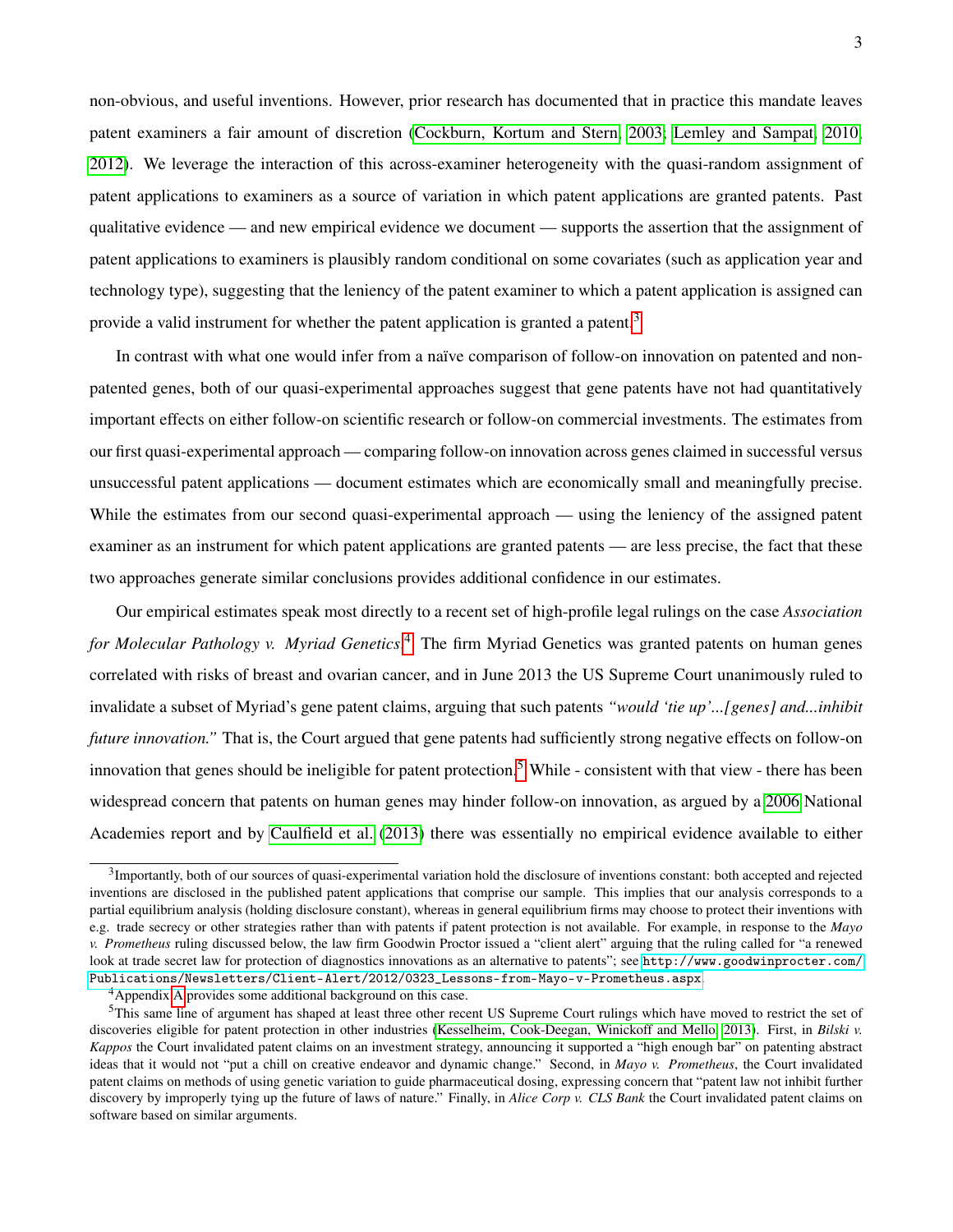support or refute that assertion prior to this paper.<sup>[6](#page-5-0)</sup> Speaking against the US Supreme Court's ruling, our empirical estimates do not provide support for the idea that patents on human genes have hindered follow-on innovation. That is, for the case of human genes, the traditional patent trade-off of ex ante incentives versus deadweight loss may be sufficient to analyze optimal patent policy design, as any effects of patents on follow-on innovation appear to be quantitatively small.

Beyond this specific policy relevance, our estimates also speak to the broader question of how patents affect follow-on innovation. A well-developed theoretical literature has documented ambiguous predictions for how patents will affect follow-on innovation.[7](#page-5-1) The only other empirical paper we are aware of on this question is the recent complementary contribution of [Galasso and Schankerman](#page-26-2) [\(2015\)](#page-26-2). Using the quasi-random assignment of court cases to judges at the US Court of Appeals for the Federal Circuit as an instrument for patent invalidations, the authors investigate the effect of patent invalidations on follow-on innovation as measured by patent citations. On average, they document that patent invalidations lead to a 50 percent increase in citations to the focal patent. A strength of their citation analysis is their ability to analyze the effects of patent invalidations across a wide range of technology fields. However, a limitation of their citation analysis is that it is not clear that citations correspond closely to the theoretical concept of interest, since patent citations can be generated even in cases where a license would not be required. Our analysis is complementary in our construction of measures of follow-on innovation which are more tightly linked to the theoretical concept of interest.<sup>[8](#page-5-2)</sup>

Our empirical results stand in contrast with two prior papers which documented that non-patent forms of intellectual property induced substantial declines in follow-on innovation [\(Murray et al., 2008;](#page-28-2) [Williams, 2013\)](#page-29-0).<sup>[9](#page-5-3)</sup> Most closely related is prior work by one of the authors [\(Williams, 2013\)](#page-29-0) which documented evidence that a nonpatent form of database protection on the human genome hindered follow-on innovation. That evidence was cited in several briefs filed in the *AMP v. Myriad* case,<sup>[10](#page-5-4)</sup> but as discussed by [Marshall](#page-27-5) [\(2013\)](#page-27-5) defenders of the patent system had been hesitant to generalize that evidence on gene data protection to the expected effects of gene patents. As we discuss in more detail in Section [6,](#page-20-0) taken together these results suggest that patents per se did not hinder

<span id="page-5-0"></span><sup>6</sup>Perhaps the best available prior evidence was an oft-cited anecdote that pharmaceutical firm Bristol Myers abandoned research on more than fifty cancer-related proteins due to conflicts with gene patent holders [\(Pollack, 2001\)](#page-28-3).

<span id="page-5-2"></span><span id="page-5-1"></span><sup>&</sup>lt;sup>7</sup>We discuss this theoretical literature in Section [6.](#page-20-0)

<sup>8</sup>Consistent with our results, Galasso and Schankerman find no evidence that patent invalidations increase patent citations in the technology field that includes most of our gene patents. Specifically, the most common patent class in our sample is 435 (Chemistry: molecular biology and microbiology), which is included in the NBER patent technology field "drugs and medical"; Galasso and Schankerman do not find evidence that patent invalidations increase follow-on citations in that subcategory. Unfortunately, the variation used by [Galasso](#page-26-2) [and Schankerman](#page-26-2) [\(2015\)](#page-26-2) is not directly applicable in our context because very few human gene patents have ever been asserted in court [\(Holman, 2007,](#page-27-6) [2008\)](#page-27-7).

<span id="page-5-3"></span> $9$ We here do not focus on the estimates from [Murray and Stern](#page-28-4) [\(2007\)](#page-28-4), who documented evidence that patent grants hindered subsequent citations to matched scientific papers (a measure of follow-on innovation), because subsequent work by the authors [\(Fehder, Murray and](#page-26-3) [Stern, 2014\)](#page-26-3) documented that this result was specific to the first few years after the founding of the journal they analyzed.

<span id="page-5-4"></span> $^{10}$ See, for example, [http://www.americanbar.org/content/dam/aba/publications/supreme\\_court\\_preview/](http://www.americanbar.org/content/dam/aba/publications/supreme_court_preview/briefs-v2/12-398_pet.authcheckdam.pdf) [briefs-v2/12-398\\_pet.authcheckdam.pdf](http://www.americanbar.org/content/dam/aba/publications/supreme_court_preview/briefs-v2/12-398_pet.authcheckdam.pdf) and [http://www.yaleisp.org/wp-content/uploads/2012/01/](http://www.yaleisp.org/wp-content/uploads/2012/01/31253-BRCA-AMICUS-BRIEF-FINAL.pdf) [31253-BRCA-AMICUS-BRIEF-FINAL.pdf](http://www.yaleisp.org/wp-content/uploads/2012/01/31253-BRCA-AMICUS-BRIEF-FINAL.pdf).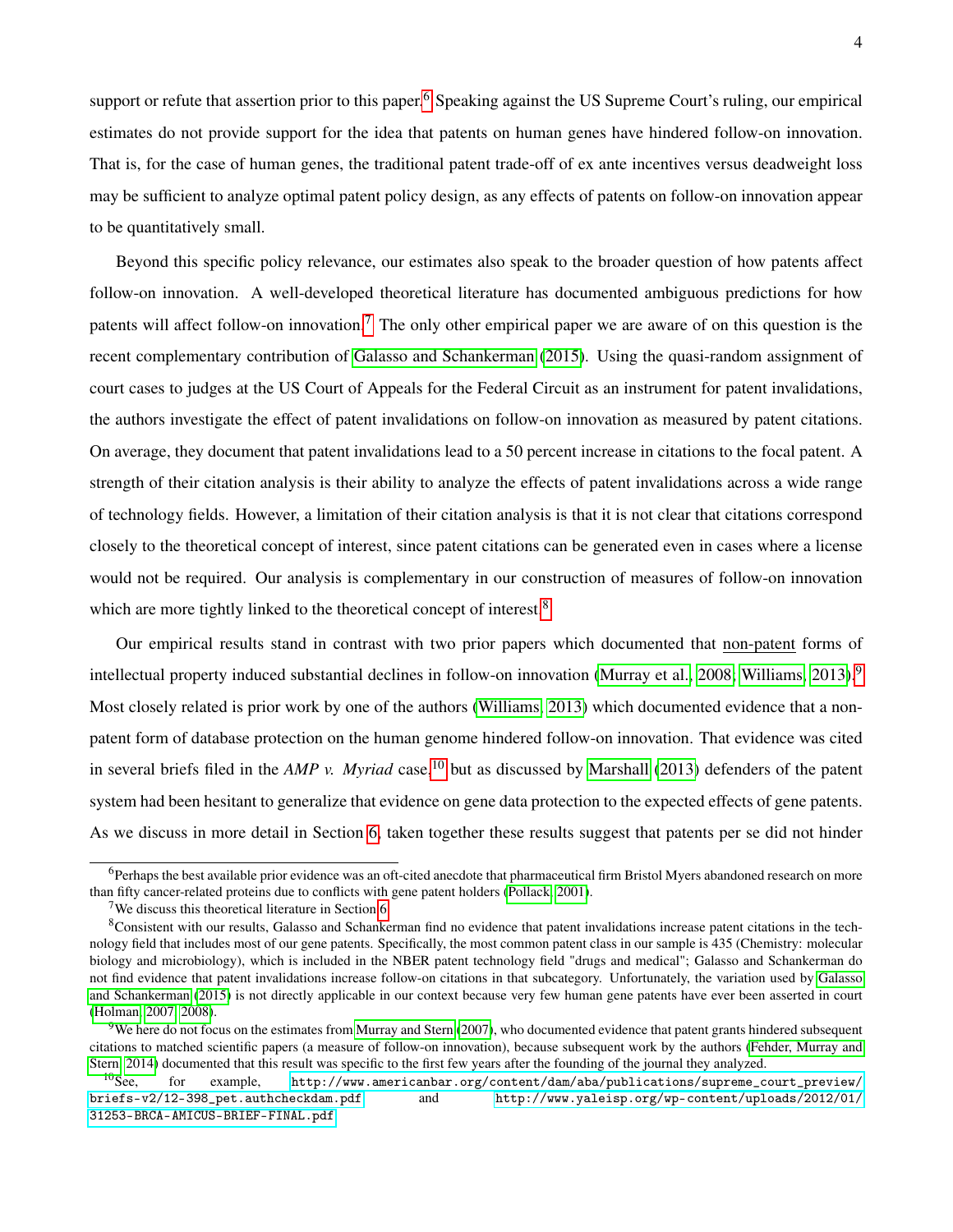follow-on research on the human genome, but that this non-patent form of intellectual property - which was used after gene patent applications were largely rejected - did hinder follow-on innovation. Taken at face value, this body of evidence highlights that changes to patent policy must be considered in light of what strategies firms will use to protect their discoveries in the absence of patents.

Methodologically, our two quasi-experimental approaches build on similar applications in labor economics and public finance. Our comparison of accepted and rejected patent applications builds on [Bound](#page-25-2) [\(1989\)](#page-25-2) and [von](#page-29-1) [Wachter, Song and Manchester](#page-29-1) [\(2011\)](#page-29-1)'s investigations of the disincentive effects of disability insurance on labor supply, and [Aizer, Eli, Ferrie and Lleras-Muney](#page-25-3) [\(2013\)](#page-25-3)'s investigation of the effects of cash transfers on mortality. Likewise, our approach of using examiner "leniency" as a source of variation in which patent applications are granted patents builds on past work investigating the effects of incarceration length using variation across judges [\(Kling, 2006\)](#page-27-8), the effects of foster care using variation across foster care case workers [\(Doyle, 2007,](#page-26-4) [2008\)](#page-26-5), and the disincentive effects of disability insurance on labor supply using variation across disability insurance examiners [\(Maestas, Mullen and Strand, 2013\)](#page-27-9). Especially given the relatively small number of patent law changes in countries like the US in recent years, these two new sources of quasi-experimental variation may provide valuable opportunities to investigate the effects of patents in a variety of other applications.

Section [2](#page-6-0) describes our data. Section [3](#page-10-0) documents evidence of selection in which genes are patented, motivating our two quasi-experimental approaches. Section [4](#page-12-0) presents estimates from our first quasi-experimental approach, comparing follow-on innovation across genes claimed in successful and unsuccessful patent applications. Section [5](#page-15-0) presents estimates from our second quasi-experimental approach, using the leniency of the assigned patent examiner as an instrumental variable for whether the patent application was granted a patent. Section [6](#page-20-0) interprets our empirical results, and Section [7](#page-23-0) concludes.

### <span id="page-6-0"></span>2 Data

This section describes our data construction.<sup>[11](#page-6-1)</sup> To fix ideas, we start by describing an example patent application — USPTO patent application 08/483,554 — claiming intellectual property over the BRCA1 gene, and describe our measures of follow-on innovation in the context of that example (Section [2.1\)](#page-7-0). We then describe in more detail how we construct our sample of USPTO patent applications claiming intellectual property over human genes (Section [2.2\)](#page-7-1), and our gene-level measures of follow-on scientific research and product development (Section [2.3\)](#page-9-0).

<span id="page-6-1"></span><sup>&</sup>lt;sup>11</sup> Appendix [B](#page-37-0) describes our data construction in more detail.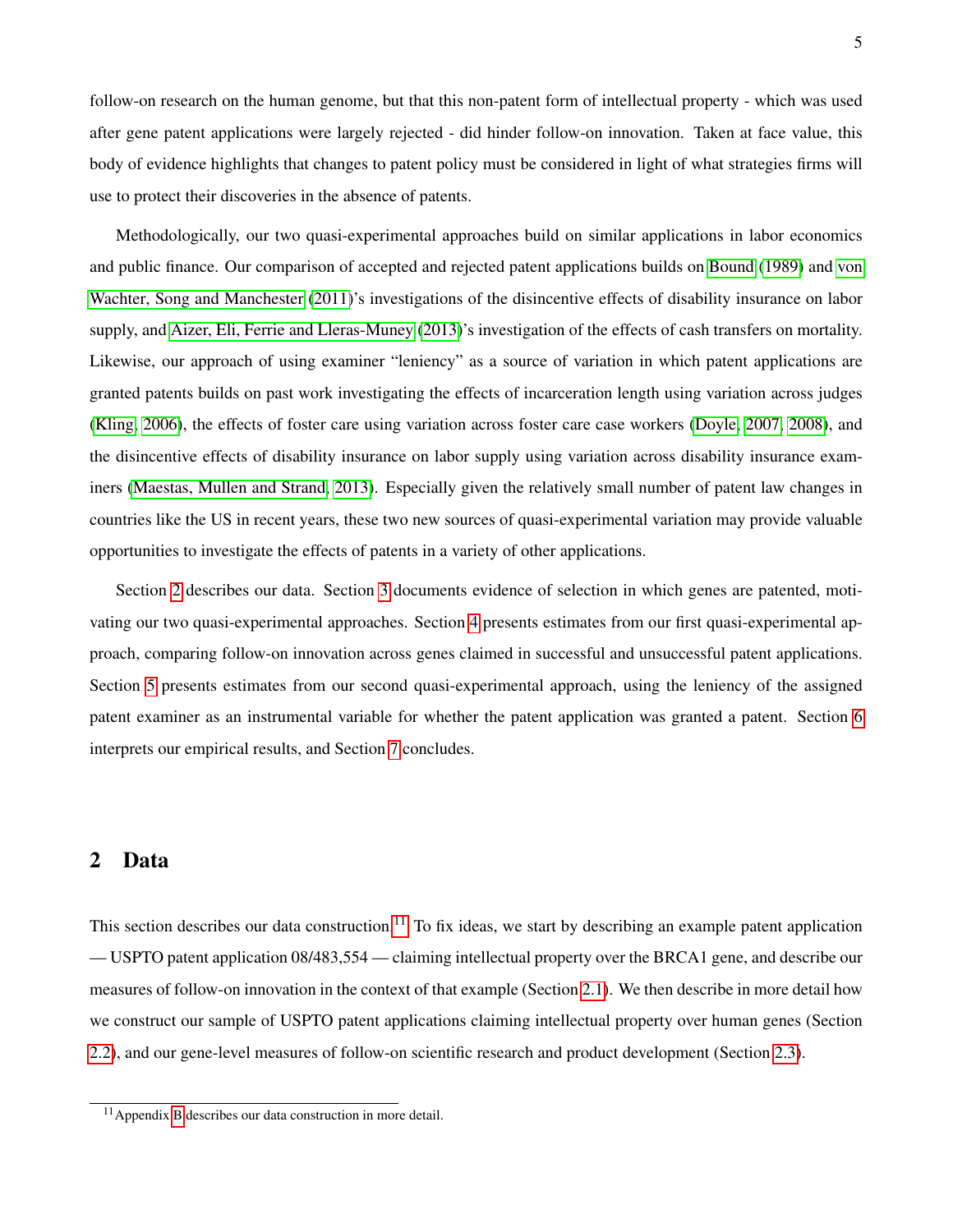### <span id="page-7-0"></span>2.1 Example: USPTO patent application 08/483,554

On 7 June 1995, Myriad Genetics filed USPTO patent application number 08/483,554: *17Q-Linked Breast and Ovarian Cancer Susceptibility Gene*. This application was subsequently granted a patent on 5 May 1998 (US patent number 5,747,282), and would later become a focus of the US Supreme Court case *Association for Molecular Pathology v. Myriad Genetics*.

This patent claimed intellectual property over an isolated sequence of nucleotide bases (adenine, cytosine, guanine, and thymine), the sequence of which is listed explicitly in the patent (*SEQ ID NO:1: AGC TCG CTG...*). By comparing this sequence of nucleotide bases to the census of human gene sequences, we can uncover that this sequence corresponds to the BRCA1 gene.

The text of the Myriad patent describes how variation in the precise sequence of nucleotide bases in the BRCA1 gene can induce variation in an individuals' risk of developing breast and ovarian cancers. For example, women with certain abnormal types of BRCA1 or BRCA2 genes have a 40 to 80 percent lifetime risk of developing breast cancer, relative to about [12](#page-7-2) percent in the general population.<sup>12</sup>

Such links between genetic variation and diseases are referred to as genotype-phenotype links. In the case of the BRCA1 gene, scientific papers have investigated links between BRCA1 and breast cancer (141 publications), ovarian cancer (96 publications), and pancreatic cancer (2 publications).<sup>[13](#page-7-3)</sup> Once scientific knowledge of a given genotype-phenotype link has been documented, this knowledge can be applied to develop medical technologies such as pharmaceutical treatments and gene-based diagnostic tests. In the case of the BRCA1 gene, more than 200 pharmaceutical clinical trials have been conducted that focus on mutations in the BRCA1 gene, and a BRCA1 genetic test is marketed by the firm Myriad Genetics.<sup>[14](#page-7-4)</sup> The goal of our data construction is to trace these measures of follow-on scientific research and product development for each human gene, and to link these data to records of which human genes have been included in USPTO patent applications and granted patents.

### <span id="page-7-1"></span>2.2 Constructing USPTO patent application sample

Our quasi-experimental approaches require constructing data on the census of published USPTO patent applications that claim intellectual property over human genes — both successful (granted patents) and unsuccessful (not granted patents). Traditionally, unsuccessful USPTO patent applications were not published. However, as part of the American Inventors Protection Act of 1999, the vast majority of USPTO patent applications filed on or after 29 November 2000 are published in the public record — regardless of whether they are granted patents — at or

<span id="page-7-2"></span><sup>&</sup>lt;sup>12</sup>These statistics are drawn from GeneReviews, published by the US National Institutes of Health (NIH).

<span id="page-7-3"></span><sup>&</sup>lt;sup>13</sup>These data are drawn from the NIH Online Mendelian Inheritance in Man (OMIM) database, described below.

<span id="page-7-4"></span><sup>&</sup>lt;sup>14</sup>These data are drawn from the Citeline Pharmaprojects database and the NIH GeneTests.org database, described below.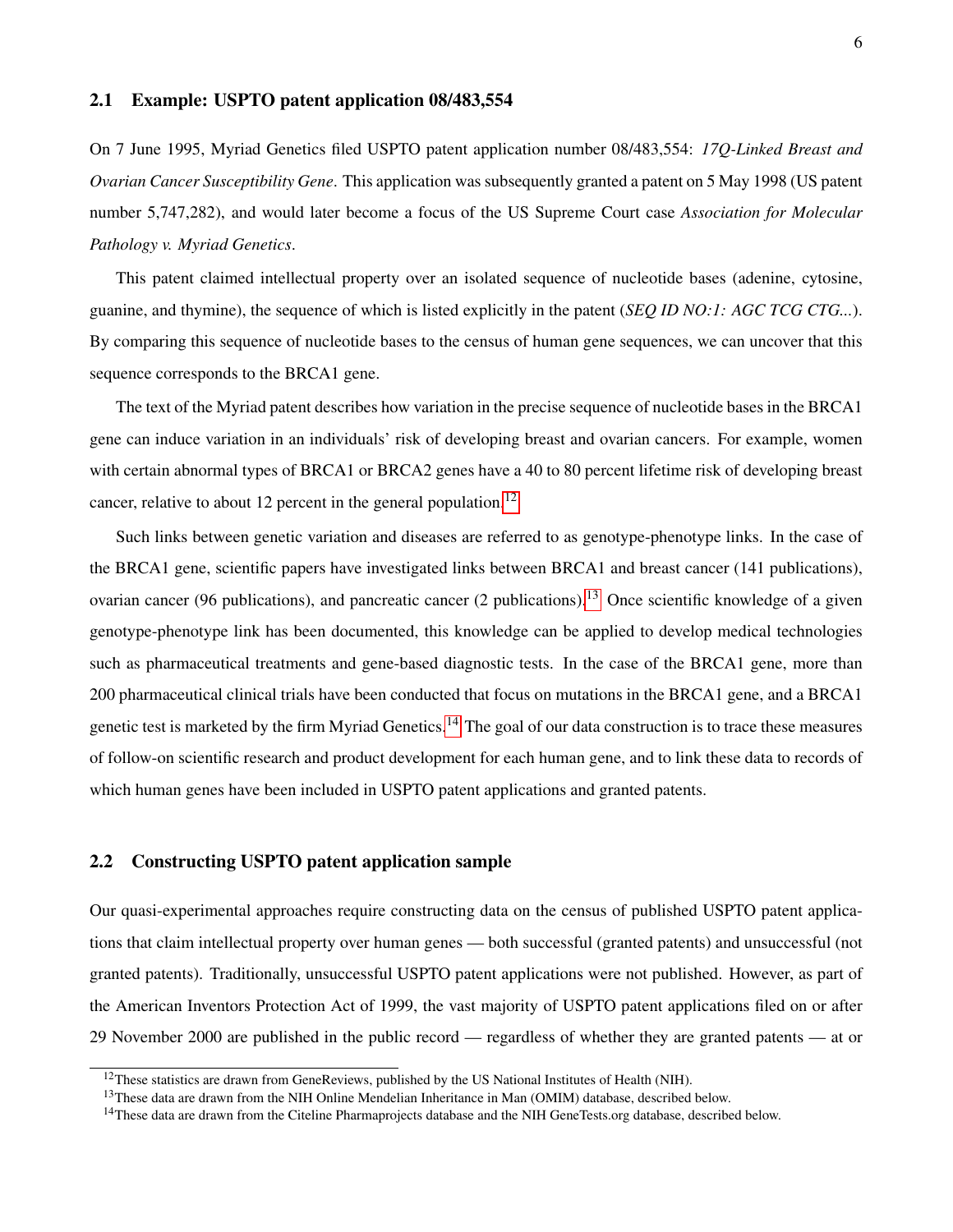before eighteen months after the filing date.<sup>[15](#page-8-0)</sup>

From the census of USPTO patent applications, we identify the subset of applications claiming intellectual property over genes. To do this, we follow the methodology proposed by [Jensen and Murray](#page-27-0) [\(2005\)](#page-27-0), which can be briefly summarized as follows.<sup>[16](#page-8-1)</sup> Since the early 1990s DNA sequences have been listed in USPTO patent applications in a standard format, labeled with the text "SEQ ID NO" (sequence identification number). This standardized format allows for DNA sequences to be cleanly extracted from the full text of USPTO published patent applications. Once extracted, standard bioinformatics methods can be used to compare these sequences against the census of human gene DNA sequences in order to annotate each sequence with standard gene identifiers that can be linked to outside databases. $17$ 

We apply this [Jensen and Murray](#page-27-0) [\(2005\)](#page-27-0) methodology to construct two samples. First, we construct a "first stage sample" that aims to include the census of published USPTO patent applications that claim any non-human (e.g. mouse) DNA sequences in their patent claims [\(Bacon et al., 2006\)](#page-25-4). Second, we construct a "human gene sample" that includes only the subset of published USPTO patent applications that claim human genes [\(Lee et](#page-27-10) [al., 2007\)](#page-27-10). This human gene sample is the focus of our analysis, given the focus in this paper on investigating how patents on human genes have affected follow-on innovation. However, this sample includes far fewer patent applications than the first stage sample: we have around 1,500 applications in the human gene patent sample, relative to around 14,000 applications in the first stage sample. This matters for our second quasi-experimental design, for which it is (as we will discuss more below) econometrically useful to estimate variation in the grant propensities in a separate sample of patent applications. Hence, we use the first stage sample to estimate the examiner patent grant propensities, and apply those estimates to the examiners in our human gene sample.

Table [1](#page-33-0) presents patent application-level summary statistics on our first stage sample and our human gene sample. Our first stage sample includes 14,016 USPTO patent applications with DNA sequences listed in their claims, while our human gene sample includes 1,533 USPTO patent applications with human genes listed in their

<span id="page-8-0"></span><sup>&</sup>lt;sup>15</sup>For more details, see [http://www.uspto.gov/web/offices/pac/mpep/s1120.html](http://www.uspto.gov/web/offices/pac/mpep/s1120.html ) and the discussion in [Lemley and Sampat](#page-27-2) [\(2010\)](#page-27-2). Most applications not published eighteen months after filing are instead published sixty months after filing. Some US patent applications opt out of publication: [Graham and Hegde](#page-26-6) [\(2013\)](#page-26-6) document that around 8% of US applications opted for pre-grant secrecy of patent applications. For the NBER patent technology field "drugs and medical," which includes the most common patent class in our sample, the share was 3.5%.

<span id="page-8-1"></span><sup>&</sup>lt;sup>16</sup>While we focus on the [Jensen and Murray](#page-27-0) [\(2005\)](#page-27-0) definition of gene patents, there are many different types of DNA-related patent claims — e.g., protein-encoding sequences, expressed sequence tags (ESTs), single-nucleotide polymorphisms (SNPs), sequence-based claims, and method claims that pertain to specific genes or sequences; see [Scherer](#page-28-5) [\(2002\)](#page-28-5) and [Holman](#page-27-11) [\(2012\)](#page-27-11) for more discussion. As one point of comparison, nearly all of the patent applications in our sample are included in the *DNA Patent Database* ([http://dnapatents.](http://dnapatents.georgetown.edu/SearchAlgorithm-Delphion-20030512.htm) [georgetown.edu/SearchAlgorithm-Delphion-20030512.htm](http://dnapatents.georgetown.edu/SearchAlgorithm-Delphion-20030512.htm)), which is constructed using a completely different methodology; we are grateful to Robert Cook-Deegan and Mark Hakkarinen for sharing the patent application numbers included in the *DNA Patent Database*, which enabled this comparison. Our empirical strategies could of course be applied to any empirically implementable definition of gene patents, but we are not aware of data on any other alternative definitions.

<span id="page-8-2"></span><sup>&</sup>lt;sup>17</sup>Following [Jensen and Murray](#page-27-0) [\(2005\)](#page-27-0), we focus attention on the subset of DNA sequences that are explicitly listed in the claims of the patent applications (excluding DNA sequences that are referenced in the text of the patent application — and hence listed in the SEQ ID NO format — but not explicitly claimed as intellectual property).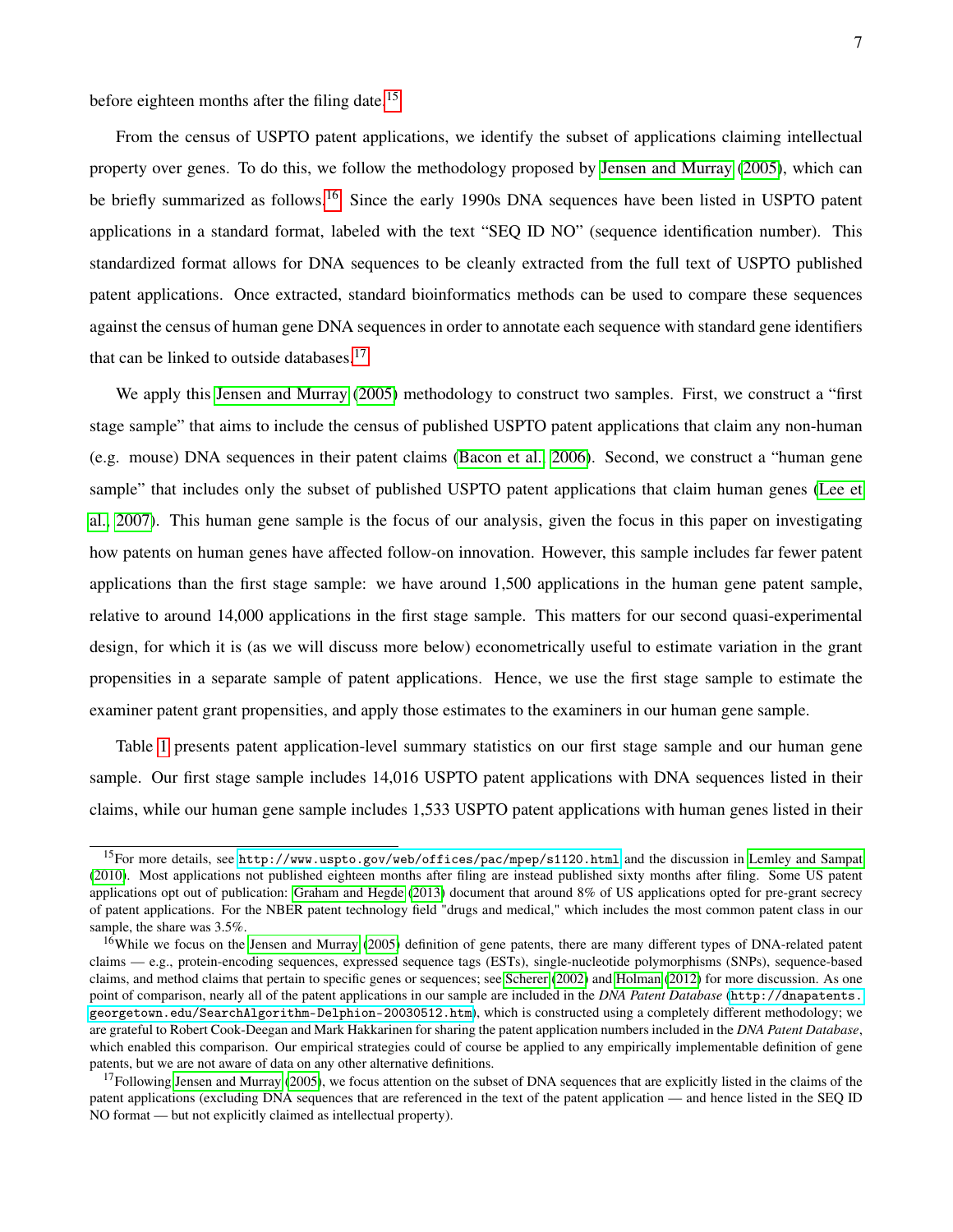claims. Our data primarily includes US patent applications filed from 2001-2010, given that the requirement for unsuccessful patent applications to be published came into force for patent applications filed on or after 29 November 2000. A small share of our sample has an application year prior to 2000; we retain these observations in our sample in the absence of a clear reason to exclude them. The human gene sample ends with application year 2005, marking the last year of data used as an input into the data construction done by [Lee et al.](#page-27-10) [\(2007\)](#page-27-10).<sup>[18](#page-9-1)</sup> In both samples, about 30 percent of the patent applications had been granted patents by 2010, although this raw statistic does not account for censoring.[19](#page-9-2)

One limitation of our quasi-experimental approaches is that they can only be implemented over the time period when unsuccessful patent applications were published (that is, applications filed after 29 November 2000). Some criticisms of gene patents — such as [Heller and Eisenberg](#page-26-0) [\(1998\)](#page-26-0) — focused on the subset of gene patents covering expressed sequence tags (ESTs), which [Rai](#page-28-6) [\(2012\)](#page-28-6) argues were less commonly granted in later years. For the purposes of our descriptive analyses we can (and do) apply the [Jensen and Murray](#page-27-0) [\(2005\)](#page-27-0) methodology to identify granted USPTO patents that claim human genes but were filed prior to 29 November [20](#page-9-3)00.<sup>20</sup>

### <span id="page-9-0"></span>2.3 Measuring follow-on innovation

We collect data on three measures of gene-level follow-on innovation: scientific publications as a measure of scientific research effort; and two measures of product commercialization: gene-related pharmaceutical research, and gene-based diagnostic tests.

We collect data on the scientific publications related to each gene from the Online Mendelian Inheritance in Man (OMIM) database, which catalogs scientific papers that have documented evidence for links between genetic variation and phenotypes. Using this data, we construct a count of the number of scientific papers published related to each gene — across all phenotypes — in each year.

Because of the long time lags between basic drug discovery and the marketing of new drugs, new approvals of drugs that take advantage of sequenced genetic data are just barely starting to enter the market [\(Wade, 2010\)](#page-29-2). Given these time lags, rather than using drug approvals as a measure of pharmaceutical research, we instead focus on an intermediate measure of drug discovery — namely, drug compounds currently under development, as

<span id="page-9-2"></span><span id="page-9-1"></span> $18$ Unfortunately, we do not know of a data source which applies the [Lee et al.](#page-27-10) [\(2007\)](#page-27-10) methodology to later years of data.

<sup>&</sup>lt;sup>19</sup>This grant rate is also a simple grant rate that does not account for the fact that US patent applications that are rejected can spawn closely related "new" applications (continuations or divisionals). [Carley, Hegde and Marco](#page-25-5) [\(forthcoming\)](#page-25-5) use internal USPTO data to calculate simple and "family" (including patents granted to continuations or divisionals) grant rates in the universe of new (not related to any previously filed applications) utility patent applications filed at the USPTO from 1996-2005. In this sample, 55.8% of applications were granted patents directly (without the use of continuations), and including patents granted to children increases the allowance rate to 71.2%. For the NBER patent technology field "drugs and medical," which includes the most common patent class in our sample, the progenitor allowance rate is 42.8% and the family allowance rate is 60.7%. This measurement limitation is relevant to our second empirical strategy (which analyzes application-level data) but not to our first empirical strategy (which analyzes gene-level data, and hence captures all patent applications related to each gene).

<span id="page-9-3"></span><sup>&</sup>lt;sup>20</sup>These data are also drawn from [Lee et al.](#page-27-10) [\(2007\)](#page-27-10), and include USPTO patents granted through 2005.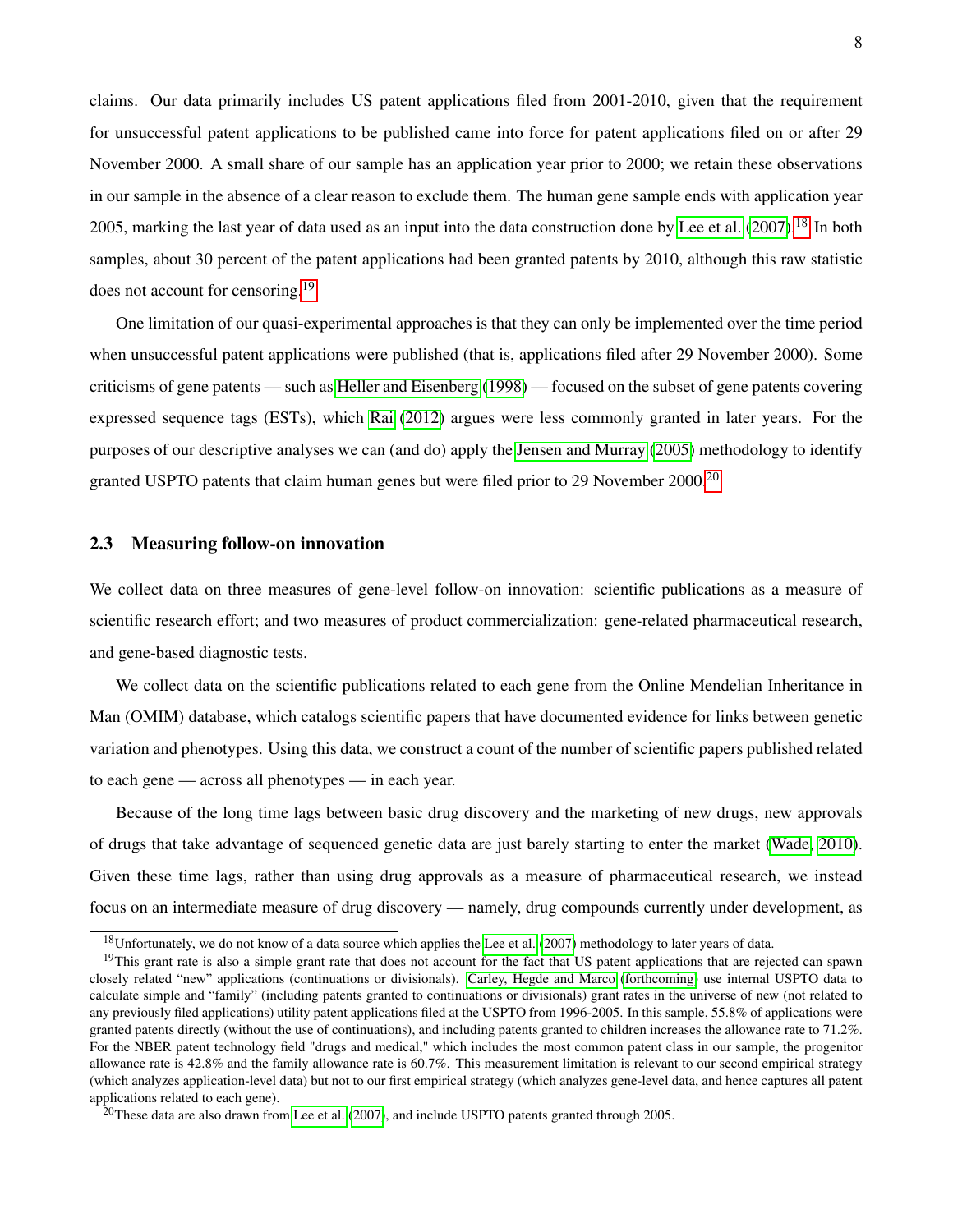disclosed in clinical trials.<sup>[21](#page-10-1)</sup> Specifically, we measure gene-related pharmaceutical clinical trials using the Citeline Pharmaprojects database, a privately-managed competitive intelligence database that tracks drug compounds in clinical trials and — critically for our project — assigns gene identifiers to compounds related to genetic variation on specific genes. Using this data, we construct a count of the number of clinical trials related to each gene in each year.

Finally, we collect data on gene-based diagnostic tests from the GeneTests.org database, a genetic testing registry. Some gene-based tests provide individuals with information about disease risk, such as the BRCA tests related to risks of breast and ovarian cancers; other gene-based tests identify individuals as relatively more or less appropriate for a given medical treatment, such as a test which predicts heterogeneity in the side effects of the widely-prescribed blood thinner warfarin. Using the GeneTests.org data, we construct an indicator for whether a gene is included in any gene-based diagnostic test as of 2012. Unfortunately, this data is only available in a cross-section (not a panel).

A priori, the impact of patents on follow-on scientific research could differ from the impact of patents on product development. For example, many have argued that most patented inventions are made available to academic researchers on sufficiently favorable licensing terms that academics are able to continue their research [\(USPTO,](#page-29-3) [2001\)](#page-29-3). Hence, even if transaction costs hinder licensing agreements for commercial applications we could expect to see no impact of patents on measures of follow-on academic research such as scientific publications. Alternatively, patents may change researchers' incentives of whether to disclose the results of their research through academic publications [\(Moon, 2011\)](#page-28-7), in which case observed differences in scientific publications could be explained by differences in disclosure rather than by differences in the true amount of underlying scientific research. By contrast, we would not expect the product development outcomes we measure to be affected by such disclosure preferences given that the measures we observe are revealed in the natural course of firms commercializing and selling their technologies.

# <span id="page-10-0"></span>3 Comparison of patented and non-patented human genes

Our interest in this paper is in comparing follow-on innovation across patented and non-patented inventions. To investigate this question, we first examine the selection process in order to investigate which inventions are patented. On one hand, we may expect inventors to be more likely to both file for and be granted patents on technologies that are more valuable: inventors may be more willing to pay the time and monetary cost of filing patent applications for inventions that are more valuable, and patent applications claiming intellectual property over more valuable

<span id="page-10-1"></span> $^{21}$ Data on clinical trial investments has also been used as a measure of research effort in prior work, starting with [Acemoglu and Linn](#page-25-6) [\(2004\)](#page-25-6) and [Finkelstein](#page-26-7) [\(2004\)](#page-26-7).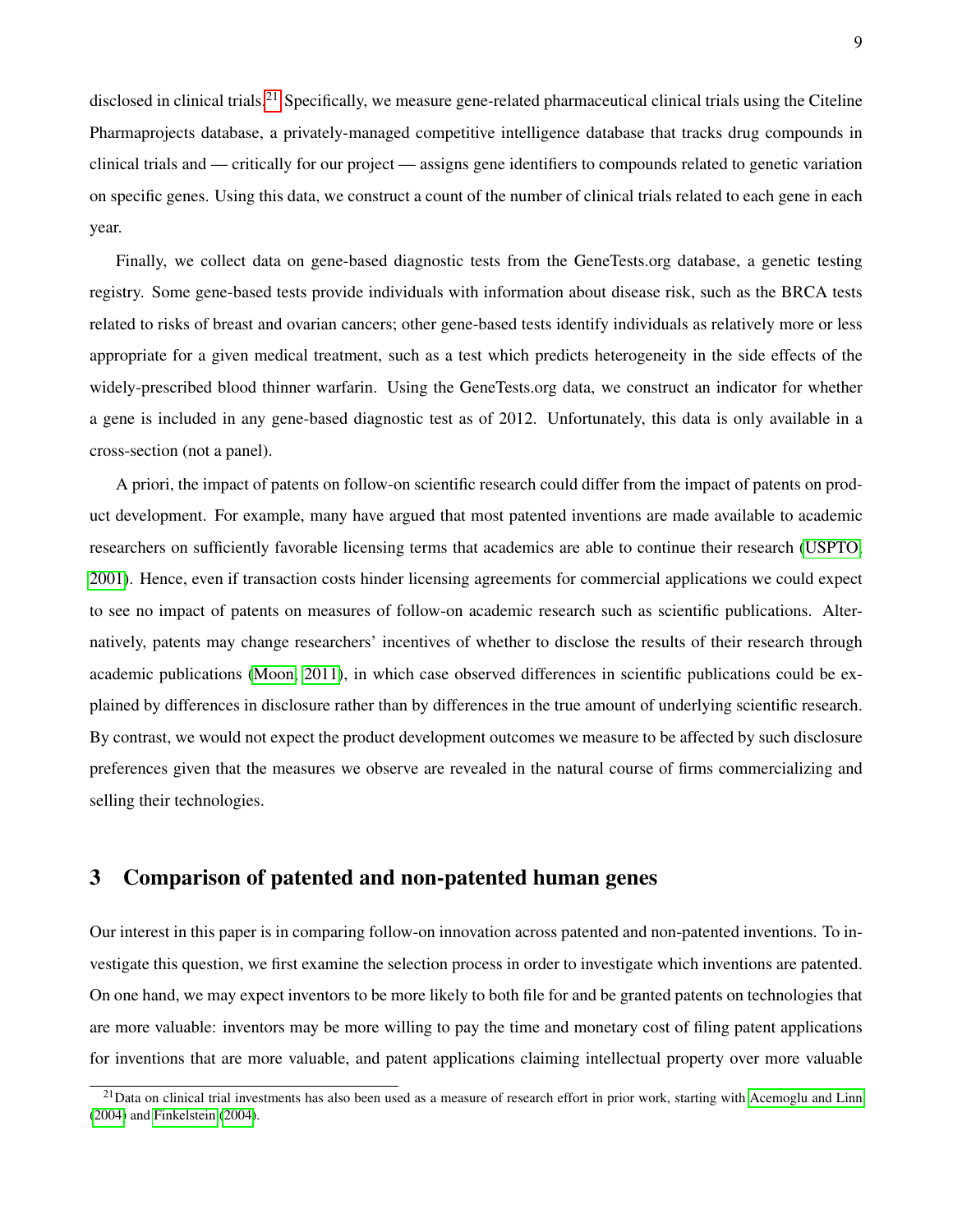inventions may also be more likely to "clear the bar" and be granted patents. On the other hand, the USPTO grants patents based on criteria — patent-eligibility, novelty, non-obviousness, and usefulness — that may not closely correspond with measures of scientific and commercial value [\(Merges, 1988\)](#page-28-8). Hence, it is an empirical question whether inventions with higher levels of scientific and commercial value are more likely to be patented.

There is a remarkable absence of empirical evidence on this question, largely due to a measurement challenge: in most markets, it is very difficult to measure the census of inventions, and to link those inventions to patent records in order to identify which inventions are and are not patented. The only other paper we are aware of which has undertaken such an exercise is [Moser](#page-28-9) [\(2012\)](#page-28-9), who constructs a dataset of innovations exhibited at world's fairs between 1851 and 1915 and documents that "high quality" (award-winning) exhibits were more likely to be patented, relative to exhibits not receiving awards. Given this dearth of previous estimates, documenting evidence on the selection of inventions into patenting is itself of interest. In addition, if we do observe evidence of selection into patenting, that would imply that any measured differences in follow-on innovation across patented and nonpatented genes may in part reflect the selection of which genes are included in patent applications and granted patents (as opposed to an effect of patents on follow-on innovation).

For this exercise, we start with the full sample of human genes (N=26,440). As measured in our data, approximately 29 percent of human genes have sequences that were explicitly claimed in granted US patents  $(N=7,717)$ .<sup>[22](#page-11-0)</sup> Figure [1](#page-30-0) documents trends in follow-on innovation by year separately for genes that ever receive a patent (triangledenoted solid blue series), and for genes that never receive a patent (circle-denoted dashed red series). For scientific publications (Figure [1\(](#page-30-0)a)), we plot the average log number of scientific publications by year in each year from 1970 to 2012.<sup>[23](#page-11-1)</sup> For clinical trials (Figure [1\(](#page-30-0)b)), we plot the average log number of clinical trials by year in each year from 1995 to 2011.[24](#page-11-2)

Because by construction our human gene patents are measured starting in the mid-1990s (when the SEQ ID NO notation was introduced), the cleanest test of selection into patenting is a comparison of pre-1990 follow-on innovation across (subsequently) patented and non-patented genes. While the clinical trials data only starts later (in 1995), the scientific publications data is available prior to 1990 so can be used for this comparison. Looking at the data series in Figure [1\(](#page-30-0)a) from 1970 to 1990 provides clear evidence of positive selection: genes that will later

<span id="page-11-0"></span> $^{22}$ As a point of comparison, [Jensen and Murray](#page-27-0) [\(2005\)](#page-27-0) document that as of 2005, approximately 20 percent of human genes had sequences that were explicitly claimed as granted patents. Because our sample includes patent applications that were granted patents after 2005, we would expect our estimate to be mechanically larger.

<span id="page-11-1"></span> $^{23}$ We focus on the average log number of scientific publications by year because even within a calendar year, the number of publications per human gene is quite right-skewed. The pattern of selection that we document is unchanged if we instead plot the share of genes with at least one scientific publication by year (Appendix Figure [D.1](#page-48-0) Panel (a)), or the average number of scientific publications by year (Appendix Figure [D.1](#page-48-0) Panel (c)). Here and elsewhere, we add one to the outcome variables in order to include observations with no observed follow-on innovation.

<span id="page-11-2"></span> $24$ These years  $- 1995$  to 2011 — are the only years for which the Pharmaprojects data are available. As with the scientific publications measure, we focus on the average log number of clinical trials by year because this variable is quite right-skewed. Again, the pattern of selection that we document is unchanged if we instead plot the share of genes with at least one clinical trial by year (Appendix Figure [D.1](#page-48-0) Panel (b)), or the average number of clinical trials by year (Appendix Figure [D.1](#page-48-0) Panel (d)).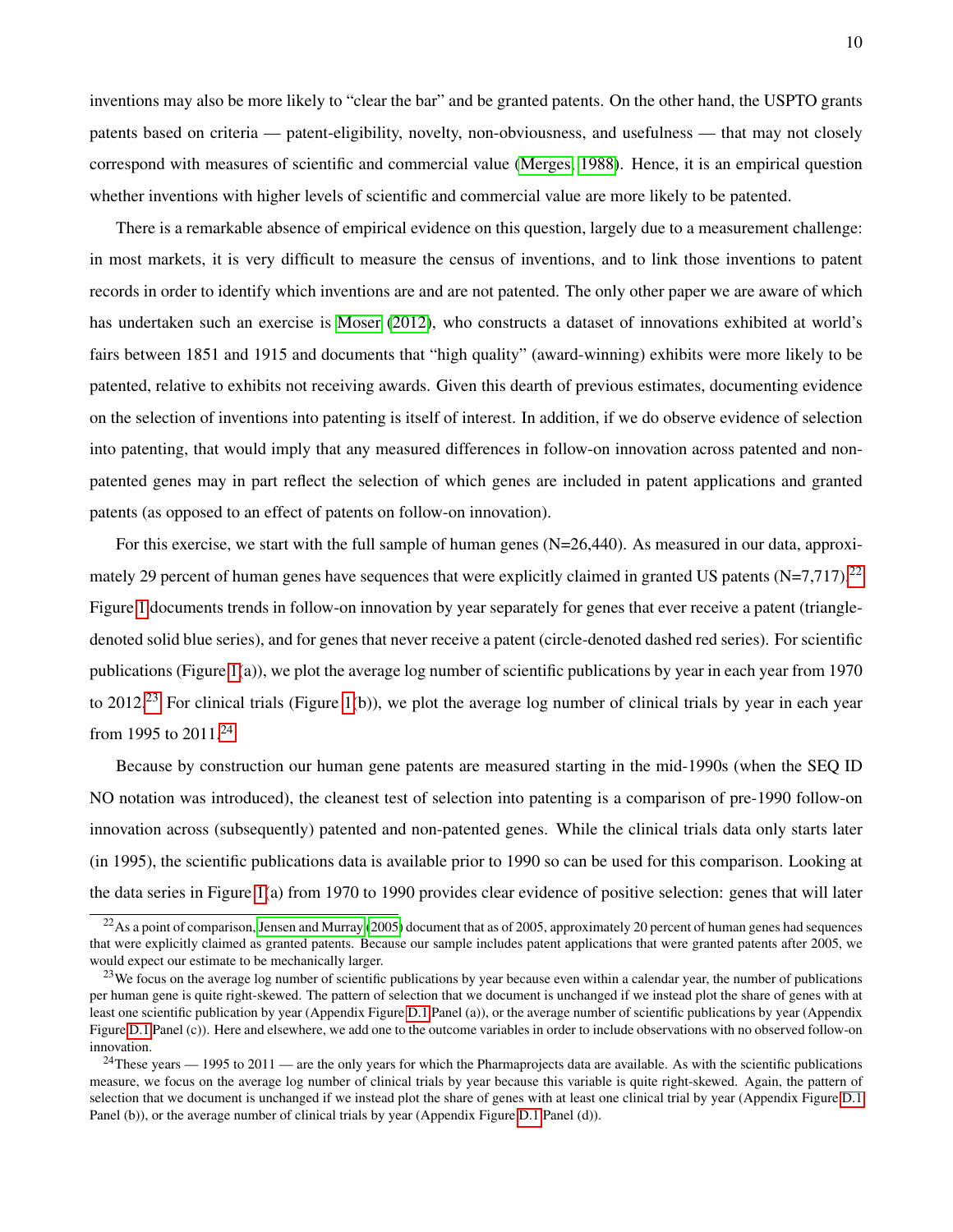receive patents were more scientifically valuable — based on this publications measure — prior to being patented. Moreover, even within the 1970 to 1990 period this positive selection appears not just in the levels of follow-on innovation, but also in the trends: genes that will later receive patents appear to have divergent trends in scientific publications relative to genes that will never receive patents, even before any patents are granted.

These patterns — a level difference, and a divergence in trends — also appear in the clinical trials data presented in Figure [1\(](#page-30-0)b), although it is not possible to cleanly separate selection and "treatment" (that is, any causal effect of patents on subsequent research effort) because that data series starts in 1995. Likewise, if we tabulate the probability that genes are used in diagnostic tests for patented and non-patented genes, 13.45% of patented genes are used in diagnostic tests, compared to  $6.39\%$  of non-patented genes.<sup>[25](#page-12-1)</sup>

Taken together, these patterns suggest strong evidence of positive selection: genes that will later receive patents appear more scientifically and commercially valuable prior to being granted patents, relative to genes that will never receive patents. This evidence is important for three reasons. First, this evidence suggests that our measures of value (pre-patent filing scientific publications and clinical trials) are correlated with patenting activity, which provides some evidence that these measures can provide a meaningful basis for assessing selection in our two quasi-experimental approaches. Second, this analysis provides novel evidence on the selection of technologies into patenting, in the spirit of [Moser](#page-28-9) [\(2012\)](#page-28-9). Third, this evidence implies that a simple comparison of follow-on innovation across patented and non-patented genes is unlikely to isolate an unbiased estimate of how gene patents affect follow-on innovation. While a naïve comparison that did not account for selection would conclude based on Figure [1](#page-30-0) that patents encourage follow-on innovation, as we will see in Sections [4](#page-12-0) and [5](#page-15-0) our two quasi-experimental approaches will suggest a different conclusion.

# <span id="page-12-0"></span>4 Comparison of accepted and rejected patent applications

Our first quasi-experimental source of variation investigates a simple idea, which is whether genes that were included in unsuccessful patent applications can serve as a valid comparison group for genes that were granted patents.

A comparison of follow-on innovation on genes included in accepted and rejected patent applications will be valid if — conditional on being included in a patent application — whether a gene is granted a patent is as good as random. A priori, it is not clear that this could offer a valid comparison. The USPTO is responsible for assessing whether patent applications should be granted patents based on five criteria: patent-eligibility (35

<span id="page-12-1"></span> $25$ While we only observe our diagnostic test outcome in a cross-section, for our clinical trial outcomes we can replicate a version of this analysis which focuses on the set of gene patents whose applications were filed in or after 2001, in which case 1995 to 2000 can serve as a "pre-period" that isolates a selection effect. Appendix Figure [D.1](#page-48-0) Panels (e) and (f) document that we see very similar patterns of selection on levels as well as trends using this alternative sample of gene patents.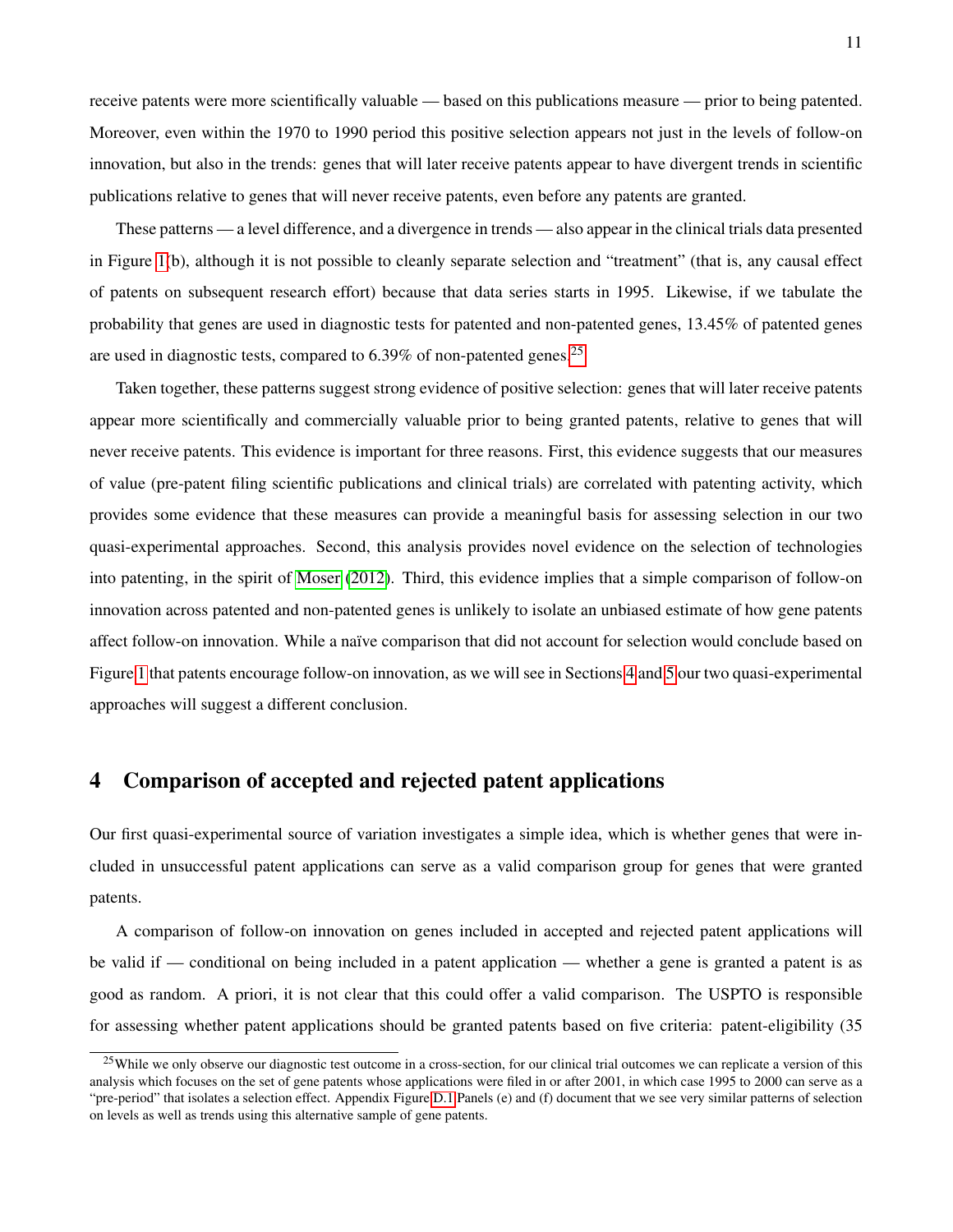U.S.C. §101), novelty (35 U.S.C. §102), non-obviousness (35 U.S.C. §103), usefulness (35 U.S.C. §101), and that the text of the application satisfies the disclosure requirement (35 U.S.C. §112). Any given patent application in our sample will claim intellectual property rights over at least one gene, and what is required for our first quasiexperimental approach to be valid is that conditional on being included in a patent application, whether a gene is granted a patent is as good as randomly assigned. Importantly, this strategy does not require assuming that patents are as good as randomly assigned across applications; rather, the relevant assumption is that genes that are included in patent applications that are granted patents are comparable to genes that are included in patent applications that are not granted patents. Empirically, we will document in this section that genes claimed in successful and unsuccessful patent applications appear similar on observable characteristics fixed at the time of application, providing evidence for the validity of this empirical approach. While this comparison is quite simple, we will see that the resulting estimates are similar to the estimates from our second quasi-experimental source of variation (the examiner leniency variation, presented in Section [5\)](#page-15-0).

### 4.1 Graphical analysis

For this exercise, we start with the sample of human genes included in at least one patent application in our USPTO patent applications sample (N=15,530; 59% of the full sample of 26,440 human genes). Of this sample, 4,858 genes are claimed in a patent application that is subsequently granted a patent (31%), relative to 10,672 genes that are never observed to be subsequently granted a patent  $(69\%)$ .<sup>[26](#page-13-0)</sup> Figure [2\(](#page-31-0)a) illustrates the time pattern of when the patented group receives its (first) patent grant over time. Over half of these genes have received a patent by 2005, and (by construction) all have received a patent by 2010.

Figures [2\(](#page-31-0)b) and [2\(](#page-31-0)c) document trends in follow-on innovation by year. As in Figure [1,](#page-30-0) we plot the average log number of scientific publications by year in each year from 1970 to 2012 (Figure [2\(](#page-31-0)b)), and the average log number of clinical trials by year in each year from 1995 to 2011 (Figure [2\(](#page-31-0)c)).<sup>[27](#page-13-1)</sup> The solid blue triangle-denoted line represents genes claimed in at least one granted patent, and the dashed red circle-denoted line represents genes claimed in at least one patent application but never in a granted patent.

As a point of comparison, the dashed green square-denoted line represents genes never claimed in a patent application (N=10,910; 41% of the full sample of 26,440 human genes). Comparing this group of genes to the other two groups of genes, we see clear evidence of selection into patent filing: genes included in successful and unsuccessful patent applications are much more valuable both scientifically (publications) and commercially

<span id="page-13-0"></span><sup>&</sup>lt;sup>26</sup>Note that this 4,858 figure is mechanically lower than the 7,717 figure in Section [3,](#page-10-0) because we here focus only on patents granted on patent applications filed after 29 November 2000 (the date when unsuccessful applications began to be published).

<span id="page-13-1"></span><sup>&</sup>lt;sup>27</sup>Appendix Figure [D.2](#page-49-0) documents analogous figures if we instead plot the share of genes with at least one scientific publication or clinical trial by year (Appendix Figure [D.2](#page-49-0) Panels (a) and (b)) or the average number of scientific publications or clinical trials by year (Appendix Figure [D.2](#page-49-0) Panels (c) and (d)).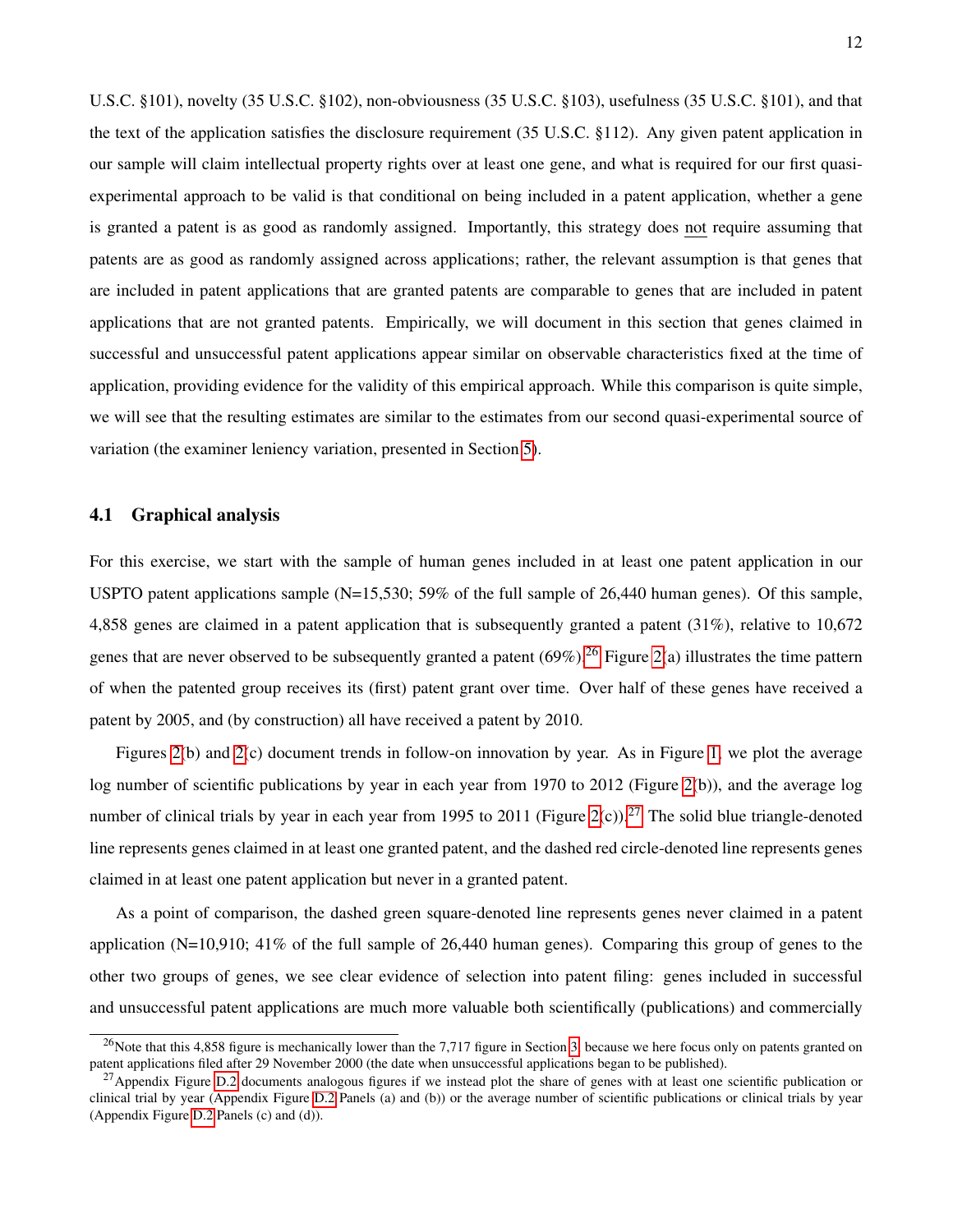(clinical trials) prior to the patent application filing compared to genes that are never claimed in a patent application. In terms of interpreting the results in Section [3,](#page-10-0) the data suggest that the major source of selection in which genes are patented is selection in which genes are included in patent applications (as opposed to which genes are granted patents, conditional on being included in patent applications).

The key comparison of interest in this section is across the first two data series: genes included in successful patent applications, and genes included in unsuccessful patent applications. Strikingly, we see little evidence of selection in pre-2001 levels or trends of our two follow-on innovation measures once we limit the sample to genes included in patent applications. For scientific publications (Figure [2\(](#page-31-0)b)), the two groups follow each other quite closely from 1970 to 1990, and diverge slightly in trends from 1990 to 2000 — with genes that will subsequently be included in unsuccessful patent applications having slightly more scientific publications.<sup>[28](#page-14-0)</sup> For clinical trials (Figure [2\(](#page-31-0)c)), the two groups follow each other quite closely in both levels and trends over all available pre-2001 years of data. Taken at face value, the similarity of these two groups in pre-2001 outcomes provides evidence for the validity of this empirical approach. A priori, one might have expected genes that were more scientifically or commercially valuable to have been more likely to receive patents. However, conditional on being included in a patent application, this appears not to be the case.

Looking at the post-2001 time period, we see that although these two groups of genes diverge (by construction) in whether they are claimed in granted patents (Figure [2\(](#page-31-0)a)), we do not see any evidence of a divergence in followon innovation outcomes. That is, these figures suggest that gene patents have not had a quantitatively important effect on either follow-on scientific research or on follow-on commercialization.

### 4.2 Regression analysis

We quantify the magnitudes of these differences in a regression framework in Table [2.](#page-34-0) Because our scientific publication and clinical trial outcomes are quite skewed, a proportional model or binary outcome (measuring "any follow-on innovation") is more appropriate than modeling the outcome in levels. We focus on the log of follow-on innovation and (separately) an indicator for any follow-on innovation.

Given the absence of strong visual evidence for a difference in follow-on innovation across patented and nonpatented genes, our focus here is on what magnitudes of effect sizes can be ruled out by our confidence intervals. Across these specifications, our 95% confidence intervals tend to reject declines or increases in follow-on innovation on the order of more than 5-15%. For brevity, we focus on interpreting the log coefficients. For our measures of follow-on scientific research (publications; Panel A of Table [2\)](#page-34-0) and commercialization (clinical trials; Panel B of Table [2\)](#page-34-0), the 95% confidence intervals can reject declines or increases of more than 2%. For our measure

<span id="page-14-0"></span><sup>&</sup>lt;sup>28</sup>Note that this slight divergence is not apparent in the robustness check documented in Appendix Figure [D.2](#page-49-0) Panel (c), where we plot the average number of scientific publications by year.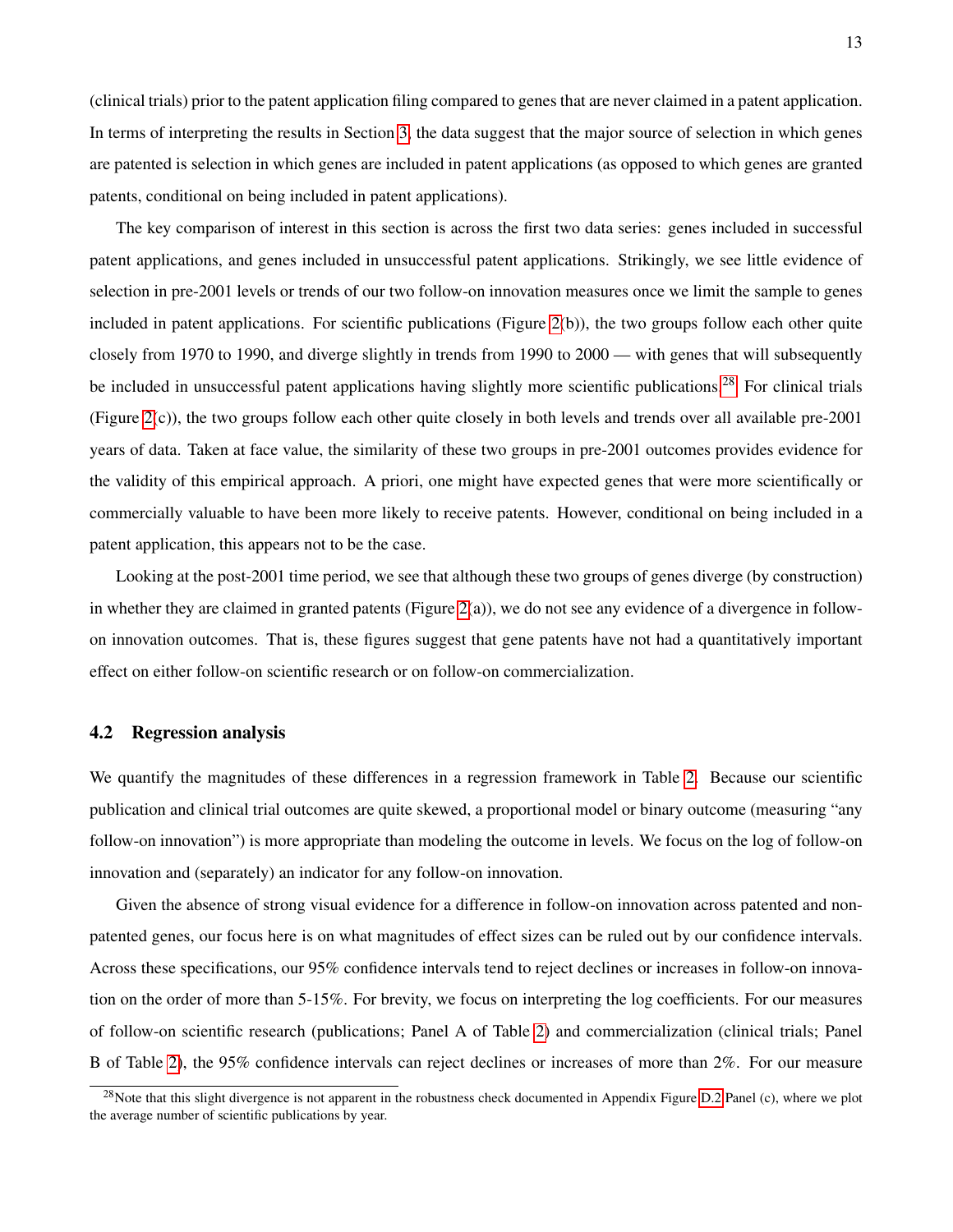of diagnostic test availability (only measured as a binary indicator; Panel C of Table [2\)](#page-34-0), we estimate that genes receiving patents had a statistically insignificant 0.9 percentage point decrease in the likelihood of being included in a diagnostic test as of 2012 relative to genes included in patent applications but not granted patents. Our 95% confidence interval can reject declines of greater than 2 percentage points and reject increases of more than 0.2 percentage points. Relative to a mean of 12%, this confidence interval suggests that we can reject declines in this outcome of greater than  $17\%$ <sup>[29](#page-15-1)</sup>

# <span id="page-15-0"></span>5 Analyzing examiner-level variation in patent grant propensities

Our second source of quasi-experimental variation constructs an instrumental variables strategy for predicting which patent applications are granted patents. Our key idea is to build on previous research which has established that although patent examiners are charged with a uniform mandate, in practice examiners have a fair amount of discretion, and this discretion appears to translate into substantial variation in the decisions different examiners make on otherwise similar patent applications [\(Cockburn, Kortum and Stern, 2003;](#page-25-0) [Lichtman, 2004;](#page-27-12) [Lemley and](#page-27-2) [Sampat, 2010,](#page-27-2) [2012\)](#page-27-3).<sup>[30](#page-15-2)</sup> In the spirit of prior analyses such as [Kling](#page-27-8) [\(2006\)](#page-27-8), we leverage these patterns in order to use variation in the "leniency" of different patent examiners as a predictor of which patent applications are granted patents.

The exclusion restriction for this instrumental variables approach requires assuming that the examiner only affects the follow-on innovation through the likelihood that a gene is patented. As we describe below, the institutional context suggests that the assignment of patent applications to USPTO patent examiners should be effectively random conditional on some covariates (such as application year and technology type). While the exclusion restriction is inherently untestable, we will document empirically that - consistent with our qualitative description of the institutional context - genes assigned to 'lenient' and 'strict' examiners look similar on observable characteristics fixed at the time of patent application.<sup>[31](#page-15-3)</sup>

To motivate our empirical specification, Section [5.1](#page-16-0) provides some qualitative background on the key institutional features underlying our empirical strategy,  $32$  after which we present our empirical estimates.

<span id="page-15-2"></span><span id="page-15-1"></span><sup>&</sup>lt;sup>29</sup>As a point of comparison, only 3% of genes never included in a patent application are included in a diagnostic test as of 2012.

<sup>30</sup>One of the individuals interviewed by [Cockburn, Kortum and Stern](#page-25-0) [\(2003\)](#page-25-0) described this variation informally by saying: *"there may be as many patent offices as there are patent examiners."* Similarly, a trade publication written by a former USPTO patent examiner and current patent agent [\(Wolinsky, 2002\)](#page-29-4) described this variation by saying: *"The successful prosecution of a patent application at the USPTO requires not only a novel invention and adequate prosecution skills, but a bit of luck...If you knew the allowance rate of your examiner, you could probably estimate your odds of getting your patent application allowed."*

<span id="page-15-3"></span> $31$ While conditional random assignment of applications to examiners assuages many potential concerns about this exclusion restriction, some additional issues remain. In particular, while we focus on variation in patent grant propensity, examiner heterogeneity may also manifest itself in other ways, such as the breadth of patent grants (in terms of the number or strength of allowed claims) and time lags in grant decisions [\(Cockburn, Kortum and Stern, 2003\)](#page-25-0).

<span id="page-15-4"></span> $32$ The discussion in this section draws heavily on [Cockburn, Kortum and Stern](#page-25-0) [\(2003\)](#page-25-0), [Lemley and Sampat](#page-27-3) [\(2012\)](#page-27-3), [Frakes and Wasserman](#page-26-8) [\(2014\)](#page-26-8), and [US General Accounting Office](#page-29-5) (2005). See Appendix [C](#page-44-0) for more detail on the USPTO patent examination process.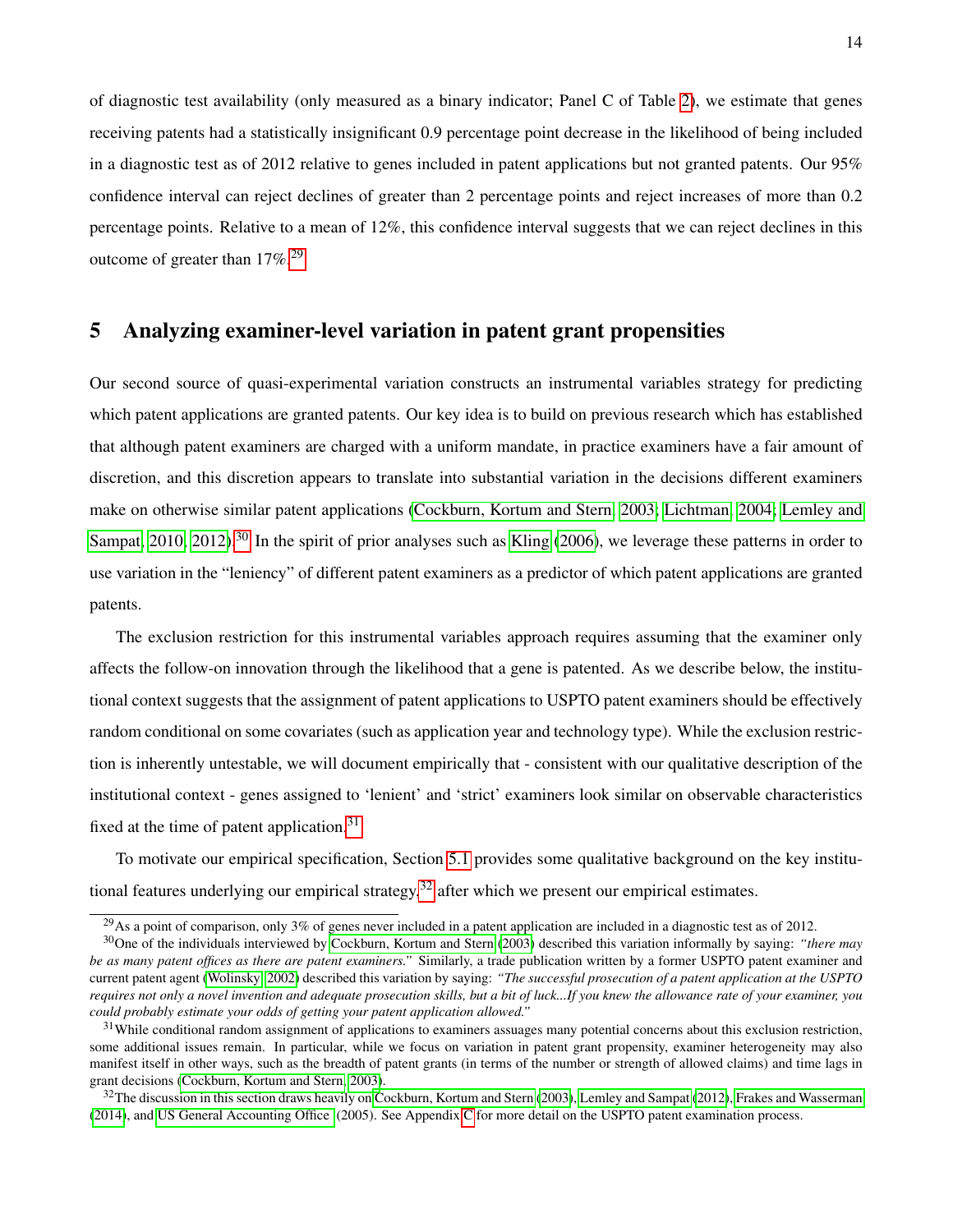### <span id="page-16-0"></span>5.1 Assignment of patent applications to patent examiners

A central USPTO office assigns application numbers to incoming applications, as well as patent class and subclass codes detailing the type of technology embodied in the application.<sup>[33](#page-16-1)</sup> These class and subclass numbers determine which of  $\sim$ 300 so-called Art Units — specialized groups of examiners — will review the application.<sup>[34](#page-16-2)</sup> Within an Art Unit, a supervisory patent examiner assigns the application to a patent examiner for review. While the patent application process up to this point is quite structured, from this point forward substantial discretion is left in the hands of individual examiners, who are responsible for determining which — if any — claims in the application are patentable.

Because no "standard" method for the within-Art Unit assignment of applications to examiners is uniformly applied in all Art Units, [Lemley and Sampat](#page-27-3) [\(2012\)](#page-27-3) conducted written interviews with roughly two dozen current and former USPTO examiners to inquire about the assignment process. While the results of these interviews suggested that there is not a single "standard" assignment procedure that is uniformly applied in all Art Units, these interviews revealed no evidence of deliberate selection or assignment of applications to examiners on the basis of characteristics of applications other than those observed in standard USPTO datasets (which we can condition on). For example, in some Art Units supervisors reported assigning applications to examiners based on the last digit of the application number; because application numbers are assigned sequentially in the central USPTO office, this assignment system — while not purposefully random — would be functionally equivalent to random assignment for the purposes of this study. In other Art Units, supervisors reported placing the applications on master dockets based on patent classes and subclasses, with examiners specializing in those classes (or subclasses) being automatically assigned the oldest application from the relevant pool when requesting a new application. Our key conclusion from this institutional context is that effective conditional random assignment of applications to examiners — within Art Unit and application year — is plausible. Consistent with this assumption, we will document that patent applications assigned to 'lenient' and 'strict' examiners look similar on observable characteristics fixed at the time of patent application.

From a practical perspective, it is worth noting that informational barriers limit the extent to which we would expect patent applications to be systematically sorted across examiners in a way that would be problematic for our empirical specifications. Because of the limited attention given to patents prior to their assignment to a specific examiner, and the judgment required to determine the characteristics of a given invention, it seems plausible that informational barriers would impose real constraints on sorting (this argument has been made in more detail by

<span id="page-16-1"></span><sup>33</sup>There are currently over 450 patent classes, and more than 150,000 subclasses; see [http://www.uspto.gov/patents/resources/](http://www.uspto.gov/patents/resources/classification/overview.pdf) [classification/overview.pdf](http://www.uspto.gov/patents/resources/classification/overview.pdf).

<span id="page-16-2"></span><sup>34</sup>See <http://www.uspto.gov/patents/resources/classification/art/index.jsp>. For the current version of the class/subclass-to-Art Unit concordance, see <http://www.uspto.gov/patents/resources/classification/caau.pdf>. The main Art Units in our sample are from the 1600 group (Biotechnology and Organic Chemistry).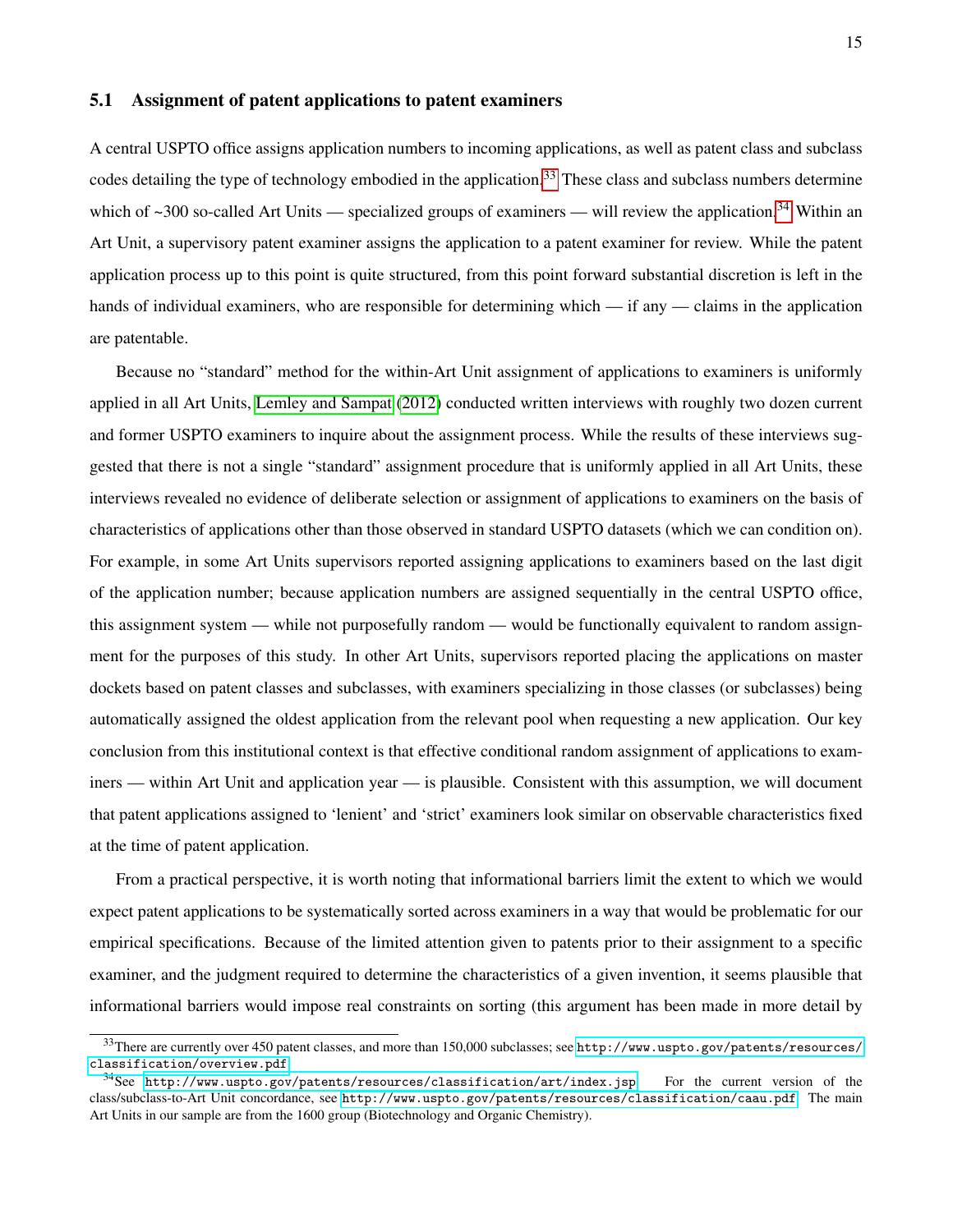[Merges](#page-28-10)  $(2001)$ .<sup>[35](#page-17-0)</sup> In particular, the "patentability" of applications is difficult to assess *ex ante*, and there is no evidence that supervisory patent examiners attempt to do so before assigning applications to particular examiners.

#### <span id="page-17-4"></span>5.2 Examiner leniency variation

To the best of our knowledge, [Kling](#page-27-8) [\(2006\)](#page-27-8) was the first paper to leverage this type of institutional context as a source of variation - in his case, using the random assignment of court cases to judges as an instrument for incarceration length. He adopted the jackknife instrumental variables (JIVE1) approach proposed by [Angrist, Imbens and](#page-25-7) [Krueger](#page-25-7) [\(1999\)](#page-25-7), which predicts the judge effect for each case based on data for all other cases.<sup>[36](#page-17-1)</sup> However, JIVE estimators have been criticized for having undesirable finite sample properties (see, e.g., [Davidson and MacKinnon](#page-26-9) [\(2006\)](#page-26-9)). In our case, a natural alternative is to adopt a two-sample two-stage least squares (TS2SLS) variant of [Angrist and Krueger](#page-25-8) [\(1992\)](#page-25-8)'s two-sample instrumental variable estimator. Specifically, for each patent examiner in our sample, we observe decisions that examiner makes on non-human gene patent applications, and we can use that separate sample to estimate variation in leniency across examiners. Motivated by the institutional context, we condition out Art Unit-by-application year fixed effects, so that we capture an examiner's patent grant propensity relative to other examiners reviewing applications in that Art Unit in that application year, and we use the two-sample instrumental variables estimator standard error correction provided by [Inoue and Solon](#page-27-13)  $(2010).$  $(2010).$ <sup>[37](#page-17-2)</sup>

### 5.3 First stage estimates

Figure [3](#page-32-0) provides a visual representation of our first stage. For our first stage sample, we calculate the mean grant rate for each examiner, residualized by Art Unit-by-application year fixed effects, and relate this measure of examiner "leniency" to patent grant outcomes.<sup>[38](#page-17-3)</sup> Visually, there is a strong relationship.

To quantify this relationship, we estimate the following equation for a patent application *i* examined by patent examiner *j* filed in year *t* assigned to Art Unit *a*:

**1** (pattern grant)<sub>*ijta*</sub> = 
$$
\alpha + \beta \cdot Z_{ijta} + \Sigma_{ta} \mathbf{1}
$$
 (art unit)<sub>ta</sub> +  $\varepsilon_{ijta}$ 

where the outcome variable  $1$  (patent grant)<sub>*ita*</sub> is an indicator variable equal to one if patent application *i* was

<span id="page-17-0"></span> $35$ [Merges](#page-28-10) [\(2001\)](#page-28-10) also argues that although sorting of patent applications to examiners may be efficient, an additional barrier to such sorting is the strong "all patents are created equal" tradition at the USPTO, which cuts strongly against any mechanism for separating and sorting patents.

<span id="page-17-2"></span><span id="page-17-1"></span> $36$ Much of the subsequent literature (e.g. [Doyle](#page-26-4) [\(2007\)](#page-26-4)) has approximated JIVE through an informal leave out mean approach.

 $37A$  separate concern is that if we only observed a small number of applications per examiner, our estimate of the variation in leniency across examiners would be overstated. To address this concern, we limit the sample to examiners and Art Unit-years that saw at least ten applications [\(Heckman, 1981;](#page-26-10) [Greene, 2001\)](#page-26-11). To match our conceptual thought experiment, we also limit the sample to Art Unit-years with at least two examiners.

<span id="page-17-3"></span><sup>38</sup>We will describe the lighter yellow overlaid plot in Section [5.4.](#page-18-0)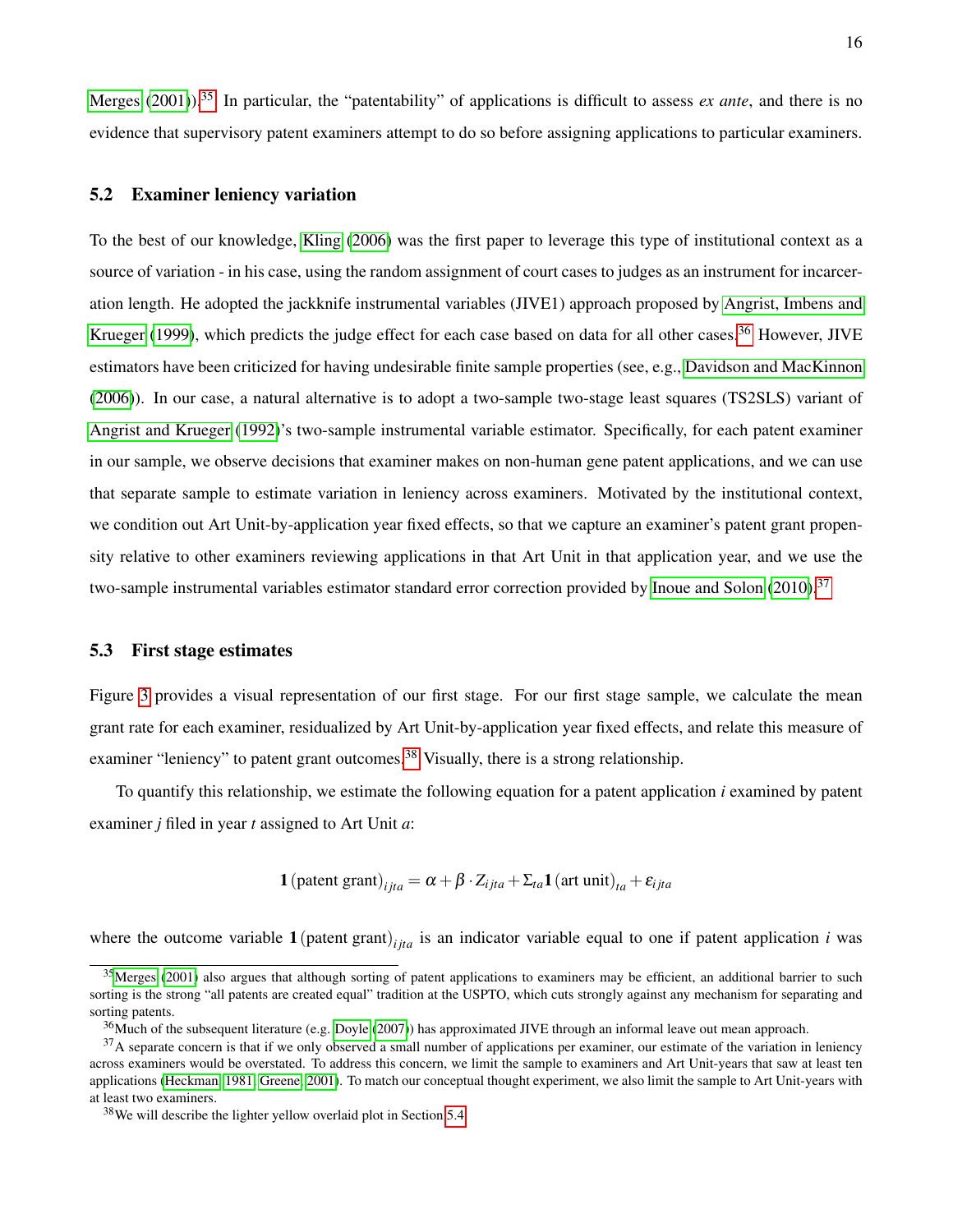granted a patent,  $Z_{i j t a}$  is the non-human gene patent grant rate instrument (as defined in Section [5.2\)](#page-17-4), and  $\Sigma_{t a}$ **1** (art unit)<sub>ta</sub> are a set of Art Unit-by-application year fixed effects.<sup>[39](#page-18-1)</sup>

In our first stage sample, we estimate a  $\beta$  coefficient on our instrument of 0.858, with a standard error of 0.036. This point estimate implies that a 10 percentage point increase in an examiner's average patent grant rate is associated with a 8.6 percentage point increase in the likelihood that a patent application is granted a patent.<sup>[40](#page-18-2)</sup> The F-statistic is on the order of 500, well above the rule of thumb for weak instruments [\(Stock, Wright and Yogo,](#page-29-6) [2002\)](#page-29-6).

As a robustness check, in Appendix Table [D.1](#page-47-0) we replace our Art Unit-by-year fixed effects with Art Unit-byyear-by-class-by-subclass fixed effects, on the subsample for which these finer fixed effects can be estimated. The point estimates from this more stringent specification are very similar to and not statistically distinguishable from our baseline point estimate, suggesting that at least in our context, variation in the measured leniency of different examiners is unlikely to be generated by the systematic sorting of patent applications that are in more versus less 'patentable' technology classes or subclasses.

### <span id="page-18-0"></span>5.4 Investigating selection

In order for examiner leniency to be a valid instrumental variable for the likelihood that a given gene patent application is granted a patent, it must satisfy the exclusion restriction: the instrument can only affect follow-on innovation outcomes through the likelihood that a gene is patented. The institutional details described in Section [5.1](#page-16-0) suggest that the assignment of applications to examiners is plausibly random conditional on Art Unit-byapplication year fixed effects, lending some a priori credibility to the exclusion restriction. In this section, we empirically assess whether this assumption is reasonable by investigating whether patent applications assigned to 'lenient' and 'strict' examiners look similar on observable characteristics fixed at the time of patent application.

Ideally, we would empirically assess selection using variables that are correlated with the 'patentability' of the application at the time of filing, so that we could test whether applications that appear more patentable tend to be assigned to more lenient examiners. As discussed by [Lemley and Sampat](#page-27-3) [\(2012\)](#page-27-3), it is difficult to identify variables that measure the 'patent-worthiness' of an invention.<sup>[41](#page-18-3)</sup> A variety of metrics have been proposed as measures of the value of granted patents: forward citations [\(Trajtenberg, 1990\)](#page-29-7), patent renewal behavior [\(Pakes, 1986;](#page-28-11) [Schanker-](#page-28-12)

<span id="page-18-2"></span><span id="page-18-1"></span><sup>39</sup>[We observe 138 patent examiners in 206 Art Unit-years.](#page-28-12)

 $^{40}$ [Our patent grant outcome is measured as of 2010 and is censored for patent applications that are still in the process of being examined,](#page-28-12) [but this censoring should be less of a concern for earlier cohorts of gene patent applications. The point estimates on a sub-sample of](#page-28-12) [early cohorts of applications are very similar to our baseline point estimates \(results not shown\), suggesting that censoring appears to not](#page-28-12) [substantively affect the magnitude of the estimated first stage coefficient. Note that this is likely because the Art Unit-by-application year](#page-28-12) [fixed effects largely account for differences in the probability of patent grant that are mechanically related to time since application. Given](#page-28-12) [this similarity, we retain all cohorts of gene patent applications to retain a larger sample size.](#page-28-12)

<span id="page-18-3"></span> $41$ [In their paper, they show that two observable characteristics fixed at the time of application — the number of pages in the application](#page-28-12) [and the patent family size — are not correlated with a measure of examiner experience \(years of employment at the USPTO\). That evidence](#page-28-12) [provides some indirect support for our exclusion restriction.](#page-28-12)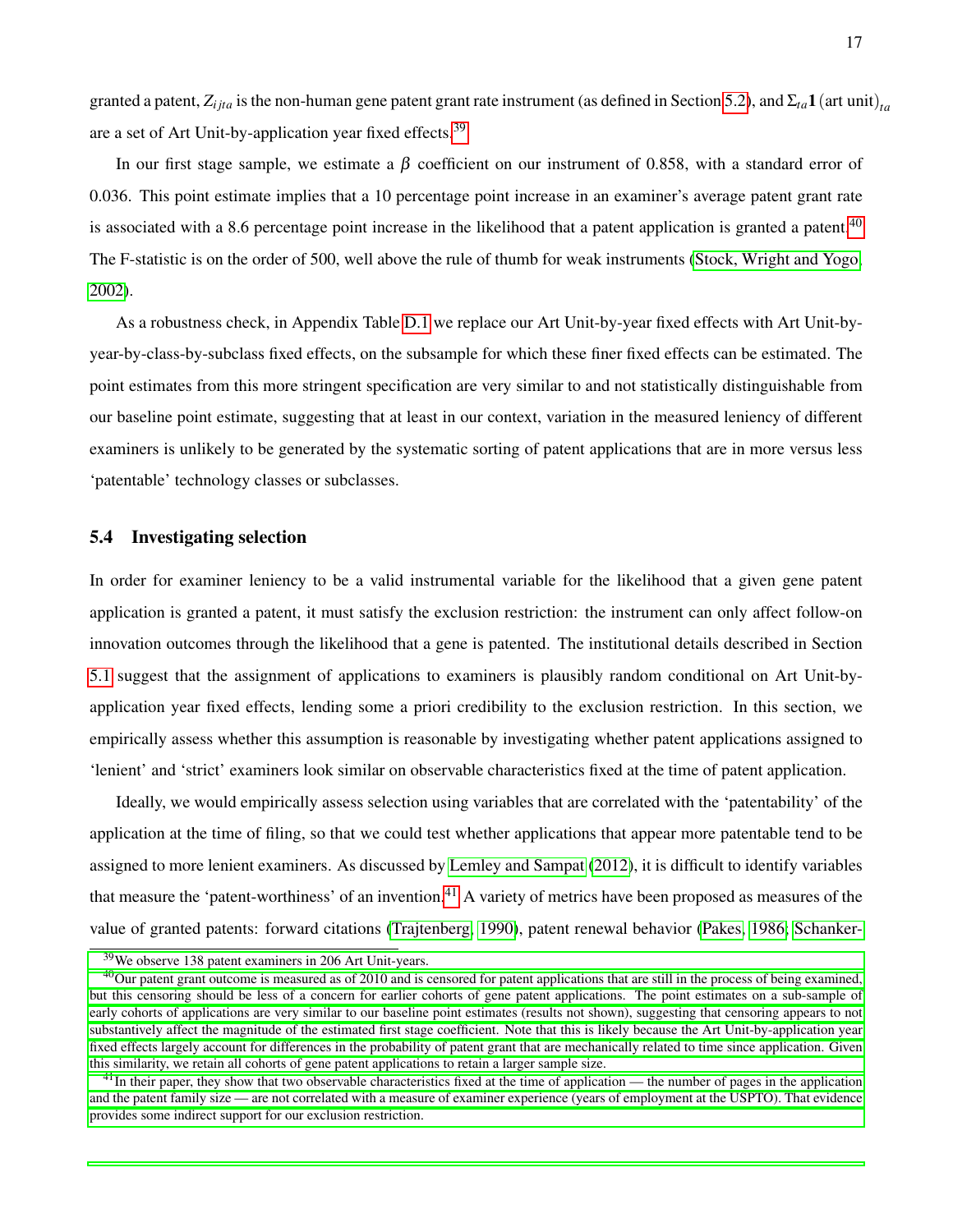[man and Pakes, 1986;](#page-28-12) [Bessen, 2008\)](#page-25-9), patent ownership reassignments [\(Serrano, 2010\)](#page-29-8), patent litigation [\(Harhoff,](#page-26-12) [Scherer and Vopel, 2003\)](#page-26-12), and excess stock return values [\(Kogan, Papanikolaou, Seru and Stoffman, 2013\)](#page-27-14). For our purposes, not all of these measures are appropriate: we need measures of patent value that are defined for patent applications (not just for granted patents), and also want a measure that is fixed at the time of application (and hence unaffected by subsequent grant decisions). For these reasons, we focus on two value measures which fit these criteria: patent family size and claims count.

Generally stated, a patent "family" is defined as a set of patent applications filed with different patenting authorities (e.g. US, Europe, Japan) that refer to the same invention. The key idea is that if there is a per-country cost of filing for a patent, firms will be more likely to file a patent application in multiple countries if they perceive the patent to have higher private value. Past work starting with [Putnam](#page-28-13) [\(1996\)](#page-28-13) has documented evidence that patent family size is correlated with other measures of patent value. We define patent family size as the number of unique countries in which the patent application was filed.

We use claims count as an alternative value measure that is fixed at the time of patent application, as proposed by [Lanjouw and Schankerman](#page-27-15) [\(2001\)](#page-27-15). The key idea underlying this measure is that patents list "claims" over specific pieces of intellectual property, and that patents with more claims may be more valuable.

For our purposes, there are two key empirical questions we want to investigate using these measures. First, do patent family size and/or claims count predict patent grant? While clearly imperfect metrics of patentability, these variables are predictive of patent grants: if we regress an indicator variable for patent grant on these two variables, the p-value from an F test of joint significance is <0.001. Second, is the predicted probability of patent grant — predicted as a function of family size and claims count — correlated with our examiner leniency instrument? If we regress the predicted probability of patent grant (predicted as a function of family size and claims count) on our examiner leniency instrument (residualized by Art Unit-by-application year fixed effects), we estimate a coefficient of 0.007 (standard error 0.003). This relationship is displayed non-parametrically in the lighter yellow plot in Figure [3:](#page-32-0) consistent with our regression estimate, there is no visual relationship between the predicted probability of patent grant and our instrument.

Taken together, the analysis in this section provides indirect support of our exclusion restriction in the following sense: we find no evidence that applications which appear more likely to be patented based on measures that are fixed at the time of filing are differentially assigned to more lenient examiners. Hence, the variation in grant rates across examiners appears to reflect differences in the decisions made on ex ante similar applications.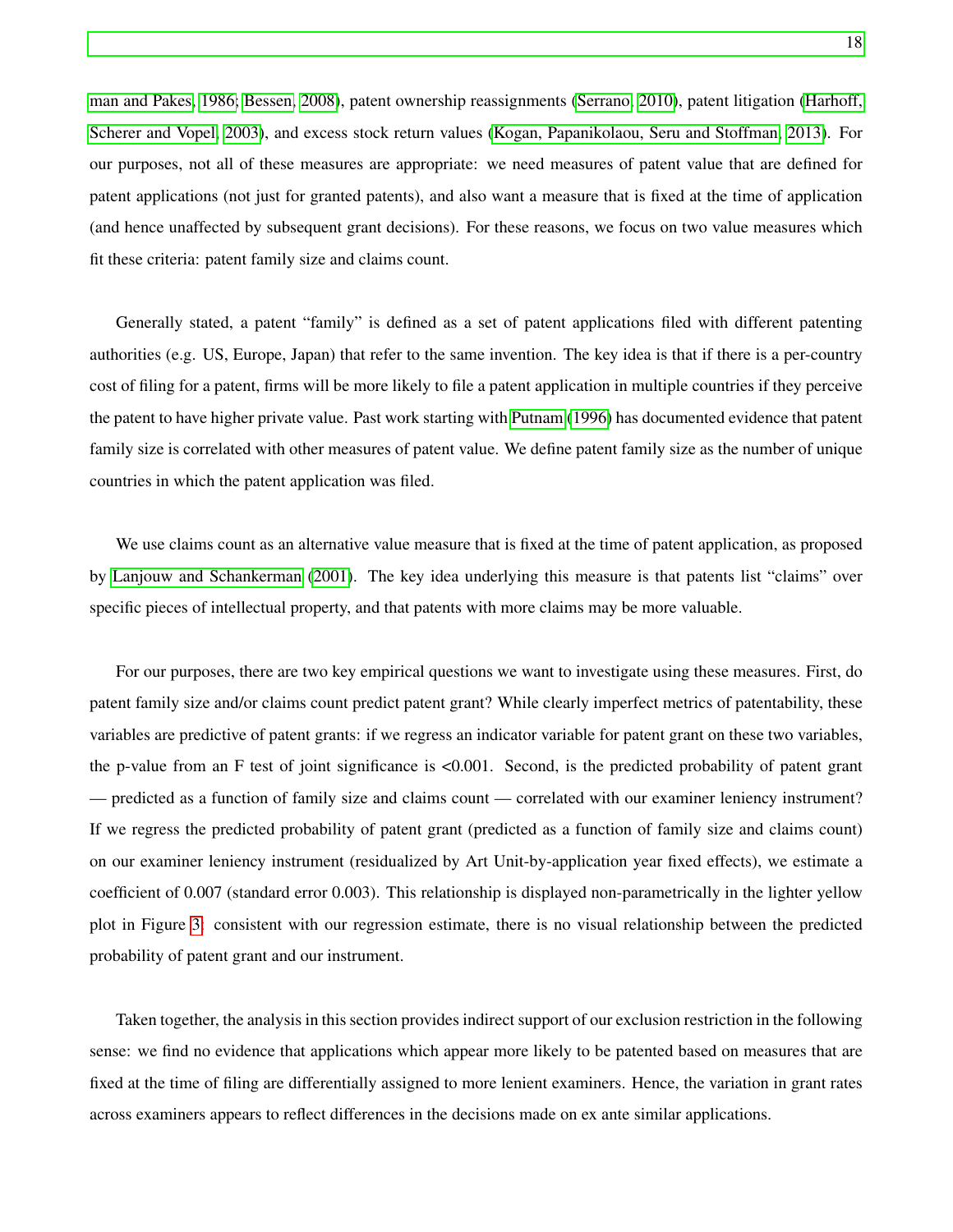#### 5.5 Instrumental variables estimates

Table [3](#page-35-0) documents our instrumental variable estimates, relating patenting (instrumented by examiner leniency) to follow-on innovation outcomes.

For our measures of follow-on scientific research (publications; Panel A of Table [3\)](#page-35-0) and commercialization (clinical trials; Panel B of Table [3\)](#page-35-0), the 95% confidence intervals on our log estimates can reject declines or increases of more than 6%; the 95% confidence intervals on our binary versions of these outcomes ("any publication" or "any clinical trial") are much less precise. For our measure of diagnostic test availability (Panel C of Table [3\)](#page-35-0), the 95% confidence interval suggests that - relative to a mean of around 9 percent - we can reject declines in this outcome of greater than 20% and reject increases of greater than 4%.

The estimates from our first quasi-experimental approach — comparing follow-on innovation across genes claimed in successful versus unsuccessful patent applications — are more precise than these estimates. Our confidence in interpreting those estimates as causal is strengthened by the fact that the examiner leniency instrument generates similar results, albeit which are much less precise. From an economic perspective, the estimates from our first approach can cleanly reject the effect sizes documented in the prior literature of how non-patent forms of intellectual property affect follow-on innovation [\(Murray et al., 2008;](#page-28-2) [Williams, 2013\)](#page-29-0), whereas the estimates from our second approach can only sometimes reject these effect sizes.

### <span id="page-20-0"></span>6 Discussion

A well-developed theoretical literature has documented ambiguous predictions for how patents will affect followon innovation. If a patent holder can develop all possible follow-on inventions herself, then all socially desirable follow-on inventions will be developed. However, as stressed by [Scotchmer](#page-28-14) [\(2004\)](#page-28-14), the patent holder may not know all potential opportunities for follow-on innovation. If ideas are scarce in this sense, and if patents are sufficiently broad that follow-on inventions require a license, then follow-on inventions will require cross-firm licensing agreements. If ex ante licensing agreements can be signed prior to follow-on inventors sinking their R&D investments, all socially desirable follow-on inventions will still be developed. However, if there are impediments to ex ante licensing — such as asymmetric information — then follow-on innovation will be lower than socially desirable due to the problem of how to divide the profit across firms [\(Scotchmer, 1991;](#page-28-15) [Green and Scotchmer,](#page-26-13) [1995\)](#page-26-13). This profit division problem could be exacerbated if transaction costs hinder cross-firm licensing agreements [\(Heller and Eisenberg, 1998;](#page-26-0) [Anand and Khanna, 2000;](#page-25-10) [Bessen, 2004\)](#page-25-11). On the other hand, work dating back at least to [Kitch](#page-27-16) [\(1977\)](#page-27-16) has argued patents may facilitate investment and technology transfers across firms [\(Arora,](#page-25-12) [1995;](#page-25-12) [Arora, Fosfuri and Gambardella, 2001;](#page-25-13) [Kieff, 2001;](#page-27-17) [Gans, Hsu and Stern, 2002,](#page-26-14) [2008\)](#page-26-15), which may increase incentives for follow-on research and commercialization.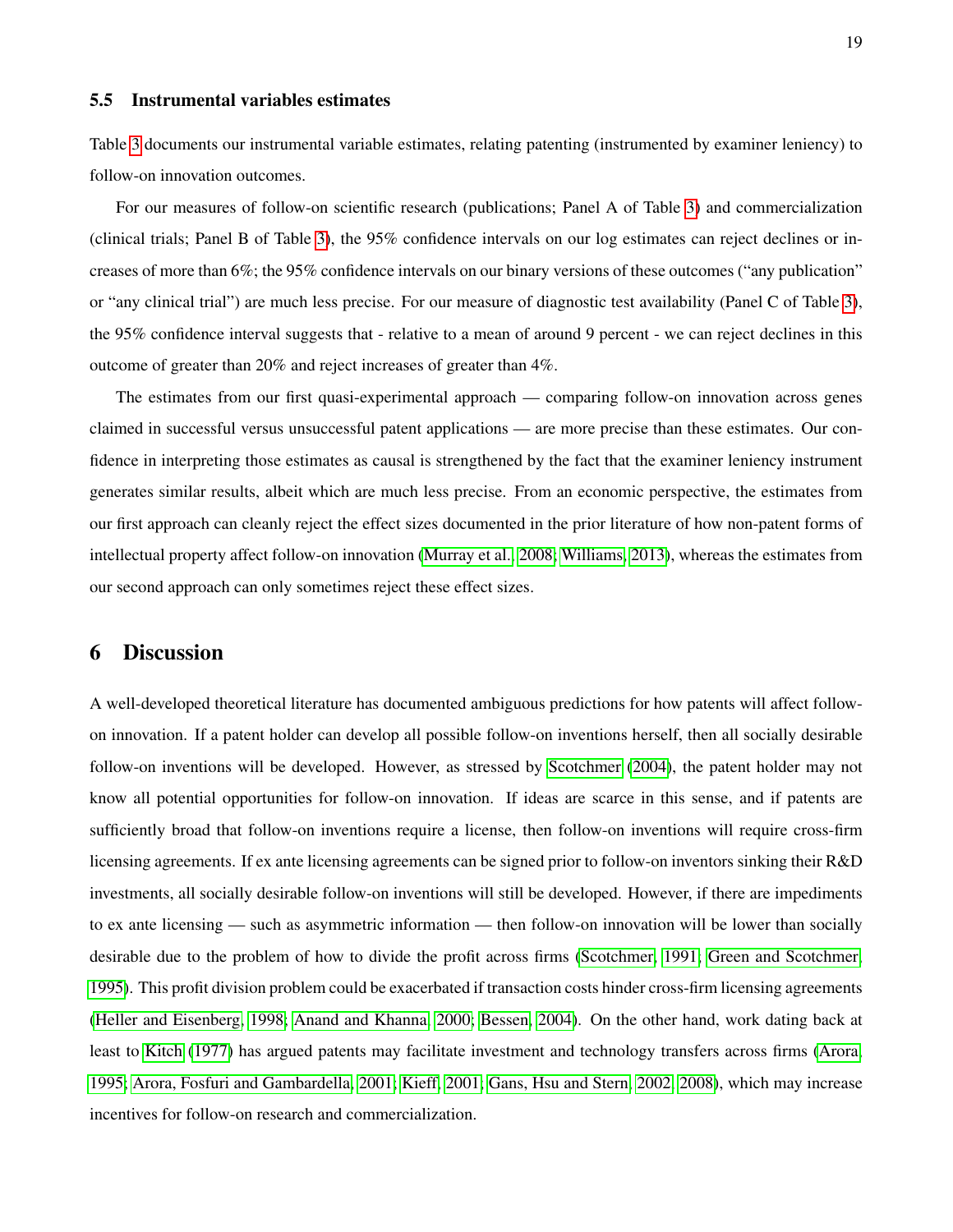Because gene patents have been widely perceived to be sufficiently broad that follow-on inventions require gene patent licenses (see, e.g., [Heller and Eisenberg](#page-26-0) [\(1998\)](#page-26-0) and [Doll](#page-26-1) [\(1998\)](#page-26-1)), many have expressed concern that gene patents would hinder follow-on scientific research and commercial development, either due to the profit division problem or due to transaction costs. As discussed by [Marshall](#page-27-5) [\(2013\)](#page-27-5), some market observers conjectured that gene patents were deterring follow-on research based on evidence from prior empirical studies which documented that non-patent forms of intellectual property which restricted access to research materials substantially reduced followon innovation. Specifically, [Murray et al.](#page-28-2) [\(2008\)](#page-28-2) analyze a package of patents and other licensing restrictions that the private firm Dupont held on genetically engineered mice, and [Williams](#page-29-0) [\(2013\)](#page-29-0) analyzes a non-patent form of database protection that the private firm Celera held on their version of the sequenced genome. Importantly, both Dupont and Celera's forms of intellectual property restricted "openness:" in order to gain access to Dupont's genetically engineered mice, or to Celera's sequenced genome, researchers needed to navigate legal contracts and restrictions. This feature stands in sharp contrast with how patents are commonly used in practice. For example, in our context, patented human genes were freely available to researchers with no restrictions — indeed, data on the entirety of the sequenced human genome was available throughout our time period in public open-access databases.

Both theoretical models [\(Aghion et al., 2008\)](#page-25-14) and other sources of empirical evidence [\(Furman and Stern,](#page-26-16) [2011\)](#page-26-16) suggest that limiting access to research materials may discourage basic research as well as the creation of new research lines. However, patents - unlike the non-patent forms of intellectual property analyzed in these past papers - disclose discoveries and generally retain open access to materials [\(Walsh et al., 2003a](#page-29-9)[,b\)](#page-29-10). Academics report in surveys that they very rarely investigate whether research materials that they already have access to are covered by patents.<sup>[42](#page-21-0)</sup> One interpretation of this is that "tolerated infringement" is a common feature of the use of patented materials by academic researchers [\(Walsh, Arora and Cohen, 2003b;](#page-29-10) [Walsh, Cho and Cohen, 2005\)](#page-29-11). Empirically, many private firms seem to openly tolerate infringement by academic researchers.<sup>[43](#page-21-1)</sup> Models such as [Murray et al.](#page-28-2) [\(2008\)](#page-28-2) and [Bessen and Maskin](#page-25-15) [\(2009\)](#page-25-15) provide rationales for why this behavior may be optimal for firms: if ideas are scarce in the sense that the initial patent holder does not know all potential opportunities for follow-on innovation, then allowing academics open access to research materials may expand the set of possible commercial applications. Of course, once basic research produces new commercial leads, licensing agreements for follow-on inventions must be negotiated. Hence, in order to rationalize our empirical estimates on product market outcomes it must also be the case that licensing markets operate relatively efficiently. Consistent with this is the fact that there has been very little gene patent-related litigation [\(Holman, 2008\)](#page-27-7).

<span id="page-21-0"></span><sup>&</sup>lt;sup>42</sup>The [Walsh, Cho and Cohen](#page-29-11) [\(2005\)](#page-29-11) survey suggested that only about 5% of academic bench scientists reported regularly checking for patents on research inputs.

<span id="page-21-1"></span><sup>&</sup>lt;sup>43</sup>For example, in the famous case of Human Genome Sciences' CCR5 patent, then-CEO William Haseltine publicly stated: "We would not block anyone in the academic world from using this for research purposes."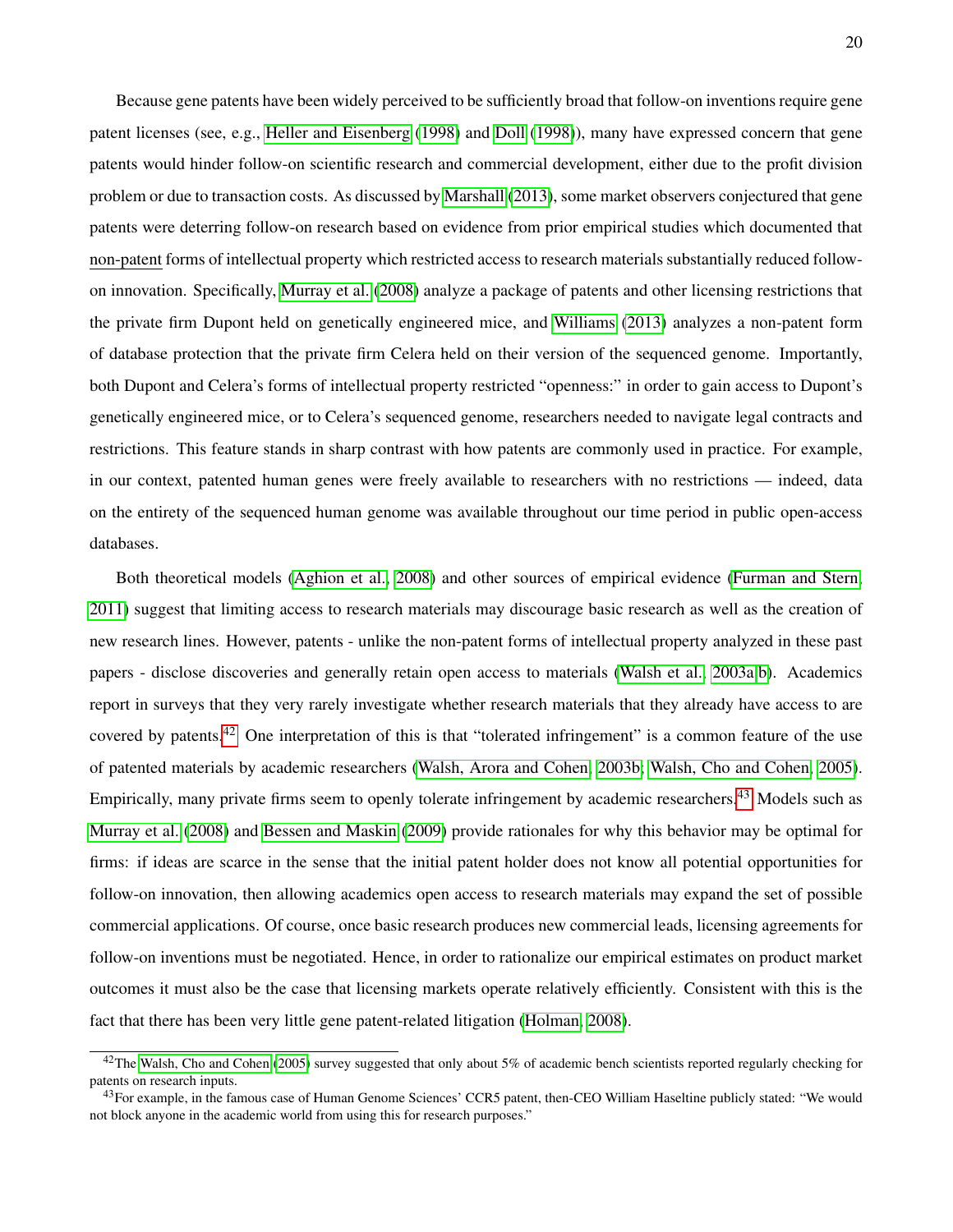Hence, an explanation that is consistent with both our work and the previous literature is that patents per se on basic scientific discoveries neither restrict access to materials for basic researchers, nor generate quantitatively important transaction costs in licensing markets, and hence do not deter either follow-on scientific research nor follow-on commercialization. In contrast, non-patent policies that restrict basic researchers' access to materials can reduce follow-on scientific research, thus reducing the number of research lines that can be pursued commercially (and hence also reducing follow-on commercialization). Consistent with this interpretation, theoretical models such as [Murray et al.](#page-28-2) [\(2008\)](#page-28-2) predict that private firms should prefer patents to other forms of intellectual property that restrict access to materials, and at least in the case of Celera this seems to be an accurate description of the historical record: Celera attempted (but largely failed) to obtain patents on its sequenced genetic data, and in the absence of patent protection used their non-patent form of intellectual property as the next best available alternative means of capturing returns to their investment in sequencing the human genome.

Of course, this interpretation is at best suggestive, and given the available data it is not possible to rule out two alternative explanations. A first alternative interpretation is that while gene patents have widely been perceived to be sufficiently broad that follow-on inventions require gene patent licenses, it could be that in practice this is not the case. In a now-classic paper [Heller and Eisenberg](#page-26-0) [\(1998\)](#page-26-0) documented that more than 100 issued US patents included the term 'adrenergic receptor' in the claim language, and pointed to this as an example of the complex biomedical patent landscape. Consistent with this concern, in a comment on the Heller-Eisenberg paper published in the same issue of *Science*, the then-USPTO biotechnology examination unit head John Doll [\(Doll, 1998\)](#page-26-1) argued that gene patents would be interpreted quite broadly by the USPTO.<sup>[44](#page-22-0)</sup> In contrast, in a second comment on the Heller-Eisenberg paper, [Seide and MacLeod](#page-28-16) [\(1998\)](#page-28-16) argued that based on a cursory patent clearance review, at most only a small number of licenses might be required.<sup>[45](#page-22-1)</sup> Empirically, this alternative interpretation is difficult to test: patent breadth is determined not only by the text of the patent, but also by courts' interpretations of these claims, and very few gene patents have been litigated in court so we have little data on how broadly these patents would be interpreted in practice. Importantly, from a theoretical perspective narrow patents should not deter followon innovation, so to the extent that this alternative interpretation is correct our analysis would be most useful in

<span id="page-22-0"></span><sup>44</sup>For example, Doll wrote: "*A patent is granted to a large fragment of DNA, within which exists a gene of great medical interest, even though the location of the open reading frame with the fragment has not been determined. The person who actually discovers and isolates the gene may also be able to receive a patent. Alternatively, many patented DNA fragments such as ESTs or SNPs may be isolated that turn out to be part of the same gene. In both cases, the second patent holder may have to obtain licenses from or pay fees to the primary patent holder but is not prevented from obtaining the second patent.*" Doll also argued that gene patents would be interpreted broadly from the perspective of different medical applications: ".*..once a product is patented, that patent extends to any use, even those that have not been disclosed in the patent*. "

<span id="page-22-1"></span><sup>&</sup>lt;sup>45</sup>A similar point has been made in the context of gene patents by [Holman](#page-27-11) [\(2012\)](#page-27-11): although a large number of human genes are claimed by US patents, he argues that a reading of the claims suggests that few licenses would be required for common types of follow-on innovation. Similarly, we can return to the example in the introduction where pharmaceutical firm Bristol Myers reported abandoning research on more than fifty cancer-related proteins due to conflicts with gene patent holders [\(Pollack, 2001\)](#page-28-3). This example was actually reported as part of a licensing agreement Bristol Myers brokered with another firm (Athersys) for a method enabling the use of protein targets without infringing gene patents.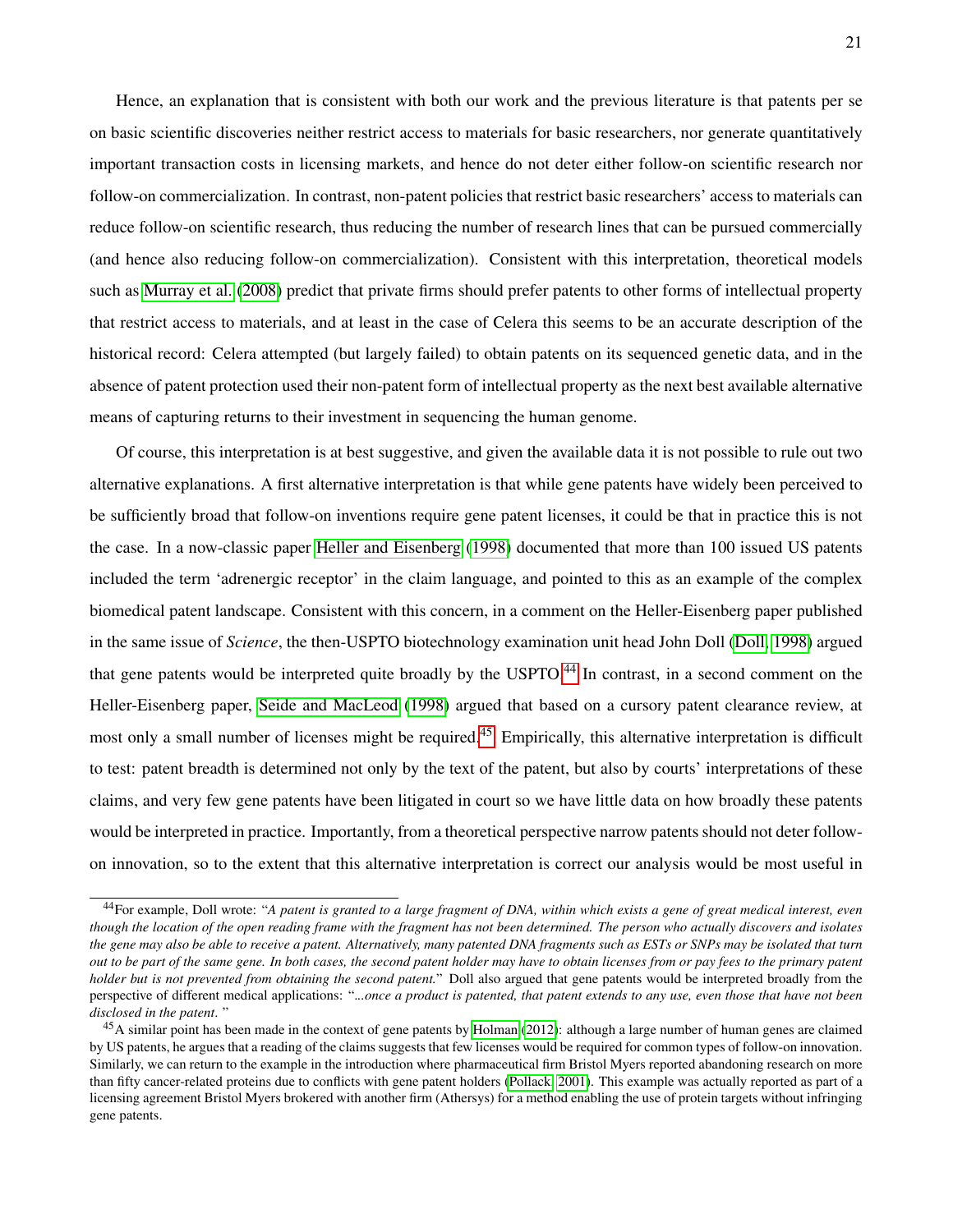highlighting that documentation of biomedical patenting frequency (as in [Jensen and Murray](#page-27-0) [\(2005\)](#page-27-0)) should not necessarily be interpreted as evidence of a problem; analyses such as the one in this paper are needed in order to investigate whether these patents are sufficiently broad to actually be affecting real economic behavior.

A second alternative interpretation - argued by [Lemley](#page-27-18) [\(2008\)](#page-27-18) - is that both researchers and private firms simply ignore patents to a large degree, a view that is also consistent with our data. In order to test among these alternative theories, we would need to measure licensing agreements, data which is almost always kept confidential. Importantly, while these two alternative interpretations are interesting and important to consider from an academic perspective, distinguishing among these three potential interpretations is not required from a policy perspective: the fact that gene patents have not hindered follow-on innovation is sufficient to inform both the Nordhaus-style theoretical question of interest, and the policy-relevant question at the basis of the recent US Supreme Court *AMP v. Myriad* ruling.

### <span id="page-23-0"></span>7 Conclusion

The contribution of this paper is to investigate whether patents on human genes have affected follow-on scientific research and product development. Using administrative data on successful and unsuccessful patent applications submitted to the US Patent and Trademark Office (USPTO), we link the exact gene sequences claimed in each patent application with data measuring gene-related scientific research (publications) and commercial investments (clinical development). Building on these data, we develop two new sources of quasi-experimental variation: first, a simple comparison of follow-on innovation across genes claimed in successful versus unsuccessful patent applications; and second, use of the "leniency" of the assigned patent examiner as an instrumental variable for whether the patent application was granted a patent. Both approaches suggest that — on average — gene patents have not had quantitatively important effects on follow-on innovation.

This empirical evidence speaks against two existing views. First, there has been widespread concern that patents on human genes may hinder follow-on innovation. For example, in the recent *Association for Molecular Pathology v. Myriad Genetics* case, the US Supreme Court invalidated patent claims on genomic DNA, arguing that such patents "would 'tie up' the use of such tools and thereby inhibit future innovation premised upon them." Our empirical estimates do not provide support for patents hindering follow-on innovation in the context of human genes. Second, dating back at least to the academic work of [Kitch](#page-27-16) [\(1977\)](#page-27-16), many have argued that patents on basic discoveries play an important role in facilitating subsequent investment and commercialization. This type of argument has been influential in the policy space, informing the structure of public policies such as the Bayh-Dole Act and the Stevenson-Wydler Act in the US. Our empirical estimates do not provide support for patents spurring follow-on innovation in the context of human genes.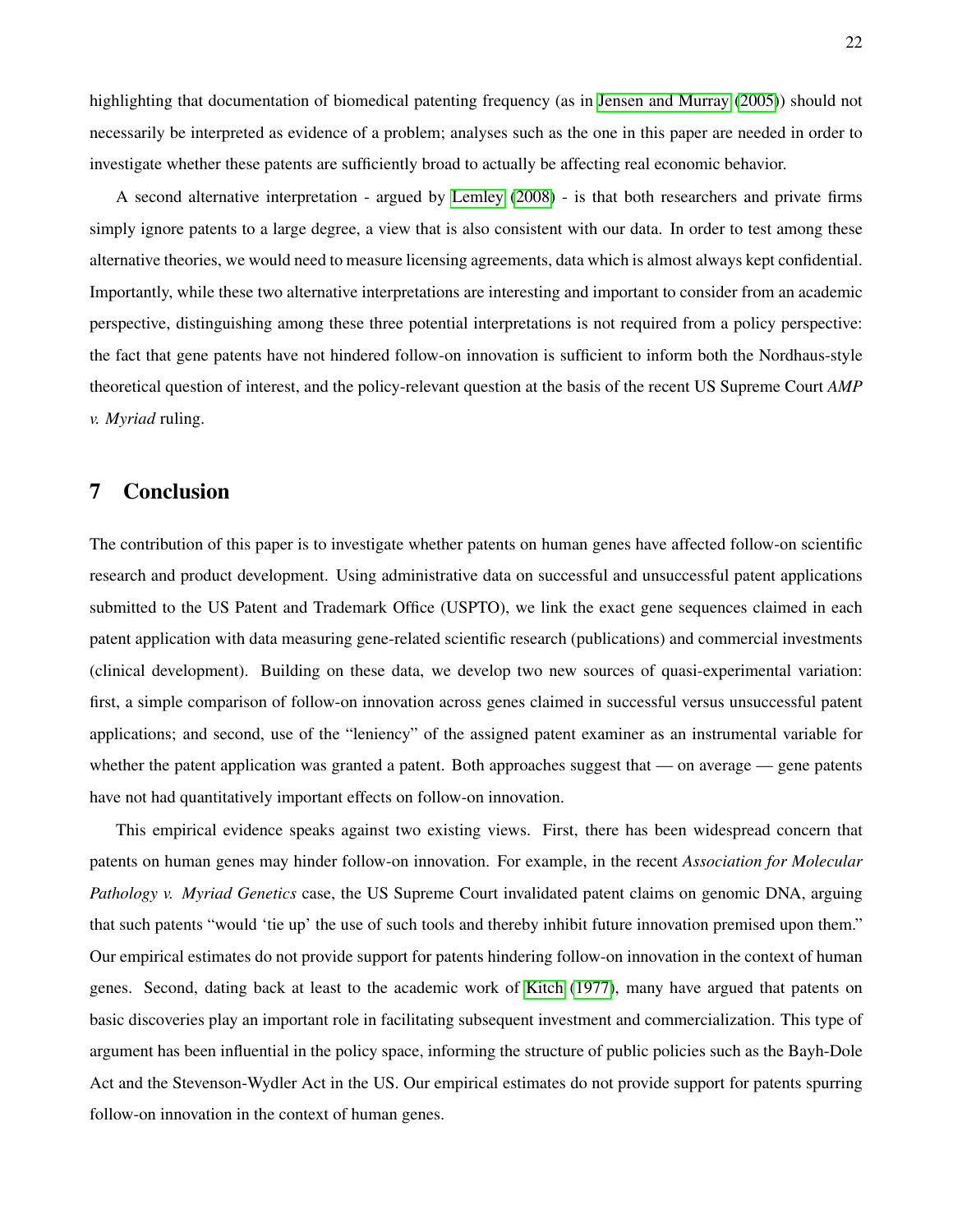Taken together with the prior literature, our evidence suggests two conclusions. First, for the case of human genes, the traditional patent trade-off of ex ante incentives versus deadweight loss may be sufficient to analyze optimal patent policy design, because any effects of patents on follow-on innovation appear to be quantitatively small. Second, our evidence together with the evidence from [Williams](#page-29-0) [\(2013\)](#page-29-0) on how a non-patent form of intellectual property on the human genome affected follow-on innovation suggests a somewhat nuanced conclusion: while patent protection on human genes does not appear to have hindered follow-on innovation, an alternative non-patent form of intellectual property - which was used by a private firm after its gene patent applications were largely unsuccessful in obtaining patent grants - induced substantial declines in follow-on scientific research and product development. This pattern of evidence suggests that changes to patent policy must carefully consider what strategies firms will use to protect their discoveries in the absence of patents, and that an understanding of the relative costs and benefits of patent protection compared to those outside options is needed in order to evaluate the welfare effects of patent policy changes.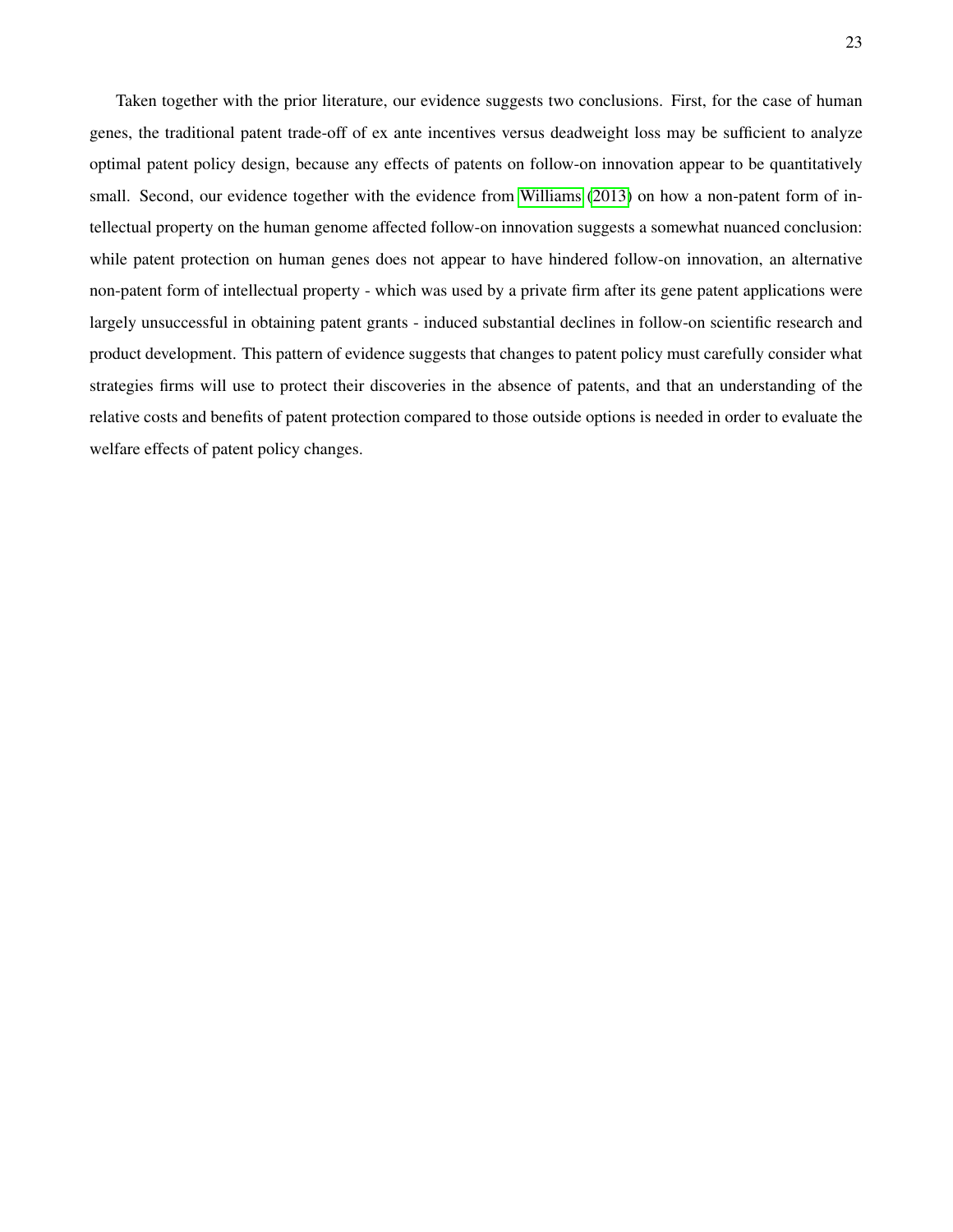### References

- <span id="page-25-6"></span>Acemoglu, Daron and Joshua Linn, "Market size in innovation: Theory and evidence from the pharmaceutical industry," *Quarterly Journal of Economics*, 2004, *119* (3), 1049–1090.
- <span id="page-25-14"></span>Aghion, Philippe, Mathias Dewatripont, and Jeremy Stein, "Academic freedom, private-sector focus, and the process of innovation," *RAND Journal of Economics*, 2008, *39* (3), 617–635.
- <span id="page-25-3"></span>Aizer, Anna, Shari Eli, Joseph Ferrie, and Adriana Lleras-Muney, "The effects of childhood means-tested cash transfers on mortality," 2013. unpublished mimeo, available [http://www.econ.ucla.edu/alleras/](http://www.econ.ucla.edu/alleras/research/papers/childhood%20transfers%20v10-september%202013.pdf) [research/papers/childhood%20transfers%20v10-september%202013.pdf](http://www.econ.ucla.edu/alleras/research/papers/childhood%20transfers%20v10-september%202013.pdf).
- <span id="page-25-10"></span>Anand, Bharat and Tarun Khanna, "The structure of licensing contracts," *Journal of Industrial Economics*, 2000, *48* (1), 103–135.
- <span id="page-25-8"></span>Angrist, Joshua and Alan Krueger, "The effect of age at school entry on educational attainment: An application of instrumental variables with moments from two samples," *Journal of the American Statistical Association*, 1992, *87* (418), 328–336.
- <span id="page-25-7"></span>, Guido Imbens, and Alex Krueger, "Jackknife instrumental variables estimation," *Journal of Applied Econometrics*, 1999, *14* (1), 57–67.
- <span id="page-25-12"></span>Arora, Ashish, "Licensing tacit knowledge: Intellectual property rights and the market for know-how," *Economics of Innovation and New Technology*, 1995, *4* (1), 41–60.
- <span id="page-25-13"></span>, Andrea Fosfuri, and Alfonso Gambardella, *Markets for Technology: The Economics of Innovation and Corporate Strategy*, MIT Press, 2001.
- <span id="page-25-4"></span>Bacon, Neil, Doug Ashton, Richard Jefferson, and Marie Connett, "Biological sequences named and claimed in US patents and patent applications: CAMBIA Patent Lens OS4 Initiative," 2006. [http://www.patentlens.](http://www.patentlens.net) [net](http://www.patentlens.net) (last accessed 2 January 2012).
- <span id="page-25-11"></span>Bessen, James, "Holdup and licensing of cumulative innovations with private information," *Economics Letters*, 2004, *82* (3), 321–326.
- <span id="page-25-9"></span>, "The value of U.S. patents by owner and patent characteristics," *Research Policy*, 2008, *37* (5), 932–945.
- <span id="page-25-15"></span>and Eric Maskin, "Sequential innovation, patents, and imitation," *RAND Journal of Economics*, 2009, *40* (4), 611–635.
- <span id="page-25-2"></span>Bound, John, "The health and earnings of rejected disability insurance applicants," *American Economic Review*, 1989, *79* (3), 482–503.
- <span id="page-25-16"></span>Burk, Dan L., "Are human genes patentable," *International Review of Intellectual Property and Competition Law*, 2013, *44* (7), 747–749.
- <span id="page-25-5"></span>Carley, Michael, Deepak Hegde, and Alan Marco, "What is the probability of receiving a US patent?," *Yale Journal of Law & Technology*, forthcoming.
- <span id="page-25-1"></span>Caulfield, Timothy, Subhashini Chandrasekharan, Yann Joly, and Robert Cook-Deegan, "Harm, hype and evidence: ELSI research and policy guidance," *Genome Medicine*, 2013, *5* (21).
- <span id="page-25-0"></span>Cockburn, Iain, Samuel Kortum, and Scott Stern, "Are all patent examiners equal? Examiners, patent characteristics, and litigation outcomes," in Wesley Cohen and Stephen Merrill, eds., *Patents in the Knowledge-Based Economy*, National Academies Press, 2003.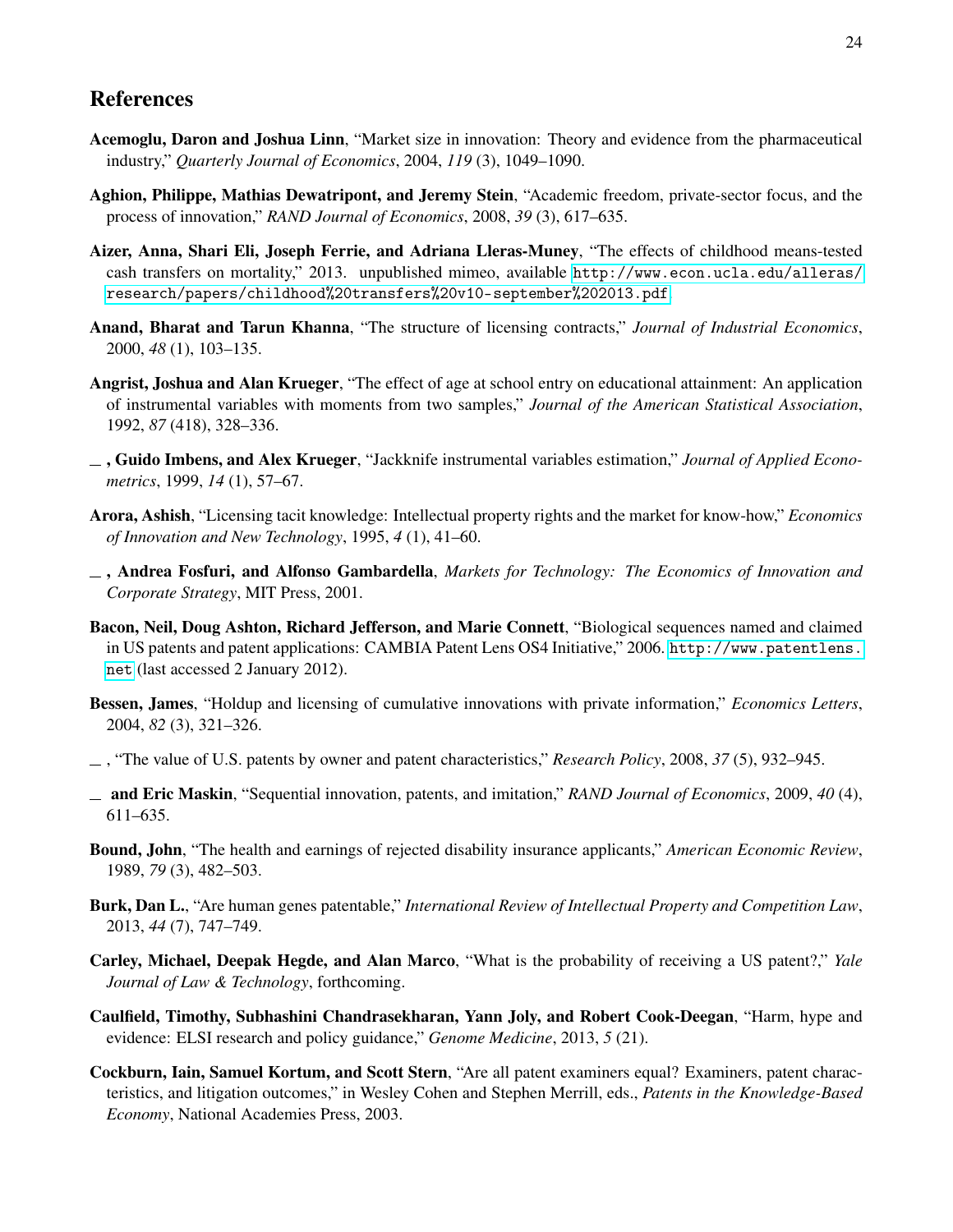- <span id="page-26-9"></span>Davidson, Russell and James MacKinnon, "The case against JIVE," *Journal of Applied Econometrics*, 2006, *21* (6), 827–833.
- <span id="page-26-1"></span>Doll, John, "The patenting of DNA," *Science*, 1998, *280* (5364), 689–690.
- <span id="page-26-4"></span>Doyle, Joseph J., "Child protection and child outcomes: Measuring the effects of foster care," *American Economic Review*, 2007, *97* (5), 1583–1610.
- <span id="page-26-5"></span>, "Child protection and adult crime: Using investigator assignment to estimate causal effects of foster care," *Journal of Political Economy*, 2008, *116* (4), 746–770.
- <span id="page-26-3"></span>Fehder, Daniel, Fiona Murray, and Scott Stern, "Intellectual property rights and the evolution of scientific journals as knowledge platforms," *International Journal of Industrial Organization*, 2014, *36*, 83–94.
- <span id="page-26-7"></span>Finkelstein, Amy, "Static and dynamic effects of health policy," *Quarterly Journal of Economics*, 2004, *119* (2), 527–567.
- <span id="page-26-8"></span>Frakes, Michael and Melissa Wasserman, "Is the time allocated to review patent applications inducing examiners to grant invalid patents? Evidence from micro-level application data," 2014. NBER working paper.
- <span id="page-26-16"></span>Furman, Jeffrey and Scott Stern, "Climbing atop the shoulders of giants: The impact of institutions on cumulative research," *American Economic Review*, 2011, *101* (5), 1933–1963.
- <span id="page-26-2"></span>Galasso, Alberto and Mark Schankerman, "Patents and cumulative innovation: Causal evidence from the courts," *Quarterly Journal of Economics*, 2015, *130* (1), 317–369.
- <span id="page-26-14"></span>Gans, Joshua, David Hsu, and Scott Stern, "When does start-up innovation spur the gale of creative destruction?," *RAND Journal of Economics*, 2002, *33* (4), 571–586.
- <span id="page-26-15"></span> $\ldots$ , and  $\ldots$ , "The impact of uncertain intellectual property rights on the market for ideas: Evidence from patent grant delays," *Management Science*, 2008, *54* (5), 982–997.
- <span id="page-26-17"></span>Golden, John M. and William M. Sage, "Are Human Genes Patentable? The Supreme Court Says Yes and No," *Health Affairs*, 2013, *32* (8), 1343–1345.
- <span id="page-26-6"></span>Graham, Stuart and Deepak Hegde, "Do inventors value secrecy in patenting? Evidence from the American Inventor's Protection Act of 1999," 2013. unpublished USPTO mimeo.
- <span id="page-26-13"></span>Green, Jerry and Suzanne Scotchmer, "On the division of profit in sequential innovation," *RAND Journal of Economics*, 1995, *26* (1), 20–33.
- <span id="page-26-11"></span>Greene, William, "Estimating econometric models with fixed effects," 2001. unpublished mimeo.
- <span id="page-26-12"></span>Harhoff, Dietmar, F.M. Scherer, and Katrin Vopel, "Citations, family size, opposition, and the value of patent rights," *Research Policy*, 2003, *32* (8), 1343–1363.
- <span id="page-26-18"></span>Harrison, Charlotte, "Isolated DNA patent ban creates muddy waters for biomarkers and natural products," *Nature Reviews Drug Discovery*, 2013, *12*, 570.
- <span id="page-26-10"></span>Heckman, James, "The incidental parameter problem and the problem of initial conditions in estimating a discrete time-discrete data stochastic process," in Charles Manski and Daniel McFadden, eds., *Structural Analysis of Discrete Data with Econometric Applications*, MIT Press, 1981.
- <span id="page-26-0"></span>Heller, Michael and Rebecca Eisenberg, "Can patents deter innovation? The anticommons in biomedical research," *Science*, 1998, *280* (5364), 698–701.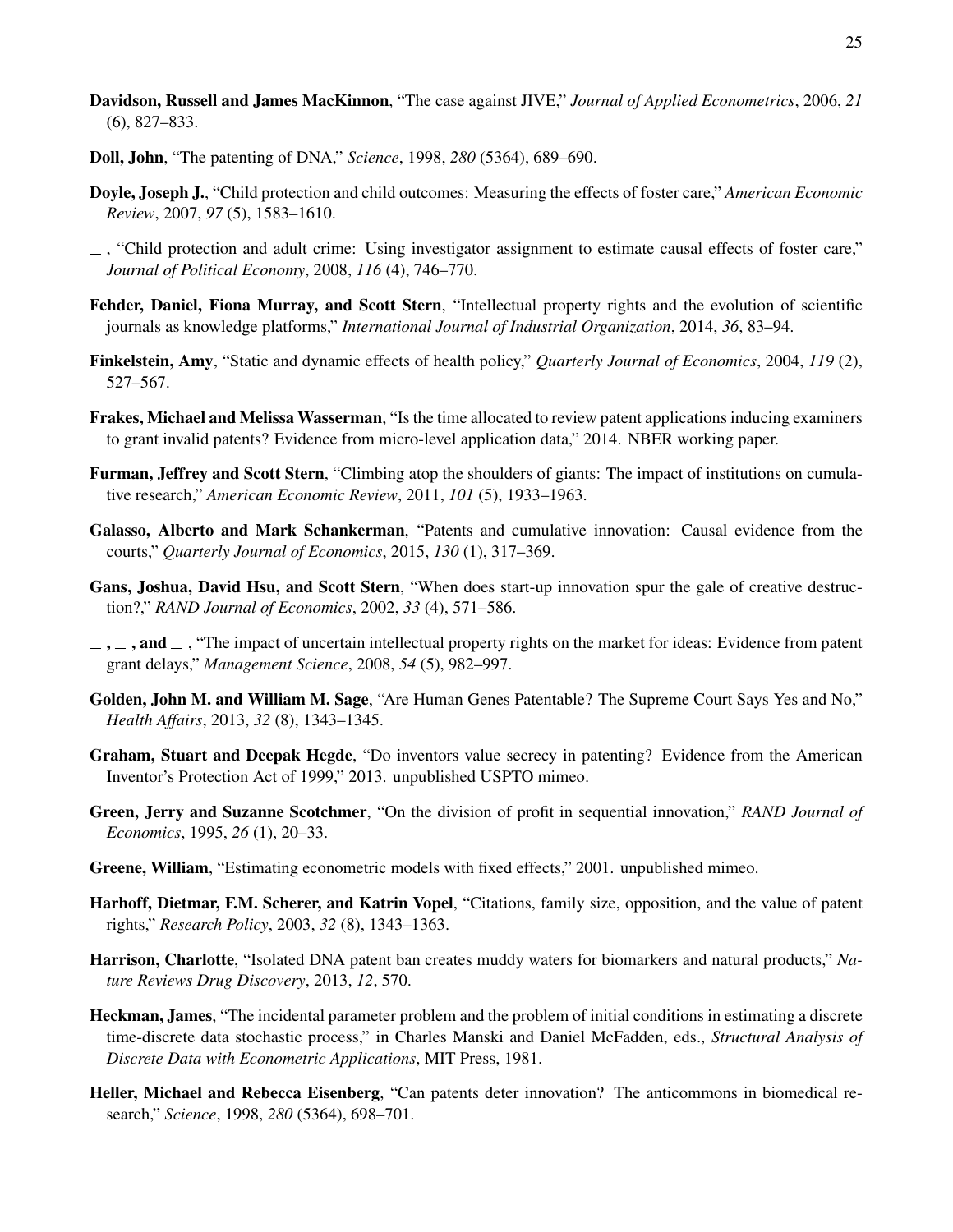- <span id="page-27-6"></span>Holman, Christopher, "The impact of human gene patents on innovation and access: A survey of human gene patent litigation," *University of Missouri-Kansas City Law Review*, 2007, *76*, 295–361.
- <span id="page-27-7"></span>, "Trends in human gene patent litigation," *Science*, 2008, *322* (5899), 198–199.
- <span id="page-27-11"></span>, "Debunking the myth that whole-genome sequencing infringes thousands of gene patents," *Nature Biotechnology*, 2012, *30* (3), 240–244.
- <span id="page-27-13"></span>Inoue, Atsushi and Gary Solon, "Two-sample instrumental variables estimators," *Review of Economics and Statistics*, 2010, *92* (3), 557–561.
- <span id="page-27-0"></span>Jensen, Kyle and Fiona Murray, "Intellectual property landscape of the human genome," *Science*, 2005, *310* (5746), 239–240.
- <span id="page-27-4"></span>Kesselheim, Aaron, Robert Cook-Deegan, David Winickoff, and Michelle Mello, "Gene patenting - The Supreme Court finally speaks," *New England Journal of Medicine*, 2013, *369* (9), 869–875.
- <span id="page-27-17"></span>Kieff, Scott, "Property rights and property rules for commercializing inventions," *Minnesota Law Review*, 2001, *85*, 697–754.
- <span id="page-27-16"></span>Kitch, Edmund, "The nature and function of the patent system," *Journal of Law and Economics*, 1977, *20* (2), 265–290.
- <span id="page-27-8"></span>Kling, Jeffrey, "Incarceration length, employment, and earnings," *American Economic Review*, 2006, *96* (3), 863–876.
- <span id="page-27-14"></span>Kogan, Leonid, Dimitris Papanikolaou, Amit Seru, and Noah Stoffman, "Technological innovation, resource allocation, and growth," 2013. MIT mimeo.
- <span id="page-27-15"></span>Lanjouw, Jean and Mark Schankerman, "Characteristics of patent litigation: A window on competition," *RAND Journal of Economics*, 2001, *32* (1), 129–151.
- <span id="page-27-10"></span>Lee, Byungwook, Taehyung Kim, Seon-Kyu Kim, Kwang H. Lee, and Doheon Lee, "Patome: A database server for biological sequence annotation and analysis in issued patents and published patent applications," *Nucleic Acids Research*, 2007, *35* (Database issue), D47–D50.
- <span id="page-27-19"></span>Lemley, Mark, "Rational ignorance at the patent office," *Northwestern University Law Review*, 2001, *95* (4), 1495–1532.
- <span id="page-27-18"></span>, "Ignoring Patents," *Michigan State Law Review*, 2008, *19* (1), 19–34.
- <span id="page-27-1"></span>and Bhaven Sampat, "Is the patent office a rubber stamp?," *Emory Law Journal*, 2008, *58*, 181–203.
- <span id="page-27-2"></span>and , "Examining patent examination," *Stanford Technology Law Review*, 2010, *2.*
- <span id="page-27-3"></span>and , "Examiner characteristics and patent office outcomes," *Review of Economics and Statistics*, 2012, *94*, 817–827.
- <span id="page-27-12"></span>Lichtman, Doug, "Rethinking prosecution history estoppel," *University of Chicago Law Review*, 2004, *71* (1), 151–182.
- <span id="page-27-9"></span>Maestas, Nicole, Kathleen Mullen, and Alexander Strand, "Does disability insurance receipt discourage work? Using examiner assignment to estimate causal effects of SSDI receipt," *American Economic Review*, 2013, *103* (5), 1797–1829.
- <span id="page-27-5"></span>Marshall, Eliot, "Lock up the genome, lock down research," *Science*, 2013, *342*, 72–73.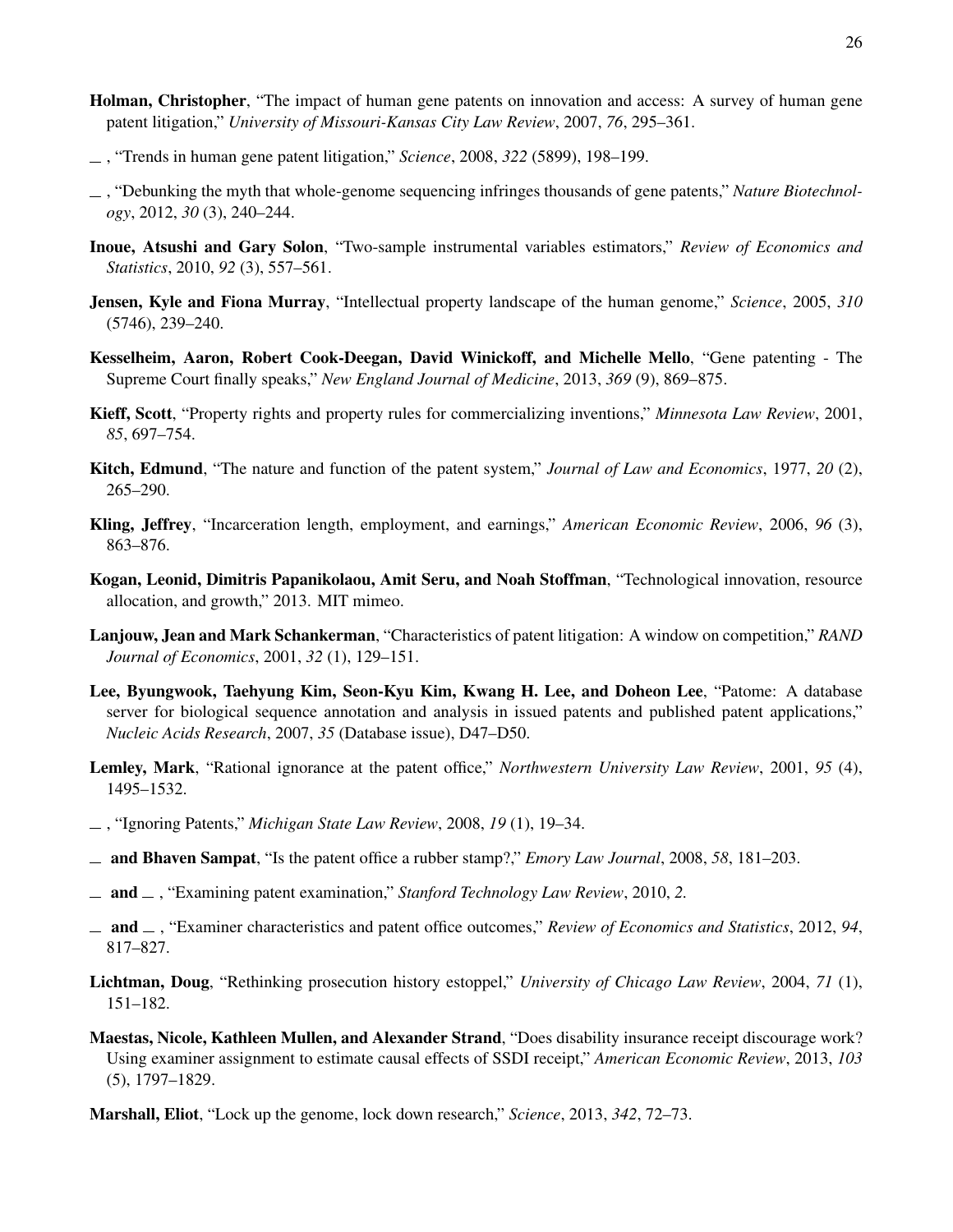27

- <span id="page-28-8"></span>Merges, Robert, "Commercial success and patent standards: Economic perspectives on innovation," *California Law Review*, 1988, *76*, 803–876.
- <span id="page-28-10"></span> $\sim$ , "As many as six impossible patents before breakfast: Property rights for business concepts and patent system reform," *Berkeley Technology Law Journal*, 2001, *14*, 577–615.
- <span id="page-28-7"></span>Moon, Seongwuk, "How does the management of research impact the disclosure of knowledge? Evidence from scientific publications and patenting behavior," *Economics of Innovation and New Technology*, 2011, *20* (1), 1–32.
- <span id="page-28-9"></span>Moser, Petra, "Innovation without patents: Evidence from World's Fairs," *Journal of Law and Economics*, 2012, *55* (1), 43–74.
- <span id="page-28-4"></span>Murray, Fiona and Scott Stern, "Do formal intellectual property rights hinder the free flow of scientific knowledge? An empirical test of the anti-commons hypothesis," *Journal of Economic Behavior and Organization*, 2007, *63* (4), 648–687.
- <span id="page-28-2"></span> $\Box$ , Philippe Aghion, Mathias Dewatripont, Julian Kolev, and Scott Stern, "Of mice and academics: Examining the effect of openness on innovation," 2008. unpublished MIT mimeo.
- <span id="page-28-1"></span>National Academy of Sciences, *Reaping the Benefits of Genomic and Proteomic Research: Intellectual Property Rights, Innovation, and Public Health*, National Academies Press, 2006.
- <span id="page-28-0"></span>Nordhaus, William, *Invention, Growth, and Welfare: A Theoretical Treatment of Technological Change*, MIT Press, 1969.
- <span id="page-28-11"></span>Pakes, Ariel, "Patents as options: Some estimates of the value of holding European patent stocks," *Econometrica*, 1986, *54* (4), 755–784.
- <span id="page-28-3"></span>Pollack, Andrew, "Bristol-Myers and Athersys make deal on gene patents," *New York Times*, 2001, *8 January.*
- <span id="page-28-13"></span>Putnam, Jonathan, "The value of international patent protection," 1996. Yale PhD dissertation.
- <span id="page-28-6"></span>Rai, Arti, "Patent validity across the executive branch: Ex ante foundations for policy development," *Duke Law Journal*, 2012, *61*, 1237–1281.
- <span id="page-28-17"></span>and Robert Cook-Deegan, "Moving beyond 'isolated' gene patents," *Science*, 2013, *341*, 137–138.
- <span id="page-28-18"></span>Sampat, Bhaven, "USPTO patent application data, Version 2," 2011. [http://hdl.handle.net/1902.1/](http://hdl.handle.net/1902.1/16402UNF:5:HFkba86yNYacbyMItlKPVQ==BHAVENSAMPAT) [16402UNF:5:HFkba86yNYacbyMItlKPVQ==BHAVENSAMPAT](http://hdl.handle.net/1902.1/16402UNF:5:HFkba86yNYacbyMItlKPVQ==BHAVENSAMPAT) (last accessed 2 January 2012).
- <span id="page-28-12"></span>Schankerman, Mark and Ariel Pakes, "Estimates of the value of patent rights in European countries during the post-1950 period," *Economic Journal*, 1986, *96* (384), 1052–1076.
- <span id="page-28-5"></span>Scherer, Frederic Michael, "The economics of human gene patents," *Academic Medicine*, 2002, *77* (12), 1348– 1367.
- <span id="page-28-15"></span>Scotchmer, Suzanne, "Standing on the shoulders of giants: Cumulative research and the patent law," *Journal of Economic Perspectives*, 1991, *5* (1), 29–41.
- <span id="page-28-14"></span>, *Innovation and Incentives*, MIT Press, 2004.
- <span id="page-28-16"></span>Seide, Rochelle and Janet MacLeod, "Comment on Heller and Eisenberg," 1998. ScienceOnline: [http://www.](http://www.sciencemag.org/feature/data/980465/seide.dtl) [sciencemag.org/feature/data/980465/seide.dtl](http://www.sciencemag.org/feature/data/980465/seide.dtl).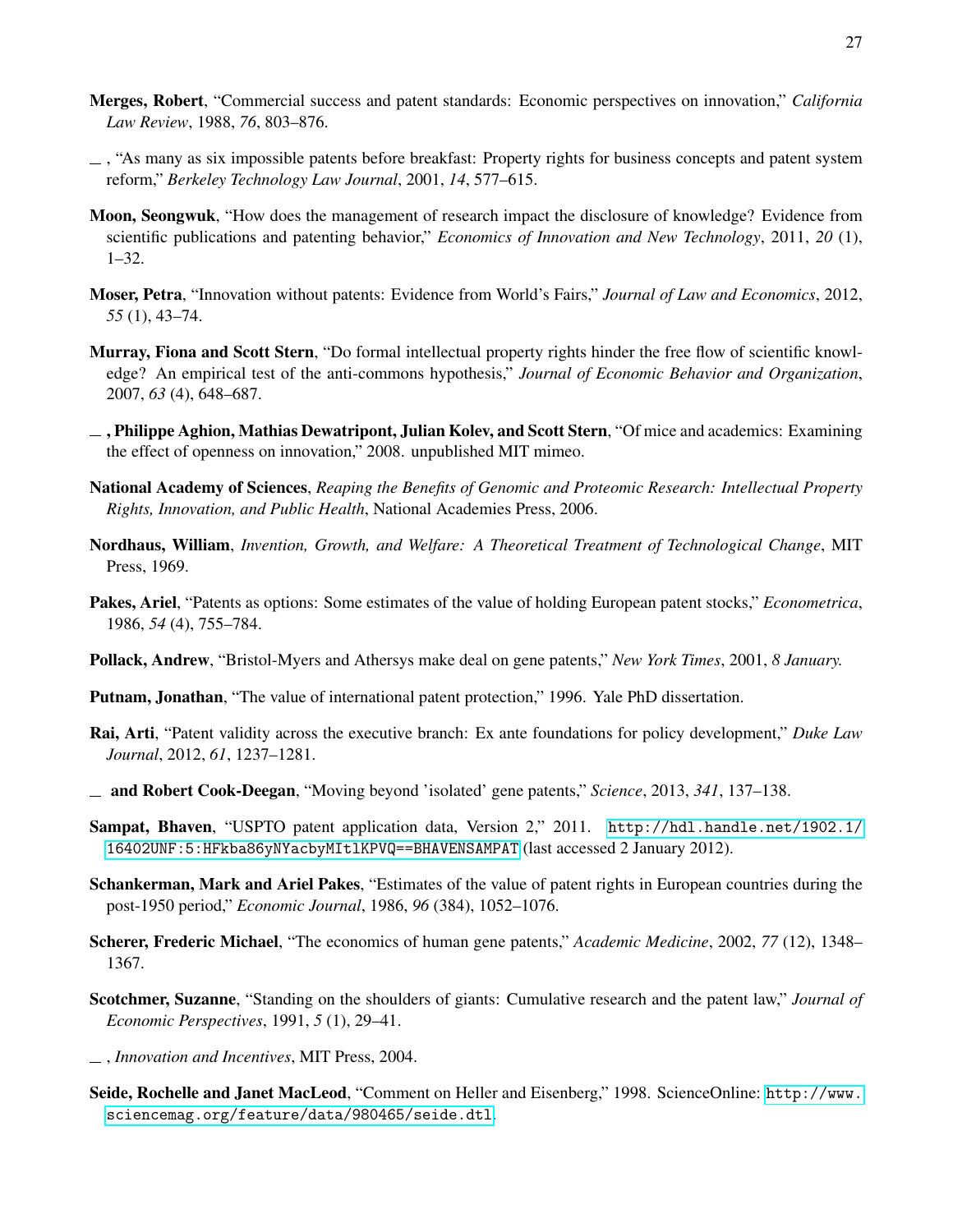- <span id="page-29-8"></span>Serrano, Carlos, "The dynamics of the transfer and renewal of patents," *RAND Journal of Economics*, 2010, *41* (4), 686–708.
- <span id="page-29-6"></span>Stock, James, Jonathan Wright, and Motohiro Yogo, "A survey of weak instruments and weak identification in generalized method of moments," *Journal of Business and Economic Statistics*, 2002, *20* (4), 518–529.
- <span id="page-29-7"></span>Trajtenberg, Manuel, *Economic Analysis of Product Innovation: The Case of CT Scanners*, Harvard University Press, 1990.
- <span id="page-29-12"></span>United States Supreme Court, "Association for Molecular Pathology et al. v. Myriad Genetics Inc. et al.," 2013. 12-398.
- <span id="page-29-5"></span>US General Accounting Office (GAO), "Intellectual property: USPTO has made progress in hiring examiners, but challenges to retention remain," 2005.
- <span id="page-29-3"></span>USPTO, "Utility examination guidelines," *Federal Register*, 2001, *66* (4), 1092–1099.
- <span id="page-29-1"></span>von Wachter, Till, Jae Song, and Joyce Manchester, "Trends in employment and earnings of allowed and rejected applicants to the Social Security Disability Insurance program," *American Economic Review*, 2011, *101* (7), 3308–3329.
- <span id="page-29-2"></span>Wade, Nicholas, "A decade later, genetic map yields few new cures," *New York Times*, 2010, *12 June.*
- <span id="page-29-9"></span>Walsh, John, Ashish Arora, and Wesley Cohen, "Research tool patenting and licensing and biomedical innovation," in Wesley Cohen and Stephen Merrill, eds., *Patents in the Knowledge-Based Economy*, National Academy Press, 2003.
- <span id="page-29-10"></span> $\ldots$ ,  $\ldots$ , and  $\ldots$ , "Working through the patent problem," *Science*, 2003, 299 (5609), 1021.
- <span id="page-29-11"></span>, Charlene Cho, and Wesley Cohen, "View from the bench: Patents and material transfers," *Science*, 2005, *309* (5743), 2002–2003.
- <span id="page-29-0"></span>Williams, Heidi, "Intellectual property rights and innovation: Evidence from the human genome," *Journal of Political Economy*, 2013, *121* (1), 1–27.
- <span id="page-29-4"></span>Wolinsky, Scott, "An inside look at the patent examination process," *The Metropolitan Corporate Counsel*, 2002, *10* (9), 18.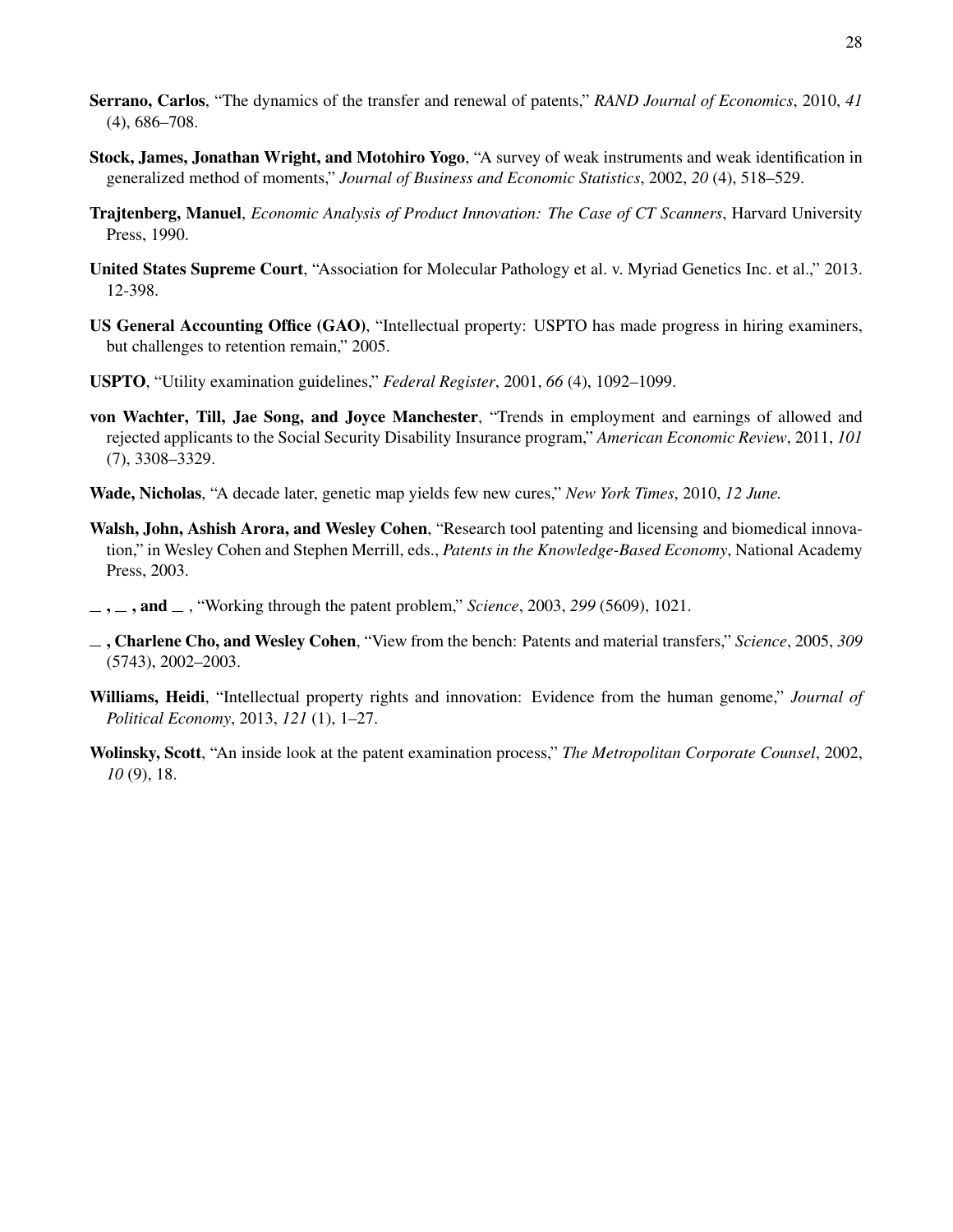<span id="page-30-0"></span>

### Figure 1: Follow-on innovation on patented and non-patented human genes

*Notes*: This figure plots trends in follow-on innovation by year separately for genes that ever receive a patent, and for genes that never receive a patent. The figure is constructed from gene-level data. Panel (a) uses gene-level scientific publications as a measure of follow-on innovation, and plots the average log number of scientific publications by year in each year from 1970 to 2012. Panel (b) uses gene-level clinical trials as a measure of follow-on innovation, and plots the average log number of clinical trials by year in each year from 1995 to 2011. We add one to both outcome variables in order to include observations with no observed follow-on innovation.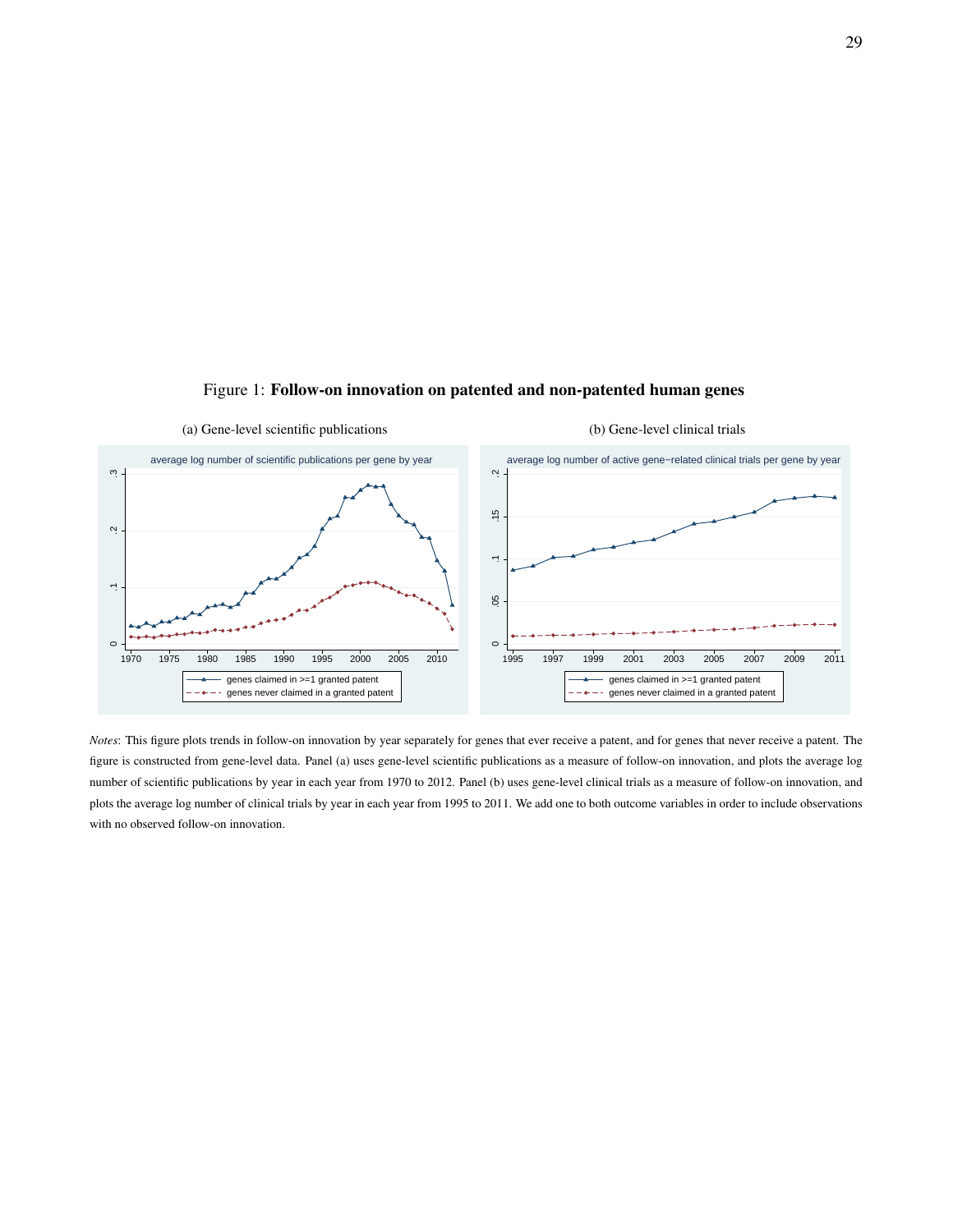#### <span id="page-31-0"></span>Figure 2: Patents and follow-on innovation on human genes claimed in accepted/rejected patent applications



(a) Share of genes receiving a patent grant

(b) Gene-level scientific publications

(c) Gene-level clinical trials



*Notes*: This figure plots trends in patenting and follow-on innovation by year separately for three groups of genes: genes claimed in at least one granted patent; genes claimed in at least one patent application but never in a granted patent; and (in Panels (b) and (c)) genes never claimed in a patent application. The figure is constructed from gene-level data. Panel (a) documents the share of genes receiving a patent grant by year; by construction, this is zero for the circle-denoted red dashed line in all years, is zero for the triangle-denoted blue line in 2001, and reaches one for the triangle-denoted blue line in 2010; the intermediate years simply illustrate the time path of patent grants between 2001 and 2010 for the triangle-denoted blue line. Panel (b) uses gene-level scientific publications as a measure of follow-on innovation and plots the average log number of scientific publications by year in each year from 1970 to 2012. Panel (c) uses gene-level clinical trials as a measure of follow-on innovation and plots the average log number of clinical trials by year in each year from 1995 to 2011. The vertical line in the calendar year 2001 in Panels (b) and (c) denotes that because this figure focuses on patents that were filed in or after 2001, all years prior to 2001 can be considered a pre-period and used to estimate the selection of genes into patenting based on pre-filing measures of scientific research (publications) and commercialization (clinical trials). In Panels (b) and (c), we add one to both outcome variables in order to include observations with no observed follow-on innovation.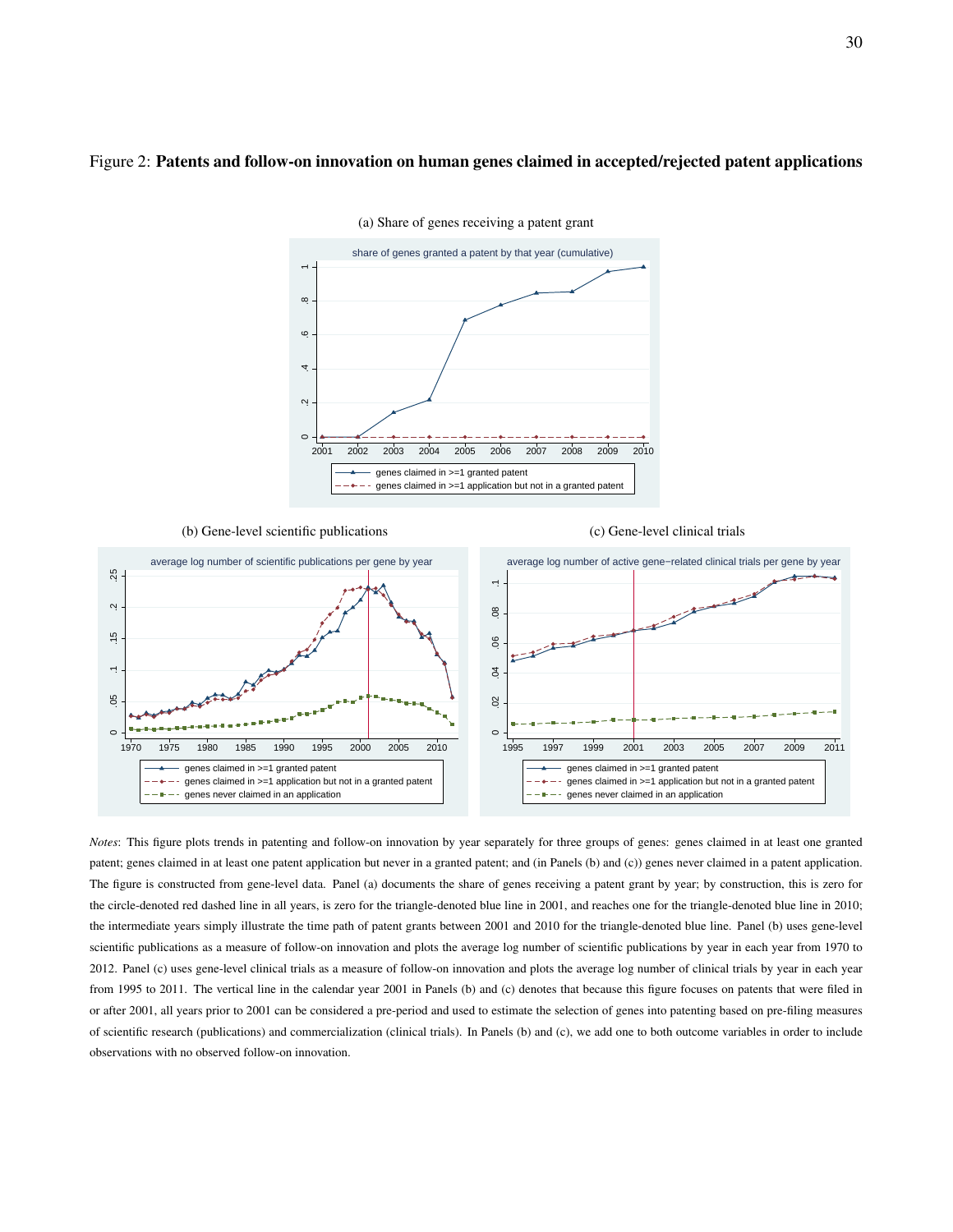

<span id="page-32-0"></span>Figure 3: Probability of patent grant, by examiner leniency

*Notes*: This figure plots the first stage relationship between the probability of patent grant and our examiner leniency instrument, and plots estimates from two of our selection tests. The figure relates our examiner leniency instrument, residualized by Art Unit-by-application year fixed effects, to two variables: (1) the patent grant rate; and (2) the predicted patent grant rate, where we predict patent grant as a function of our two measures of patent value fixed at the time of application (patent family size and claims count).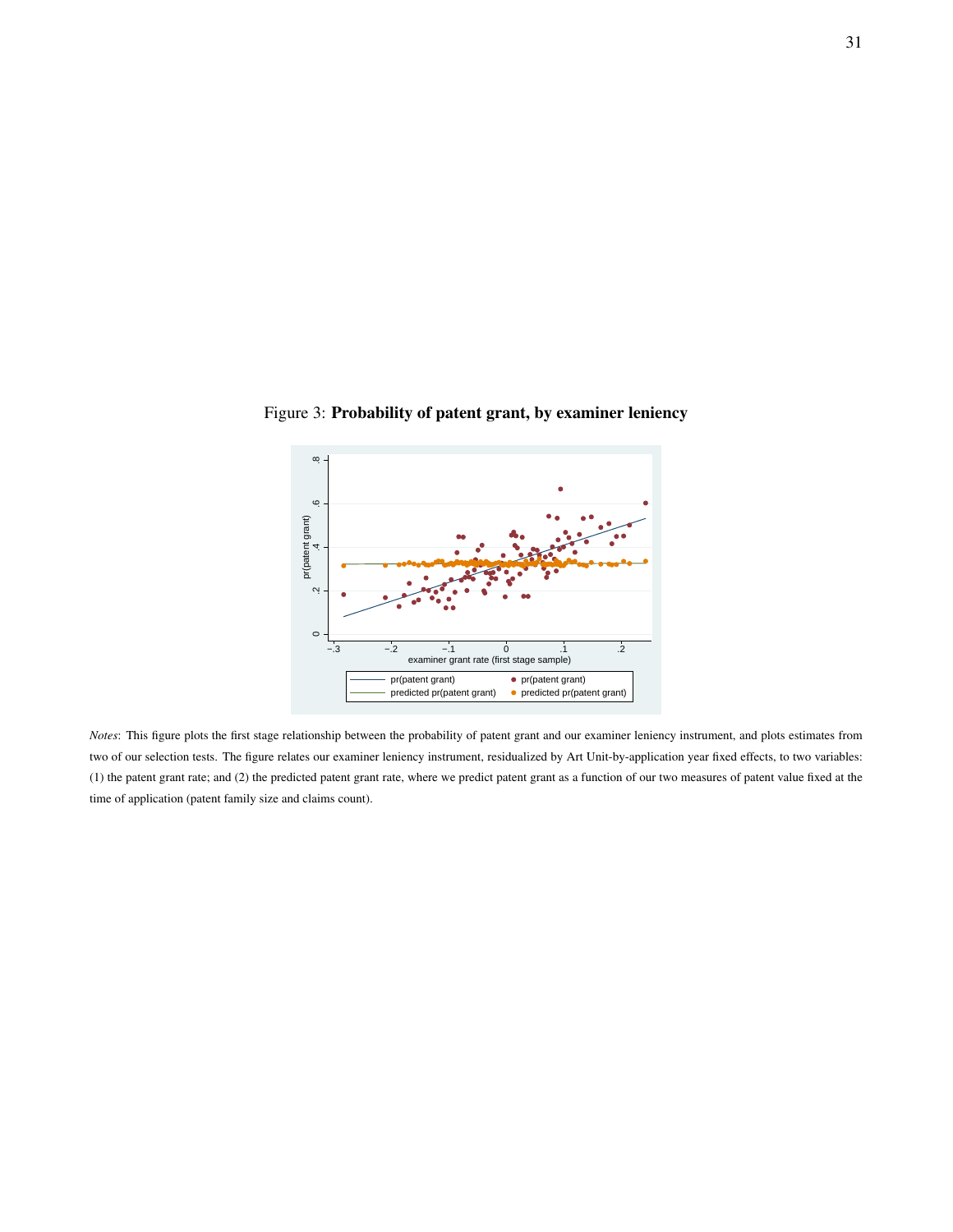<span id="page-33-0"></span>

|                                                                 | mean   | standard<br>deviation | minimum | maximum | number of<br>observations |
|-----------------------------------------------------------------|--------|-----------------------|---------|---------|---------------------------|
| Panel A: First stage sample<br>application year                 | 2004   | 2.585                 | 1997    | 2010    | 14,016                    |
| $0/1$ , patent granted as of 2010<br>Panel B: Human gene sample | 0.3259 | 0.4687                | 0       | 1       | 14,016                    |
| application year                                                | 2002   | 0.700                 | 1999    | 2005    | 1,533                     |
| 0/1, patent granted as of 2010                                  | 0.2564 | 0.4368                | 0       | 1       | 1,533                     |

 $\overline{a}$ 

### Table 1: Patent application-level summary statistics

*Notes*: This table shows summary statistics for our patent application-level data in each of our two samples: Panel A for the first stage sample of patent applications, and Panel B for the human gene sample of patent applications.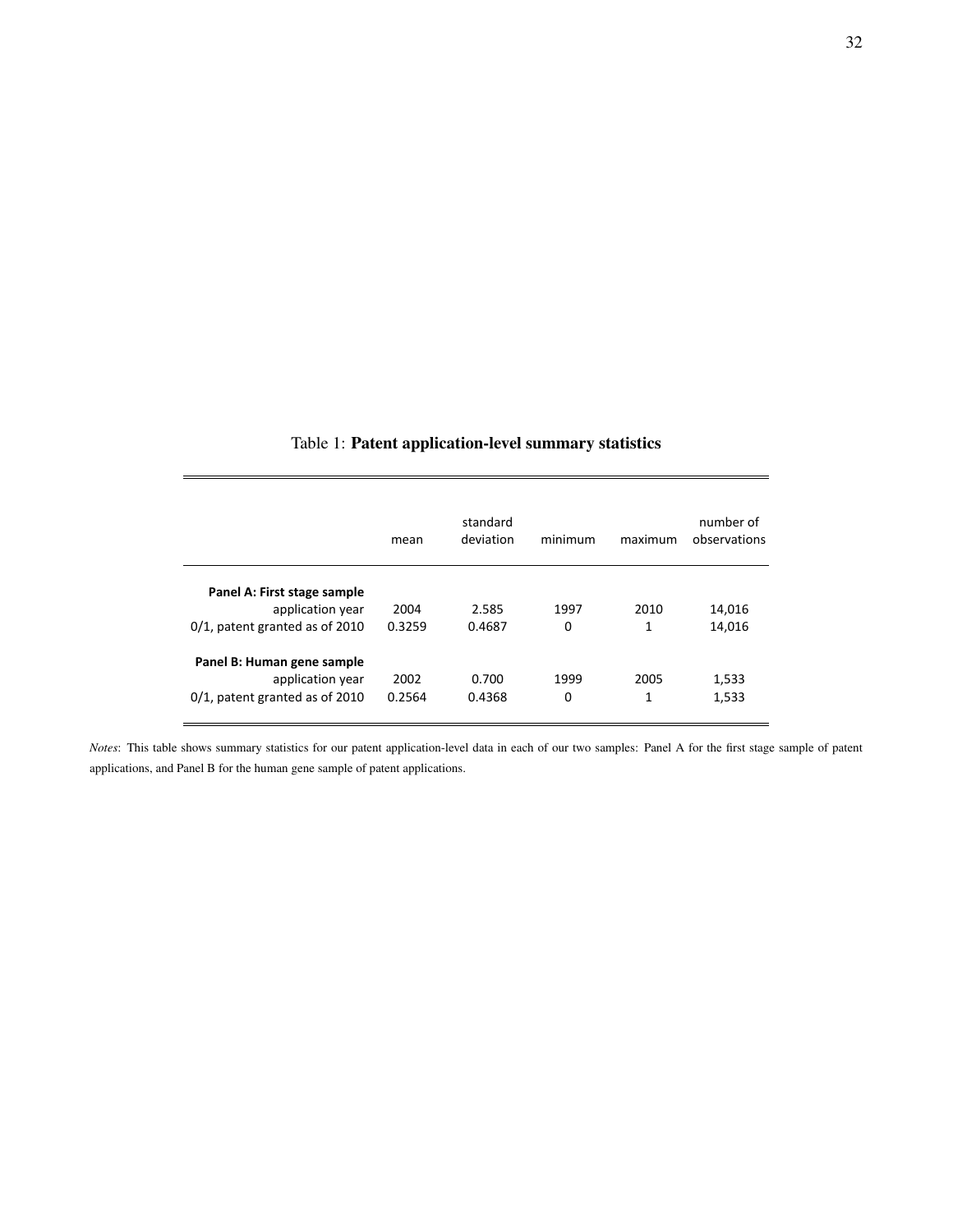| Panel A: Scientific publications                     | Log of follow-on<br>innovation in 2011/12 | Any follow-on innovation<br>in 2011/12 |
|------------------------------------------------------|-------------------------------------------|----------------------------------------|
| patent granted                                       | 0.0019<br>(0.0060)                        | $-0.0013$<br>(0.0054)                  |
| mean of dependent variable<br>number of observations | 0.2238<br>15,530                          | 0.1094<br>15,530                       |
| <b>Panel B: Clinical trials</b>                      |                                           |                                        |
| patent granted                                       | 0.0008<br>(0.0080)                        | $-0.0012$<br>(0.0043)                  |
| mean of dependent variable<br>number of observations | 0.5424<br>15,530                          | 0.0657<br>15,530                       |
| <b>Panel C: Diagnostic test</b>                      |                                           |                                        |
| patent granted                                       |                                           | $-0.0091$<br>*<br>(0.0055)             |
| mean of dependent variable<br>number of observations |                                           | 0.1199<br>15,530                       |

<span id="page-34-0"></span>Table 2: Patents and follow-on innovation on human genes claimed in accepted/rejected patent applications: Regression estimates

*Notes*: This table estimates differences in follow-on innovation on genes claimed in at least one granted patent relative to genes claimed in at least one patent application but never in a granted patent. The sample for these regressions is constructed from gene-level data, and includes genes claimed in at least one patent application in our USPTO human gene patent application sample (N=15,530). Each coefficient is from a separate regression. In Column (1), we add one to all outcome variables to include observations with no observed follow-on innovation. Estimates are from ordinary-least-squares models. Heteroskedasticity robust standard errors. \*: p<0.10; \*\*: p<0.05; \*\*\*: p<0.01.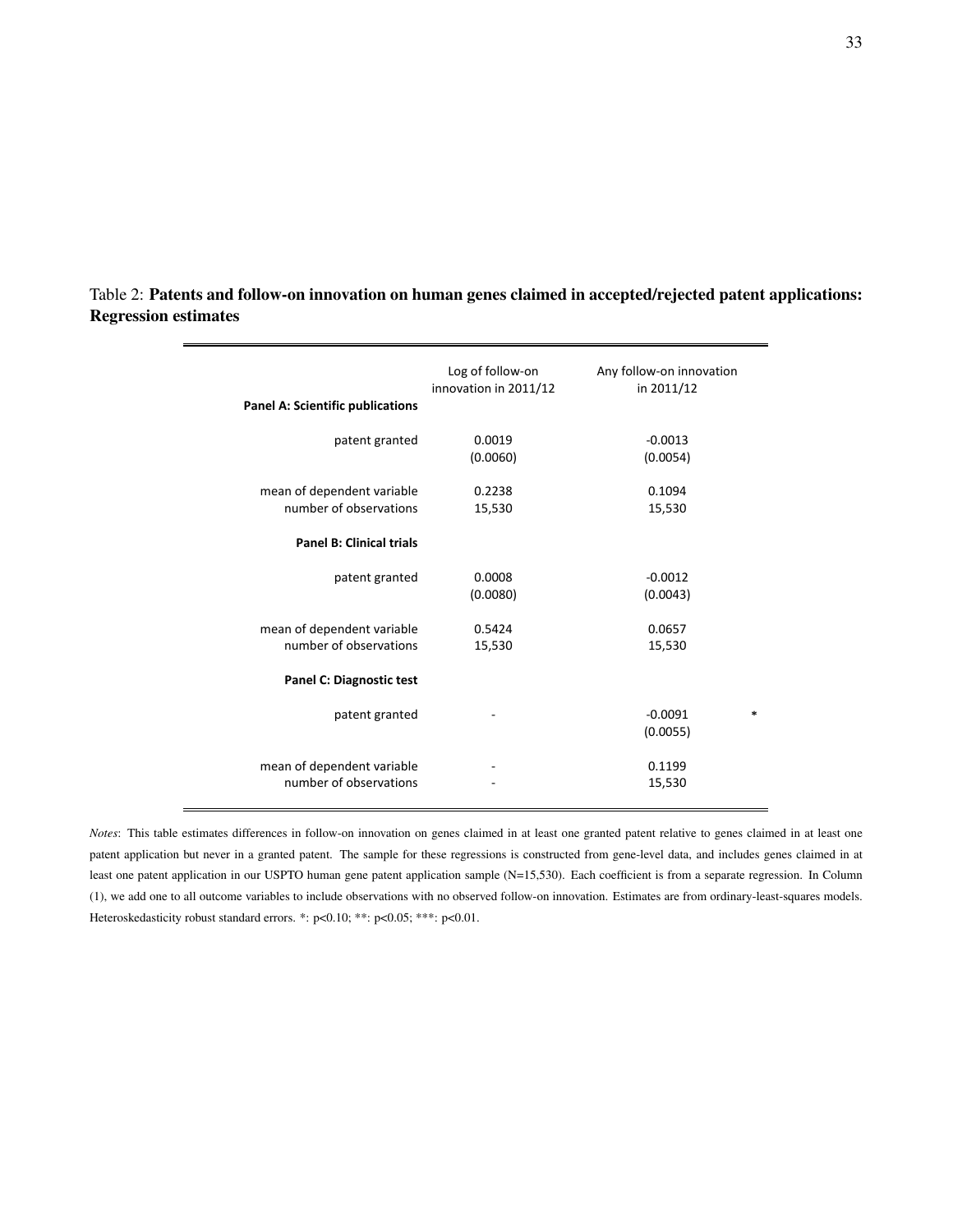|                                         | Log of follow-on      | Any follow-on innovation |
|-----------------------------------------|-----------------------|--------------------------|
| <b>Panel A: Scientific publications</b> | innovation in 2011/12 | in 2011/12               |
|                                         |                       |                          |
| patent granted (instrumented)           | $-0.0167$             | $-0.0131$                |
|                                         | (0.0125)              | (0.0098)                 |
|                                         |                       |                          |
| mean of dependent variable              | 0.0797                | 0.0886                   |
| number of observations                  | 292,655               | 292,655                  |
| <b>Panel B: Clinical trials</b>         |                       |                          |
| patent granted (instrumented)           | $-0.0233$             | $-0.0156$                |
|                                         | (0.0175)              | (0.0117)                 |
|                                         |                       |                          |
| mean of dependent variable              | 0.0676                | 0.0498                   |
| number of observations                  | 292,655               | 292,655                  |
| <b>Panel C: Diagnostic test</b>         |                       |                          |
| patent granted (instrumented)           |                       | $-0.0069$                |
|                                         |                       | (0.0052)                 |
|                                         |                       |                          |
| mean of dependent variable              |                       | 0.0915                   |
| number of observations                  |                       | 292,655                  |

<span id="page-35-0"></span>Table 3: Patents and follow-on innovation on human genes by examiner leniency: Instrumental variable regression estimates

*Notes*: This table presents instrumental variable estimates, relating follow-on innovation to whether a patent application was granted a patent, instrumented by our examiner leniency instrument. The sample for these regressions is constructed from application-gene-level data, and includes patent application-genelevel observations in our human gene sample (N=301,642). Each coefficient is from a separate regression. Estimates are from ordinary-least-squares models and condition on Art Unit-by-application year fixed effects. In Column (1), we add one to all outcome variables to include observations with no observed follow-on innovation. [Inoue and Solon](#page-27-13) [\(2010\)](#page-27-13) standard errors. \*: p<0.10; \*\*: p<0.05; \*\*\*: p<0.01.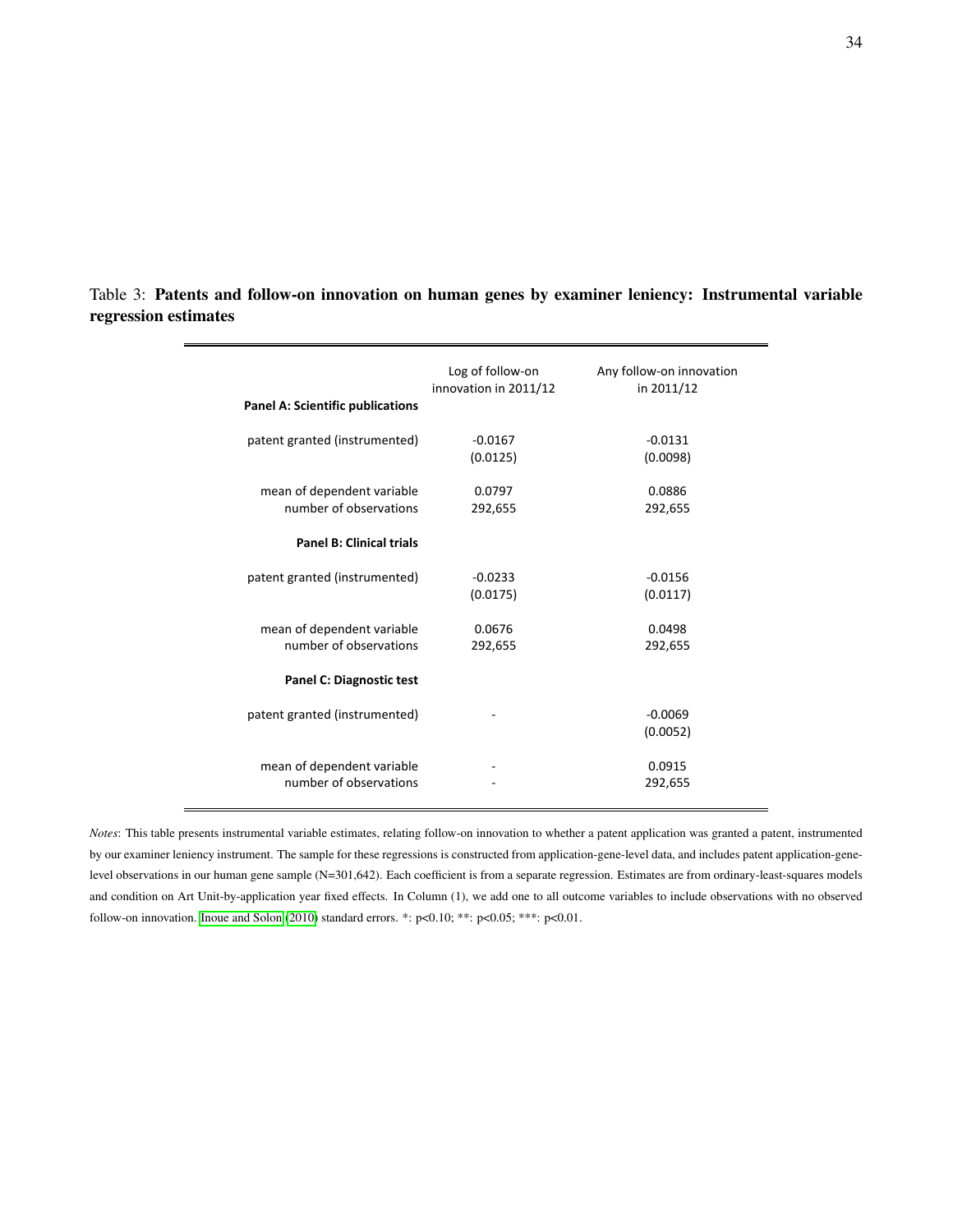# <span id="page-36-0"></span>A Appendix: Additional background on *AMP v. Myriad* case (for online publication)

This appendix provides some additional background information on the recent *AMP v. Myriad* case.

The private firm Myriad Genetics was granted patent rights on human genes correlated with risks of breast and ovarian cancer. In 2009, the American Civil Liberties Union (ACLU) and the Public Patent Foundation filed suit against Myriad, arguing that many of Myriad's patent claims were invalid on the basis that DNA should not be patentable. One technical detail that is critical to understanding the *AMP v. Myriad* case is that two types of nucleotide sequences were at issue: naturally occurring genomic DNA (gDNA), and complementary or cDNA, which is produced in a laboratory using gDNA as a template. After a series of lower court decisions, in June [2013](#page-29-12) the US Supreme Court issued a unanimous ruling drawing a distinction between these two types of sequences: "A naturally occurring DNA segment is a product of nature and not patent eligible...but cDNA is patent eligible because it is not naturally occurring."[46](#page-36-1)

The question of whether DNA is patent eligible may at first blush seem very far removed from the economics of gene patents. Yet in fact, the US Supreme Court decision was made in part on the basis of the research question examined in this paper: whether patents on human genes would impede follow-on innovation. A brief background on patent eligibility is helpful in clarifying this point. The patent eligibility criteria set out in the US Constitution (35 U.S.C. §101) has long been interpreted to exclude laws of nature, natural phenomena, and abstract ideas from patent eligibility. The *AMP v. Myriad* decision followed this precedent, arguing that "[g]roundbreaking, innovative, or even brilliant" discoveries of natural phenomena should be patent-ineligible, because patents "would 'tie up' the use of such tools and thereby inhibit future innovation premised upon them." As discussed by [Rai and Cook-](#page-28-17)[Deegan](#page-28-17) [\(2013\)](#page-28-17), the Court decision essentially aimed to draw a line between patent-eligible and patent-ineligible discoveries based on the "delicate balance" between patents prospectively creating incentives for innovation and patent claims blocking follow-on innovation. In the end, the Court drew this line by ruling naturally occurring DNA patent-ineligible, and non-naturally occurring cDNA patent-eligible.

Numerous legal scholars have argued that the distinction between DNA and cDNA is "puzzling and contradictory" [\(Burk, 2013\)](#page-25-16) given that "both isolated sequences and cDNA...have identical informational content for purposes of protein coding" [\(Golden and Sage, 2013\)](#page-26-17); in interviews, patent attorneys expressed similar confusion [\(Harrison, 2013\)](#page-26-18). A recent analysis of gene patent claims by [Holman](#page-27-11) [\(2012\)](#page-27-11) concluded that most human gene patents claimed cDNA, and would thus be unaffected by the Court ruling.

<span id="page-36-1"></span><sup>46</sup>The earlier decisions were a 2010 ruling by the US District Court for the Southern District of New York (see [http://www.pubpat.](http://www.pubpat.org/assets/files/brca/brcasjgranted.pdf) [org/assets/files/brca/brcasjgranted.pdf](http://www.pubpat.org/assets/files/brca/brcasjgranted.pdf)) and a 2011 ruling by the US Court of Appeals for the Federal Circuit (see [https:](https://www.aclu.org/files/assets/10-1406.pdf) [//www.aclu.org/files/assets/10-1406.pdf](https://www.aclu.org/files/assets/10-1406.pdf)); a subsequent re-hearing of the case by the US Court of Appeals at the request of the US Supreme Court did not substantively change this decision.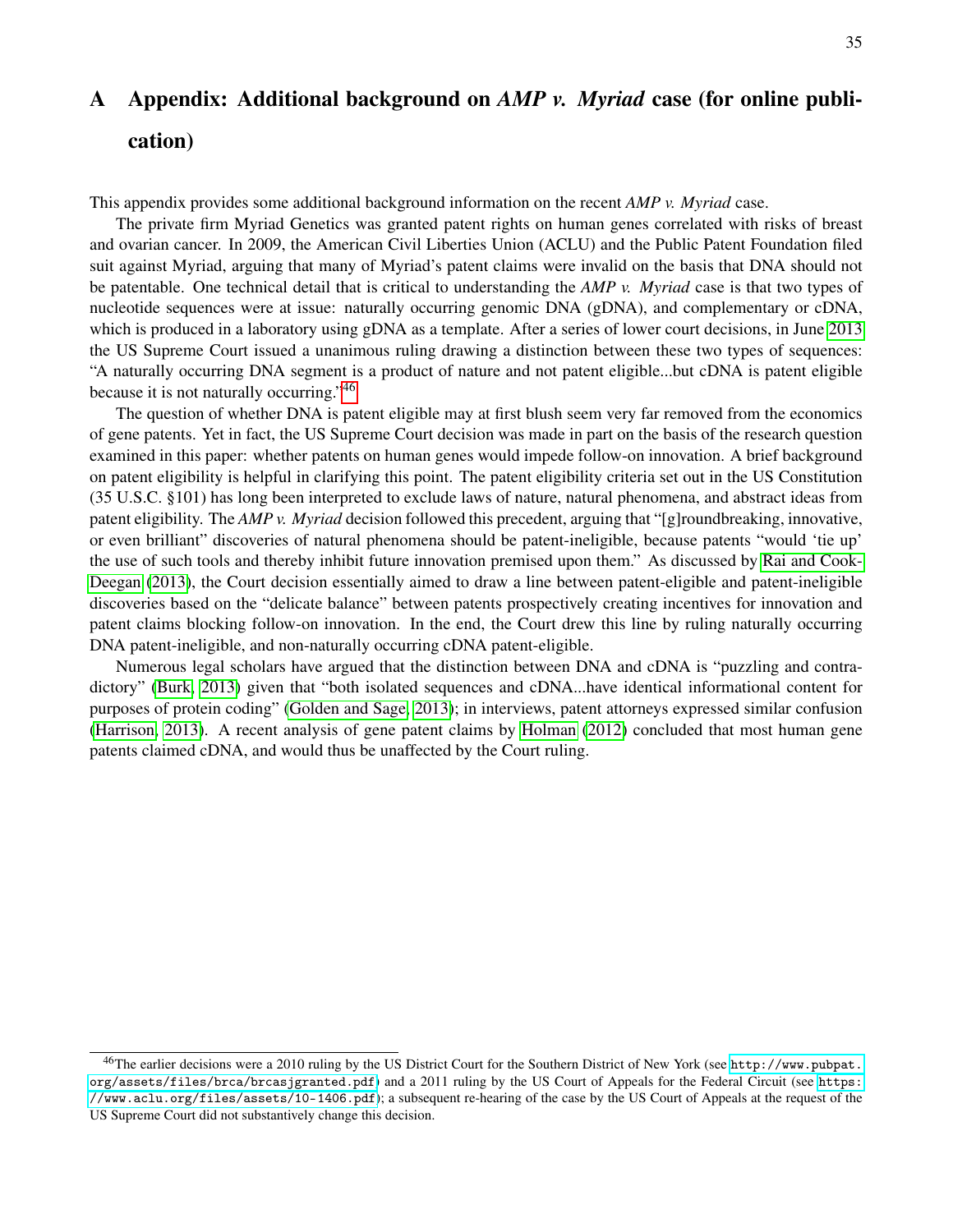### <span id="page-37-0"></span>B Appendix: Data construction (for online publication)

This appendix describes our data construction in more detail. A brief background of application, publication, and patent numbers is useful before describing our data from the United States Patent and Trademark Office (USPTO).

Application numbers: The USPTO assigns patent applications application numbers, which consist of a series code and a serial number.<sup>[47](#page-37-1)</sup> The USPTO states that these application numbers are assigned by the Office of Patent Application Processing (OPAP) immediately after mail has been opened.<sup>[48](#page-37-2)</sup> As suggested by this process, the USPTO and other sources note that application numbers are assigned chronologically.[49](#page-37-3) While application serial numbers are six digits, the use and length of application series codes has changed over time: in recent years series codes are two digits, but previously these codes were one digit and historically series codes were not used.<sup>[50](#page-37-4)</sup>

Publication numbers: Traditionally, unsuccessful patent applications were not published by the USPTO. However, as part of the American Inventors Protection Act of 1999, the vast majority of patent applications filed in the US on or after 29 November 2000 are published eighteen months after the filing date. There are two exceptions. First, applications granted or abandoned before eighteen months do not appear in this sample unless the applicant chooses to ask for early publication. [Lemley and Sampat](#page-27-1) [\(2008\)](#page-27-1) estimate that about 17 percent of patents are granted before eighteen months, of which about half (46 percent) are published pre-patent grant. Second, applications pending more than eighteen months can "opt out" of publication if they do not have corresponding foreign applications, or if they have corresponding foreign applications but also have priority dates pre-dating the effective date of the law requiring publication (Lemley and Sampat,  $2008$ ).<sup>[51](#page-37-5)</sup> If the patent application is published, then the USPTO assigns the application a publication number of the form USYEARXXXXXXX: a 2-digit country code, always US; followed by a 4-digit year (denoting year of publication); followed by a 7-digit identifier.

Patent numbers: Applications that are granted patents are assigned patent numbers. The number of characters in the patent number varies by the type of patent.<sup>[52](#page-37-6)</sup> Utility patent numbers are six or seven digits; reissue patents start with "RE" followed by six digits;<sup>[53](#page-37-7)</sup> plant patents start with "PP" followed by six digits; design patents start with "D" followed by seven digits; additions of improvement patents start with "AI" followed by six digits;<sup>[54](#page-37-8)</sup> X-series patents start with "X" followed by seven digits;<sup>[55](#page-37-9)</sup> H documents start with "H" followed by seven digits;<sup>[56](#page-37-10)</sup> and T documents start with "T" followed by seven digits.<sup>[57](#page-37-11)</sup>

<span id="page-37-6"></span> $52$ For more details, see <http://www.uspto.gov/patents/process/file/efs/guidance/infopatnum.jsp>.

<span id="page-37-2"></span><span id="page-37-1"></span> $^{47}$  For more details, see <http://www.uspto.gov/web/offices/ac/ido/oeip/taf/filingyr.htm>.

<sup>48</sup>See <http://www.uspto.gov/web/offices/pac/mpep/s503.html>: *"Application numbers consisting of a series code and a serial number are assigned by the Office of Patent Application Processing (OPAP) immediately after mail has been opened. If an application is filed using the Office's electronic filing system, EFS-Web provides an Acknowledgement Receipt that contains a time and date stamp, an application number and a confirmation number."*

<span id="page-37-3"></span><sup>49</sup>See <http://www.uspto.gov/web/offices/ac/ido/oeip/taf/filingyr.htm> (*"In general, patent application serial numbers are assigned chronologically to patent applications filed at the U.S. Patent and Trademark Office."*) and [http://www.](http://www.thomsonfilehistories.com/docs/RESOURCES_Series_Codes.pdf) [thomsonfilehistories.com/docs/RESOURCES\\_Series\\_Codes.pdf](http://www.thomsonfilehistories.com/docs/RESOURCES_Series_Codes.pdf) (*"US patent applications consist of a 2-digit series code and a 6-digit application serial that is assigned chronologically as they are received at the USPTO."*).

<span id="page-37-4"></span><sup>50</sup>Note that design applications, provisional applications, and reexamination (*ex parte* and *inter partes*) applications are assigned different series codes; reissue patent application numbers follow the utility and design application structures. See [http://www.uspto.gov/web/](http://www.uspto.gov/web/offices/pac/mpep/s503.html) [offices/pac/mpep/s503.html](http://www.uspto.gov/web/offices/pac/mpep/s503.html) for details on these series codes.

<span id="page-37-5"></span><sup>51</sup>For more details, see [http://www.uspto.gov/web/offices/pac/mpep/s1120.html](http://www.uspto.gov/web/offices/pac/mpep/s1120.html ) and the discussion in [Lemley and Sampat](#page-27-2) [\(2010\)](#page-27-2). Most applications not published eighteen months after filing are instead published sixty months after filing.

<span id="page-37-8"></span><span id="page-37-7"></span> $53$ For more details on reissue patents, see <http://www.uspto.gov/web/offices/pac/mpep/s1401.html>.

<sup>54</sup>Addition of improvement patents were issued between 1838 and 1861 and covered an inventor's improvement on his or her own patented device. For more details, see §901.04 of <http://www.uspto.gov/web/offices/pac/mpep/s901.html>.

<span id="page-37-9"></span> $55X$ -series patents were issued between 1790 and 1836. For more details, see §901.04 of [http://www.uspto.gov/web/offices/](http://www.uspto.gov/web/offices/pac/mpep/s901.html) [pac/mpep/s901.html](http://www.uspto.gov/web/offices/pac/mpep/s901.html).

<span id="page-37-10"></span><sup>56</sup>H documents are part of the statutory invention registration series. For more details, see [http://www.uspto.gov/web/offices/](http://www.uspto.gov/web/offices/ac/ido/oeip/taf/issudate.pdf) [ac/ido/oeip/taf/issudate.pdf](http://www.uspto.gov/web/offices/ac/ido/oeip/taf/issudate.pdf).

<span id="page-37-11"></span> $57$ T documents are part of the defensive publication series. For more details, see [http://www.uspto.gov/web/offices/ac/ido/](http://www.uspto.gov/web/offices/ac/ido/oeip/taf/issudate.pdf) [oeip/taf/issudate.pdf](http://www.uspto.gov/web/offices/ac/ido/oeip/taf/issudate.pdf).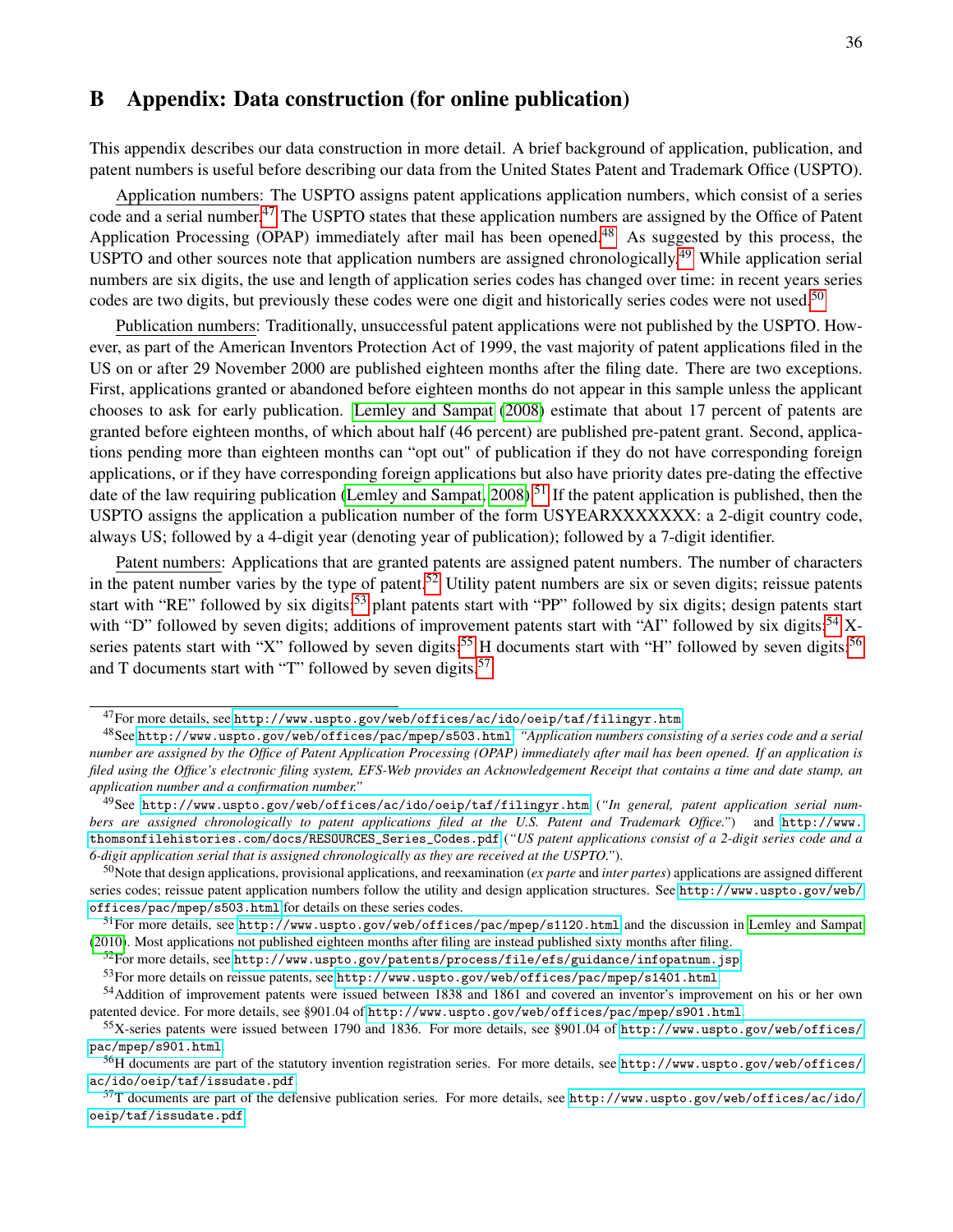### Data on USPTO published patent applications

#### USPTO Patent Document Pre-Grant Authority files

The USPTO makes available Patent Document Authority Files, including the Pre-Grant Authority files which contain listings of all US published applications beginning 15 March 2001 ("Pre-Grant").<sup>[58](#page-38-0)</sup> Our versions of these files were downloaded on 24 March 2014 and are up to date as of February 2014.

Our version of the Pre-Grant Authority File includes 3,681,468 observations. Nearly all are utility patent applications (kind code=A1; 3,672,723; 99.76% of observations). Of the remaining 8,745 observations, 3,228 (kind code=A9; 0.09%) are corrections of published utility applications; 1,207 (kind code=A2; 0.03%) are subsequent publications of utility patent applications; and 4,310 (kind code=P1; 0.12%) are plant patent applications. One observation is denoted as the USPTO missing a copy of the relevant document images, and 1,025 observations are denoted as applications for which pre-grant publications were withdrawn. The identifier in the Pre-Grant Authority File is the publication number.

#### USPTO *Cassis* BIB published patent applications data

The USPTO's *Cassis* BIB Applications DVD [\(Sampat, 2011\)](#page-28-18) includes US patent applications published between 15 March 2001 and 31 December 2010. The data include 2,625,950 observations.

There are two identifiers in the *Cassis* data: publication numbers and application numbers. Publication numbers uniquely identify observations, whereas application numbers do not: 2,744 application numbers appear more than once in the dataset. Of those 2,744 application numbers, most (2,699) appear twice; 40 appear three times; and 5 appear four times. This is not unexpected, as it is known that application numbers can be published under multiple publication numbers.[59](#page-38-1) Merging to the USPTO Pre-Grant Authority File reveals that almost all of these cases of non-unique application numbers are explained by subsequent publications of utility applications (697 observations) or by corrections of published utility applications (2,094 observations). The three remaining duplicate application numbers (8957425, 9726661, and 9728294) can be confirmed as having two application numbers on e.g. Google Patents, although the reason is not clear. We retain these duplicate application numbers in our sample in the absence of a clear reason to exclude them.

If we check the *Cassis* data against the USPTO Pre-Grant Authority File, as expected all observations in the USPTO's *Cassis* BIB Applications DVD appear in the Pre-Grant Authority File. As expected given that the *Cassis* BIB Applications DVD includes observations only through 31 December 2010 whereas the Pre-Grant Authority File includes observations through February 2014, many patent applications published between 1 January 2011 and February 2014 appear in the Pre-Grant Authority File but not in the *Cassis* BIB Applications DVD. In addition, 2,241 observations published prior to 1 January 2011 appear in the Pre-Grant Authority File but not in the *Cassis* BIB Applications DVD. These observations are roughly evenly distributed across publication years from 2001- 2010; it is not clear why these observations are missing, but we are unable to include them in our analysis.

### USPTO full-text published patent application files

Google currently hosts bulk downloads of US patent applications published between 15 March 2001 to present.<sup>[60](#page-38-2)</sup>

### USPTO PAIR data

We also use data from the USPTO PAIR (Patent Application Information Retrieval) system. The PAIR data contains the key patent application-level variables needed for our analysis (*e.g.* examiner name). Google is currently crawling the universe of patent documents in the USPTO PAIR system and posts updated versions of the data as

<span id="page-38-0"></span> $58$ Available at: <http://www.uspto.gov/patents/process/search/authority/index.jsp>.

<span id="page-38-1"></span><sup>59</sup>See, for example, WIPO Standard ST.1: <http://www.wipo.int/export/sites/www/standards/en/pdf/03-01-01.pdf>.

<span id="page-38-2"></span> $^{60}$ Available at <http://www.google.com/googlebooks/uspto-patents-applications-text.html>.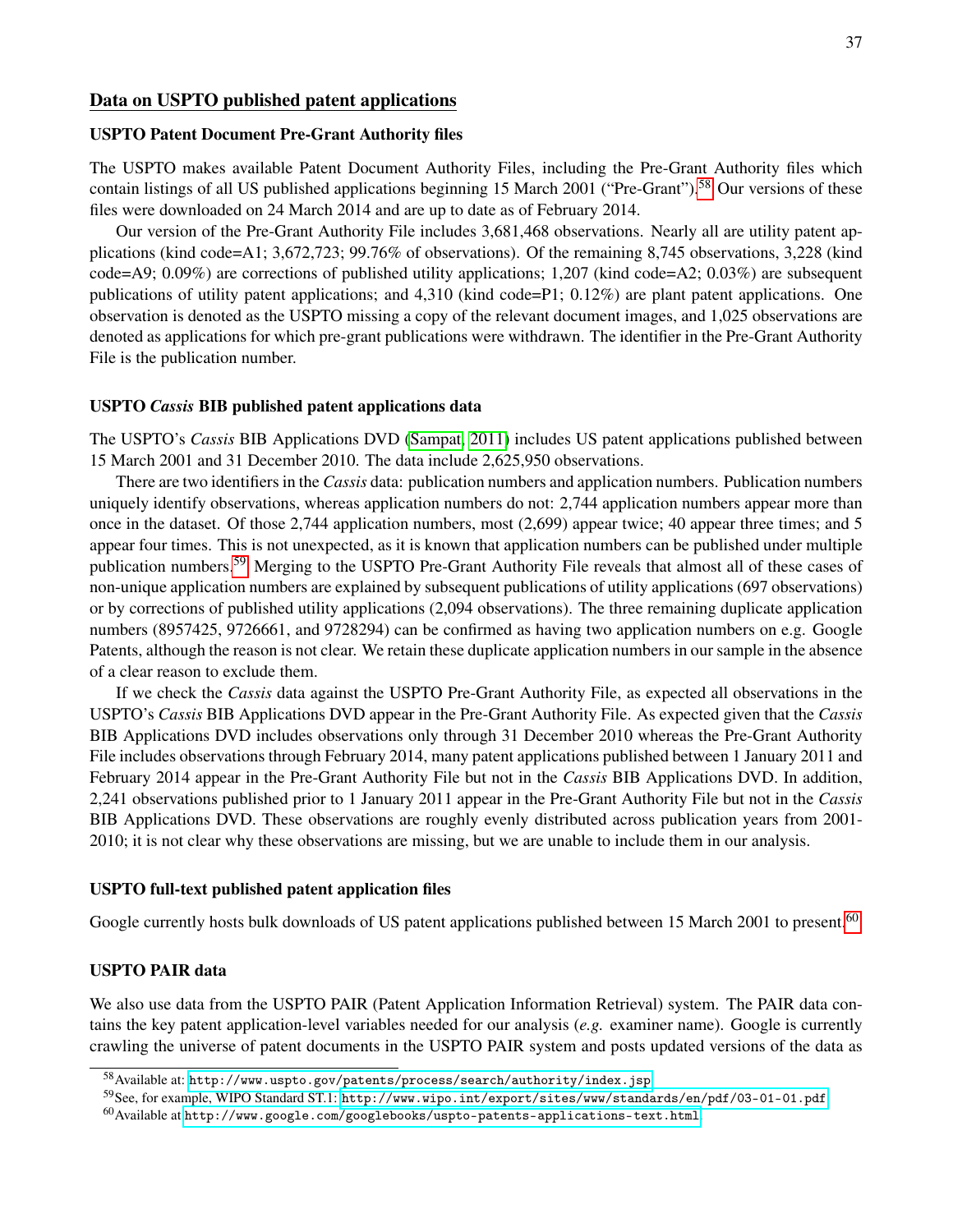they become available.<sup>[61](#page-39-0)</sup> Not all of our patent applications were available in this Google data; we collected some additional data from a USPTO posting on ReedTech and entered data on the remaining applications manually from the USPTO PAIR website.<sup>[62](#page-39-1)</sup>

### Thomson Innovation published USPTO patent applications data

We use the Thomson Innovation data as an additional source of data on patent applications. Specifically, the Thomson Innovation database provides information on two measures of patent value: claims count (as proposed by [Lanjouw and Schankerman](#page-27-15) [\(2001\)](#page-27-15)) and patent "family size" (as developed in Jonathan Putnam's [1996](#page-28-13) dissertation). Below, we briefly describe these two value measures in more detail.

Claims count. We use claims count as a first proxy for the ex ante value of a patent application that is fixed at the time of patent application, as proposed by [Lanjouw and Schankerman](#page-27-15) [\(2001\)](#page-27-15). The key idea here is that patents list "claims" over specific pieces of intellectual property, so that patents with more claims may be more valuable. Past work has documented mixed empirical evidence on whether that is a valid assumption based on correlations of claims counts with other value measures.

Patent family size. We use patent "family" size as a second proxy for the ex ante value of a patent application that is fixed at the time of patent application, as proposed by [Putnam](#page-28-13) [\(1996\)](#page-28-13). A patent "family" is a group of related patents covering the same invention. Conceptually, this includes two types of patents: first, within-country family members include continuations, continuations-in-part, and divisionals; and second, foreign family members include patent applications covering the same technology in other jurisdictions. We here briefly describe each group of patents to motivate our family size measure:

- *Within-country patent families*. Within a country, patent families may include continuations, continuationsin-part, and divisionals. Because our focus is on US patent applications, we focus here on describing withincountry patent families only for the US. This description summarizes material in the USPTO's *Manual of* Patent Examining Procedure.<sup>[63](#page-39-2)</sup> A "continuation" is a subsequent application covering an invention that has already been claimed in a prior application (the "parent" application). A "continuation-in-part" is an application filed which repeats some portion of the parent application but also adds in new material not previously disclosed. A divisional application arises when an applicant divides claims in a parent application into separate patent applications. Taken together, the use of continuations, continuations-in-part, and divisionals imply that more than one patent can issue from a single original patent application. [Lemley and Sampat](#page-27-1) [\(2008\)](#page-27-1) document that among utility patent applications filed in January 2001 and published by April 2006 (a sample of 9,960 applications), 2,016 "children" (continuations, continuations-in-part, or divisionals) had been filed by April 2006: around 30% were continuations, 20% were continuations-in-part, and 40% were divisionals (an additional 10% were of indeterminable types).
- *Foreign patent families*. Patent protection is jurisdiction-specific, in the sense that a patent grant in a particular jurisdiction provides the patent assignee with a right to exclude others from making, using, offering for sale, selling, or importing the invention into that jurisdiction during the life of the patent (subject to the payment of renewal fees). Hence, for any given patent application, applicants must choose how many jurisdictions to file patent applications in, and given that there is a per-jurisdiction cost of filing we would expect patents that are perceived by the applicant as more privately valuable to be filed in a larger number of jurisdictions.[64](#page-39-3) The first patent application is referred to as the priority application, and the filing date of the first application is referred to as the priority date; while the priority application can be filed in any

<span id="page-39-1"></span><span id="page-39-0"></span><sup>61</sup>Available at <http://www.google.com/googlebooks/uspto-patents-pair.html>.

<sup>&</sup>lt;sup>62</sup>The ReedTech data is available at <http://patents.reedtech.com/Public-PAIR.php>; the hand data entry was done based on data available in the USPTO PAIR system, available at <http://portal.uspto.gov/pair/PublicPair>.

<span id="page-39-3"></span><span id="page-39-2"></span><sup>63</sup>Available at <http://www.uspto.gov/web/offices/pac/mpep/s201.html>.

 $64$ Multi-national routes such as applications filed with the European Patent Office or Patent Cooperation Treaty applications are intermediate steps towards filings in specific jurisdictions.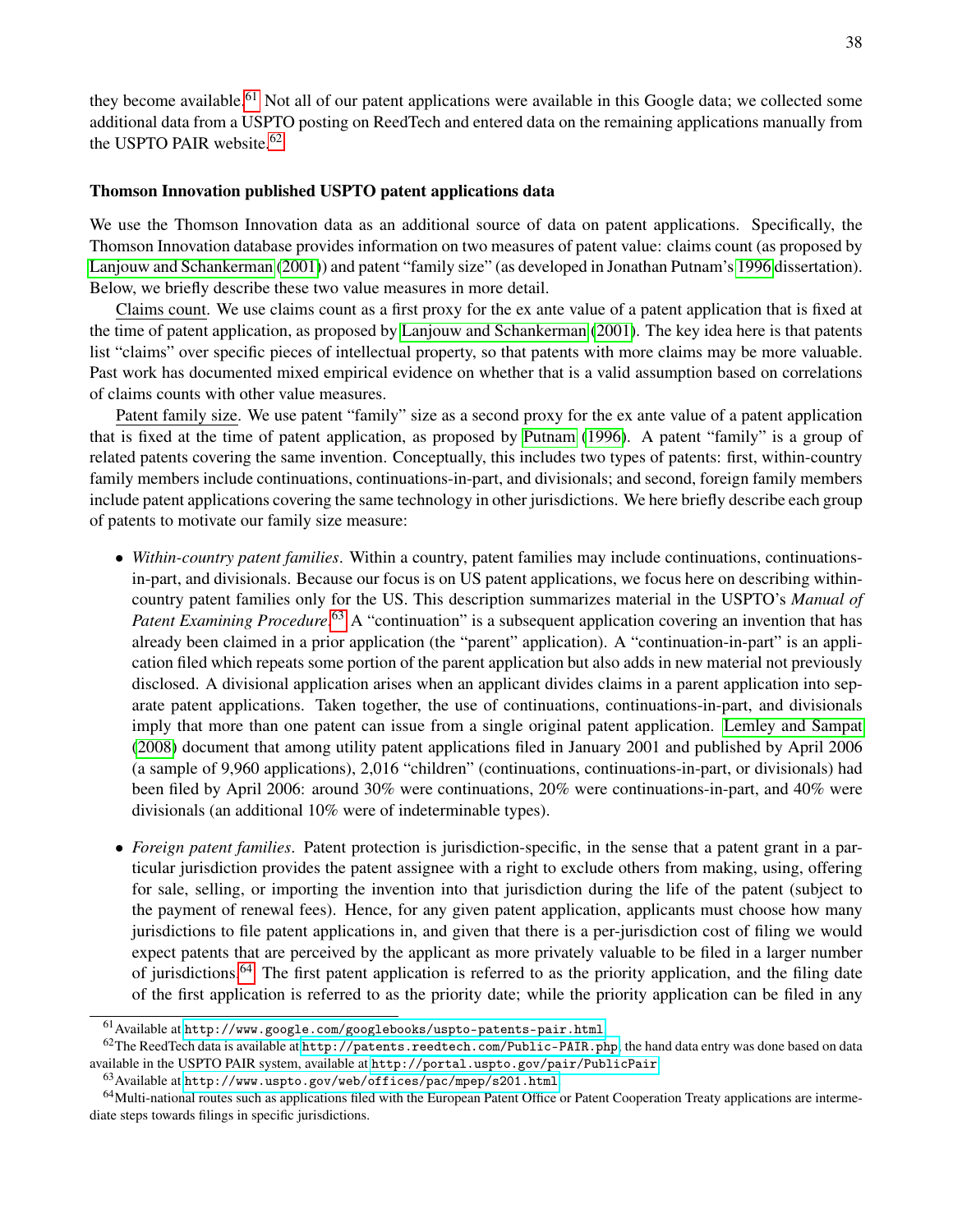jurisdiction, [Putnam](#page-28-13) [\(1996\)](#page-28-13) argues that the transaction costs involved with foreign filings (e.g. translation of the application) generally imply that domestic filing is cheaper than foreign filing, and that most priority applications are filed in the inventor's home country. Under the Paris Convention for the Protection of Industrial Property (signed in 1883), all additional filings beyond the priority application that wish to claim priority to the priority application must occur within one year of the priority date. [Putnam](#page-28-13) [\(1996\)](#page-28-13) argues that most foreign applications — if filed — are filed near the one-year anniversary of the home country filing.

- *Commonly used measures of patent family size.* The term patent family can be used to describe different constructs: a patent family can be defined to include only documents sharing exactly the same priority or combination of priorities, or as all documents having at least one common priority, or as all documents that can be directly or indirectly linked via a priority document.<sup>[65](#page-40-0)</sup> There are three commonly-used measures of family size: Espacenet (produced by the European Patent Office), the Derwent World Patents Index (DWPI; produced by Thomson Reuters), and INPADOC (produced by the European Patent Office).<sup>[66](#page-40-1)</sup> Researchers tend to rely on these measures because collecting data from individual non-USPTO patent authorities would be quite time-consuming.
	- 1. Espacenet uses a 'simple' patent family definition which defines a patent family as all documents with exactly the same priority or combination of priorities. This family is constructed based on data covering around 90 countries and patenting authorities.[67](#page-40-2)
	- 2. DWPI uses a similar patent family definition which defines a patent family as all documents with exactly the same priority or combination of priorities, but also includes non-convention equivalents (e.g. applications filed beyond the 12 months defined by the Paris Convention). This family is constructed based on data covering around 50 patent authorities and defensive publications (international technology disclosures and research disclosures). Continuations and divisionals are not included in the DWPI family definition.
	- 3. INPADOC defines a patent family more broadly, defining an 'extended' patent family as all documents that can be directly or indirectly linked via a priority document even if they lack a common priority. This family is constructed based on the same data as the Espacenet measure.
- *Our measure of patent family size*. For the purpose of our study, we would like to use the general concept of family size to develop a proxy for patent value that is fixed at the time the patent application is filed. Given this objective, it is clear that we should exclude continuations, continuations-in-part, and divisionals from our family size measure: these applications arise — by construction — after the filing date of the original patent application. In addition — and potentially more concerning in our specific context — the propensity for applications to develop continuations, continuations-in-part, or divisionals may differ across examiners, and hence could be affected by the examiner. We define patent family size as the number of unique countries in which the patent application was filed (as measured in the INPADOC patent family).

<span id="page-40-1"></span><span id="page-40-0"></span> $^{65}$ For details and examples, see <http://www.epo.org/searching/essentials/patent-families/definitions.html>.

<sup>66</sup>For details on details on Espacenet, see <http://www.epo.org/searching/essentials/patent-families/espacenet.html>; for details on DWPI, see <http://www.epo.org/searching/essentials/patent-families/thomson.html>; and for details on IN-PADOC, see <http://www.epo.org/searching/essentials/patent-families/inpadoc.html>.

<span id="page-40-2"></span><sup>67</sup>For a list, see [http://documents.epo.org/projects/babylon/eponet.nsf/0/2464E1CD907399E0C12572D50031B5DD/](http://documents.epo.org/projects/babylon/eponet.nsf/0/2464E1CD907399E0C12572D50031B5DD/$File/global_patent_data_coverage_0711.pdf) [\\$File/global\\_patent\\_data\\_coverage\\_0711.pdf](http://documents.epo.org/projects/babylon/eponet.nsf/0/2464E1CD907399E0C12572D50031B5DD/$File/global_patent_data_coverage_0711.pdf).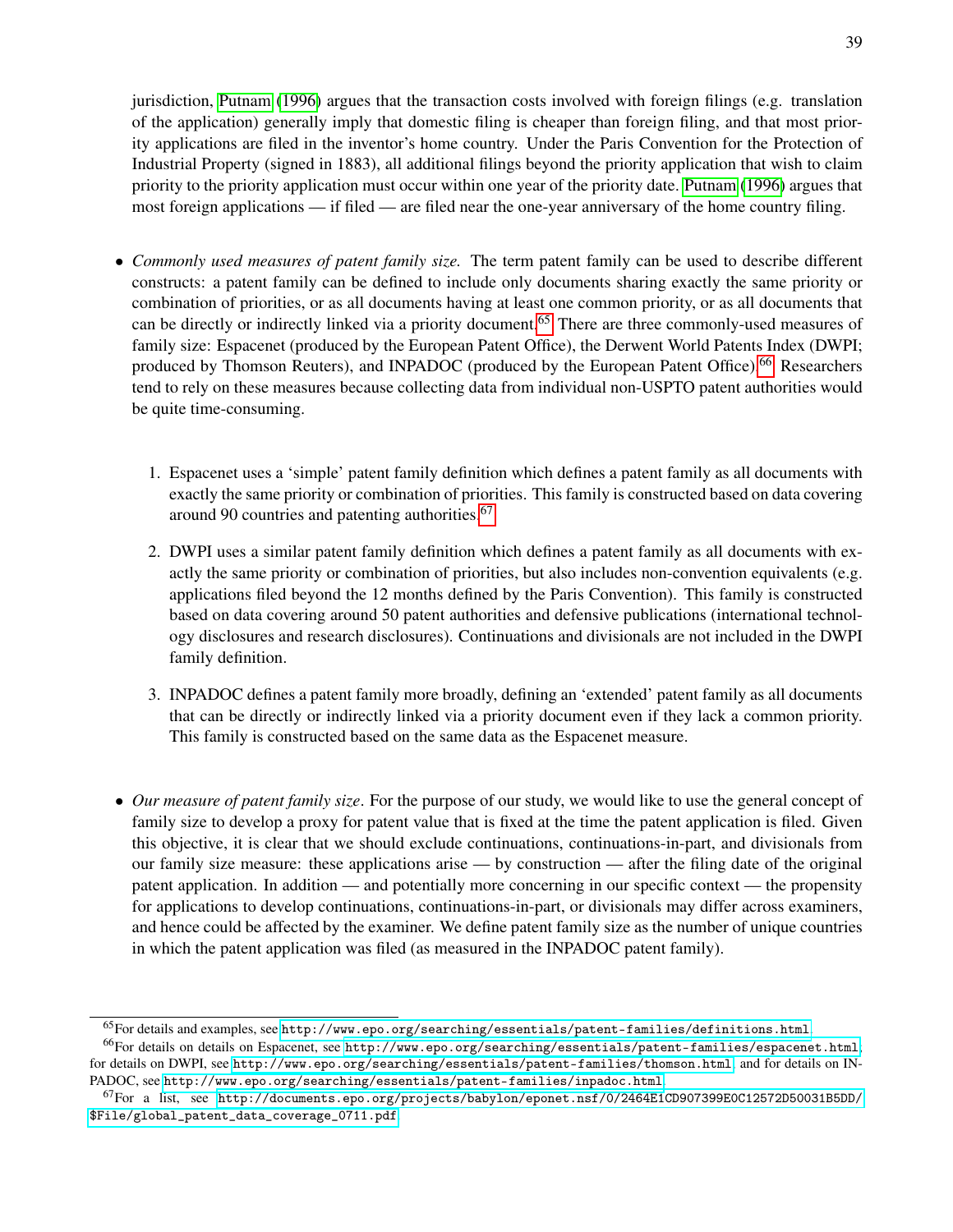### Data on USPTO granted patents

### USPTO Patent Document Patent Grant Authority Files

The USPTO makes available Patent Document Authority Files.<sup>[68](#page-41-0)</sup> The Patent Grant Authority Files contain listings of all published or granted patent documents ("Patent Grant") found in USPTO Patent Image databases and not included in the Pre-Grant Authority Files. Our versions of these files were downloaded on 24 March 2014 and are up to date as of February 2014.

Our version of the Patent Grant Authority File includes 9,432,761 observations. The vast majority are utility patents (first character 0; 8,656,513; 91.77% of observations). Of the remaining 776,248 observations, 699,917 (first character D; 7.42%) are design patents; 44,742 (first two characters RE; 0.47%) are reissue patents; 24,257 (first two characters PP;  $0.26\%$ ) are plant patents; 2,785 (first character X or first two characters RX;  $0.03\%$ ) are Xseries patents; 2,289 (first character H; 0.02%) are H documents; 1,968 (first character T; 0.02%) are T documents; and 290 (first two characters AI; <0.00%) are additions of improvement patents. Following the kind code in the US Patent and Trademark Office data files (listed as I2), we code re-issued X-series patents (which start with "RX" rather than "X") as X-series patents.<sup>[69](#page-41-1)</sup> There are 32,572 observations (0.35%) missing USPTO kind codes; 154 observations (<0.00%) denoted as the USPTO missing a copy of the relevant document images; and 32,572 observations (0.35%) denoted as applications for which pre-grant publications were withdrawn. The identifier in the Patent Grant Authority File is the patent number.

### USPTO data on granted patents

In order to observe which US patent applications are granted patents, we use a USPTO administrative dataset covering patents issued from January 1, 1975 to December 31, 2010.<sup>[70](#page-41-2)</sup> The data include 3,995,847 observations.

There are two identifiers in this data: application number and patent number. From the patent grant year variable in this data, we can infer whether and when a patent was granted as of December 31, 2010.

If we check these data against the USPTO Patent Grant Authority File, there are 12,770 reissue patents which appear in this USPTO grant data but not in the USPTO Patent Grant Authority File (none of the reissue patents in the USPTO grant data appear in the USPTO Patent Grant Authority File). There are 5,449,684 patents in the USPTO Patent Grant Authority File which do not appear in the USPTO grant data. Given that the USPTO Patent Grant Authority File includes all patent grants whereas the USPTO grant data includes only patents issued from 1975-2010, presumably these 5,449,684 patents were granted either prior to 1975 or after 2010, but as the USPTO Patent Grant Authority File does not include information on year of grant we have no direct way to verify that.

<span id="page-41-0"></span> $^{68}\rm A  
variable at: http://www.uspto.gov/patents/process/search/authority/index.jsp.$  $^{68}\rm A  
variable at: http://www.uspto.gov/patents/process/search/authority/index.jsp.$  $^{68}\rm A  
variable at: http://www.uspto.gov/patents/process/search/authority/index.jsp.$ 

<span id="page-41-2"></span><span id="page-41-1"></span><sup>69</sup>For more details on kind codes, see <http://www.uspto.gov/patents/process/search/authority/kindcode.jsp>.

 $^{70}$ Available at [http://dvn.iq.harvard.edu/dvn/dv/boffindata/faces/study/StudyPage.xhtml;jsessionid=](http://dvn.iq.harvard.edu/dvn/dv/boffindata/faces/study/StudyPage.xhtml;jsessionid=b8224569cfb3e22f8f305fcfdb51?globalId=hdl:1902.1/16412&studyListingIndex=0_b8224569cfb3e22f8f305fcfdb51) [b8224569cfb3e22f8f305fcfdb51?globalId=hdl:1902.1/16412&studyListingIndex=0\\_b8224569cfb3e22f8f305fcfdb51](http://dvn.iq.harvard.edu/dvn/dv/boffindata/faces/study/StudyPage.xhtml;jsessionid=b8224569cfb3e22f8f305fcfdb51?globalId=hdl:1902.1/16412&studyListingIndex=0_b8224569cfb3e22f8f305fcfdb51); under the "Data & Analysis" tab, select "saved original (stata binary)" from the drop-down menu.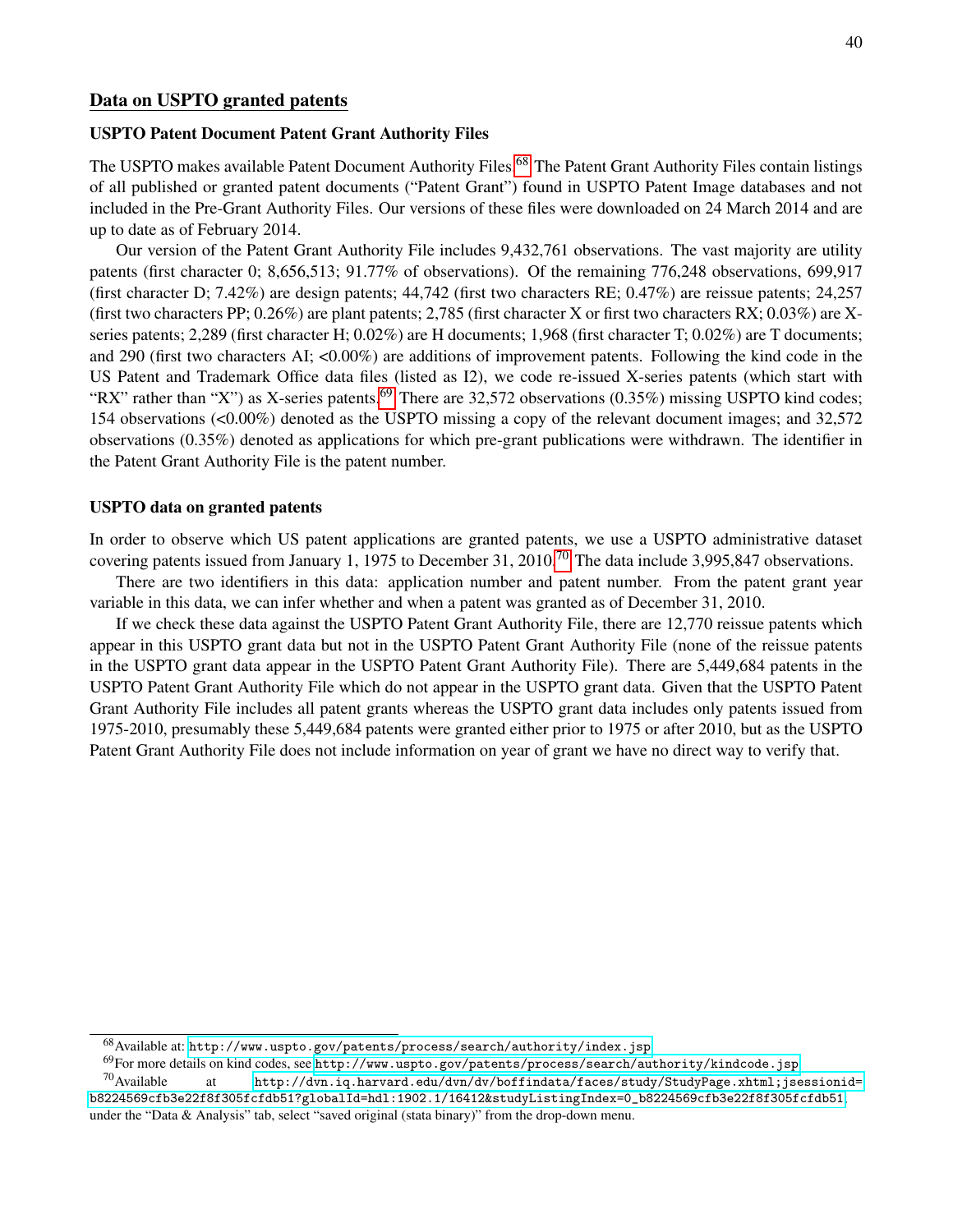### Data on DNA-related USPTO published patent applications

### CAMBIA Patent Lens data

The CAMBIA Lens database provides a list of published USPTO patent applications associated with human and non-human protein and DNA sequences appearing in patent claims [\(Bacon et al., 2006\)](#page-25-4).<sup>[71](#page-42-0)</sup> This data construction was supported by the Ministry of Foreign Affairs of Norway through the International Rice Research Institute for CAMBIA's Patent Lens (the OS4 Initiative: Open Source, Open Science, Open Society, *Orzya sativa*).

Over the time period relevant for our analysis, US patent applications list DNA sequences in patent claims with a canonical 'sequence listing' label, e.g. SEQ ID NO:1 followed by the relevant DNA sequence. The CAMBIA Patent Lens data construction parses patent claims text for lists of SEQ ID NOs to determine which sequences are referenced in the claims. Importantly, CAMBIA makes available several versions of their data; following [Jensen](#page-27-0) [and Murray](#page-27-0) [\(2005\)](#page-27-0), we focus on the dataset of nucleotide sequences (as opposed to amino acid sequences), and on the 'in-claims' subsample (as opposed to a larger dataset which includes DNA sequences listed in the text of the patent application, but not explicitly listed in the patent claims).

The CAMBIA Patent Lens data is updated over time; our version is current as of 8 February 2012. The level of observation is a patent-mRNA pair indexed by a publication/sequence number that combines the patent publication number and a mRNA sequence number. The patent publication numbers were extracted from the CAMBIA Patent Lens data using a Perl script.<sup>[72](#page-42-1)</sup>

#### Patome data

Patome annotates biological sequences in issued patents and published patent applications [\(Lee et al., 2007\)](#page-27-10).<sup>[73](#page-42-2)</sup> This data construction was supported by the Korean Ministry of Science and Technology (MOST).

Although the full Patome dataset contains issued patents and published patent applications from several jurisdictions — including Japan and Europe — in this paper we focus on the subsample of US published patent applications and granted patents. As in the CAMBIA Patent Lens data, the Patome data construction parses patent application texts for lists of SEQ ID NOs to determine which sequences are referenced in patent applications. Following the methodology pioneered by [Jensen and Murray](#page-27-0) [\(2005\)](#page-27-0), BLAST (Basic Local Alignment Search Tool) searches are used to compare listed sequences against a census of potential matches in order to identify regions of similarity. Using these BLAST searches, the DNA sequences are annotated with mRNA and gene identifiers (RefSeq and Entrez Gene numbers).

The Patome data includes some patent applications which do not correspond to the definition of human gene patents proposed by [Jensen and Murray](#page-27-0) [\(2005\)](#page-27-0); to follow the Jensen-Murray definition, we impose some additional sample restrictions. First, the Patome data includes sequences which appear in the text of patent applications but are not explicitly listed in patent claims; to follow the [Jensen and Murray](#page-27-0) [\(2005\)](#page-27-0) definition of gene patents, we exclude observations which do not appear in the patent claims.<sup>[74](#page-42-3)</sup> Second, following [Jensen and Murray](#page-27-0) [\(2005\)](#page-27-0) we limit the sample to BLAST matches with an E-value of exactly zero; the goal of this conservative E-value is to prevent spurious matches. Finally, following [Jensen and Murray](#page-27-0) [\(2005\)](#page-27-0) we limit the sample to disclosed sequences that are at least 150 nucleotides in length; the motivation of this restriction is that this is the average length of one human exon and yet still small enough to capture EST sequences.

As in [Jensen and Murray](#page-27-0) [\(2005\)](#page-27-0), many patents claim multiple variants of the same gene (that is, multiple mRNA sequences corresponding to the same gene). Following their methodology, we focus on variation in patenting across human genes.

<span id="page-42-0"></span> $^{71}\rm A$ vailable at [http://www.patentlens.net/sequence/US\\_A/nt-inClaims.fsa.gz](http://www.patentlens.net/sequence/US_A/nt-inClaims.fsa.gz).

<span id="page-42-1"></span><sup>&</sup>lt;sup>72</sup>We are very grateful to Mohan Ramanujan for help extracting this data from FASTA format. This Perl script is available on request.

<span id="page-42-3"></span><span id="page-42-2"></span><sup>73</sup>Available at [http://verdi.kobic.re.kr/patome\\_int/](http://verdi.kobic.re.kr/patome_int/).

 $^{74}$ Specifically, we merge the list of patent-mRNA numbers in the Patome data to the CAMBIA Patent Lens data, and drop observations that appear in Patome but not in the CAMBIA data; because our version of the CAMBIA data includes only patent-RNA observations listed in patent claims, this allows us to exclude Patome observations which are not explicitly listed in the claims of the patent applications.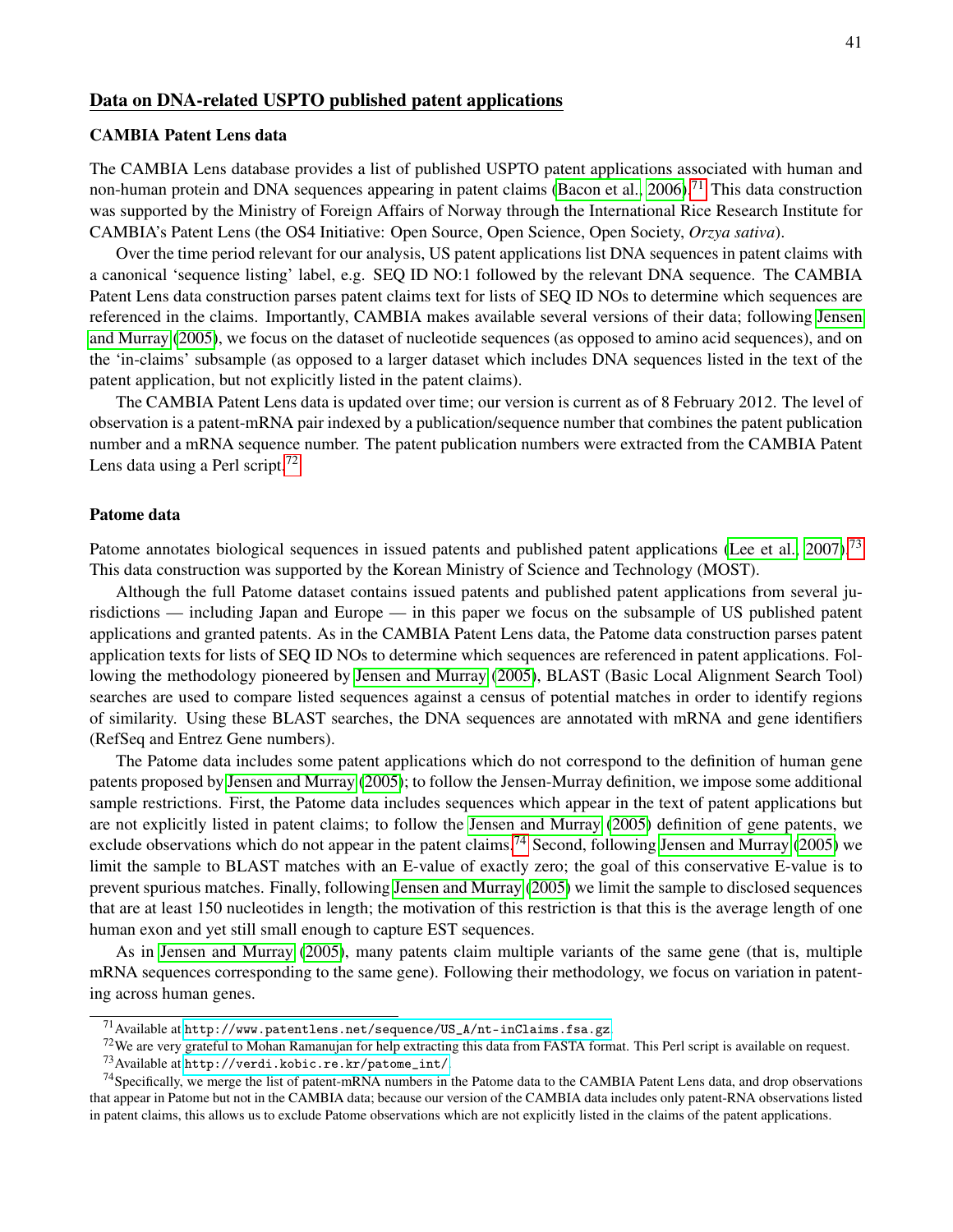#### Data measuring innovation on the human genome

#### Gene-level measures of scientific publications: OMIM data

We collect our measure of scientific research from the Online Mendelian Inheritance in Man (OMIM) database, a catalog of Mendelian traits and disorders. We use the full-text OMIM data and extract our variables of interest using a Python script.<sup>[75](#page-43-0)</sup> One gene can be included in more than one OMIM record, and one OMIM record can involve more than one gene. We tally the total number of publications related to each gene in each year across all OMIM records related to that gene.

### Gene-level data on drug development: Pharmaprojects data

We collect data on gene-related drug development from the Pharmaprojects data.<sup>[76](#page-43-1)</sup> According to the company Citeline, which compiles and sells the Pharmaprojects data, "There is continual two-way communication between Pharmaprojects staff and their contacts in the pharmaceutical and biotechnology industries; both to gather new data and importantly, to verify information obtained from other sources." Citeline employees gather drug information from company websites, reports, and press releases; annually every company covered in the database verifies information related to drugs in the development pipeline.

Pharmaprojects annotates a subset of the clinical trials in their data as related to specific Entrez Gene ID numbers. We construct a count of the number of clinical trials in which each gene is used as the basis for a pharmaceutical treatment compound in clinical trials in each year.

### Gene-level data on diagnostic tests: GeneTests.org data

We collect our measure of genes being used in diagnostic tests from the GeneTests.org database.<sup>[77](#page-43-2)</sup> This data includes a laboratory directory that is a self-reported, voluntary listing of US and international laboratories offering in-house molecular genetic testing, specialized cytogenetic testing, and biochemical testing for inherited disorders. US-based laboratories listed in GeneTests.org must be certified under the Clinical Laboratory Improvement Amendment of 1988, which requires laboratories to meet quality control and proficiency testing standards; there are no such requirements for non-US-based laboratories.

We use the GeneTests.org data as of September 18, 2012, which lists OMIM numbers for which there is any genetic test available in the Genetests.org directory. As with the OMIM data above, one gene can appear in more than one OMIM record, and one OMIM record can involve more than one gene. We construct an indicator for whether a given gene is used in any diagnostic test as of 2012.

### Human genome-related crosswalks

NCBI-generated crosswalks are used to link OMIM numbers indexing genotype-phenotype pairs to Entrez Gene ID numbers,<sup>[78](#page-43-3)</sup> and to link mRNA-level RefSeq accession/version numbers to Entrez Gene ID numbers.<sup>[79](#page-43-4)</sup> We also use an NCBI-generated crosswalk that links discontinued Entrez Gene ID numbers to current Entrez Gene ID numbers, which is useful for linking Pharmaprojects observations that list discontinued Entrez Gene ID numbers to our data  $80$ 

<span id="page-43-0"></span><sup>75</sup>Available at <http://omim.org/downloads>.

<span id="page-43-1"></span><sup>76</sup>Pharmaprojects data is available for purchase through Citeline or the Pharmaprojects website: [http://www.pharmaprojects.com](http://www.pharmaprojects.com ).

<span id="page-43-2"></span> $^{77}$ Available at [ftp://ftp.ncbi.nih.gov/pub/GeneTests/disease\\_OMIM.txt](ftp://ftp.ncbi.nih.gov/pub/GeneTests/disease_OMIM.txt ).

<span id="page-43-3"></span> $^{78}$ Available at [ftp://ftp.ncbi.nih.gov/gene/DATA/mim2gene\\_partial](ftp://ftp.ncbi.nih.gov/gene/DATA/mim2gene_partial).

<span id="page-43-4"></span> $^{79}$ Available at <ftp://ftp.ncbi.nih.gov/refseq/release/release-catalog/release54.accession2geneid.gz>.

<span id="page-43-5"></span><sup>80</sup>Available at [ftp://ftp.ncbi.nih.gov/gene/DATA/gene\\_history.gz](ftp://ftp.ncbi.nih.gov/gene/DATA/gene_history.gz).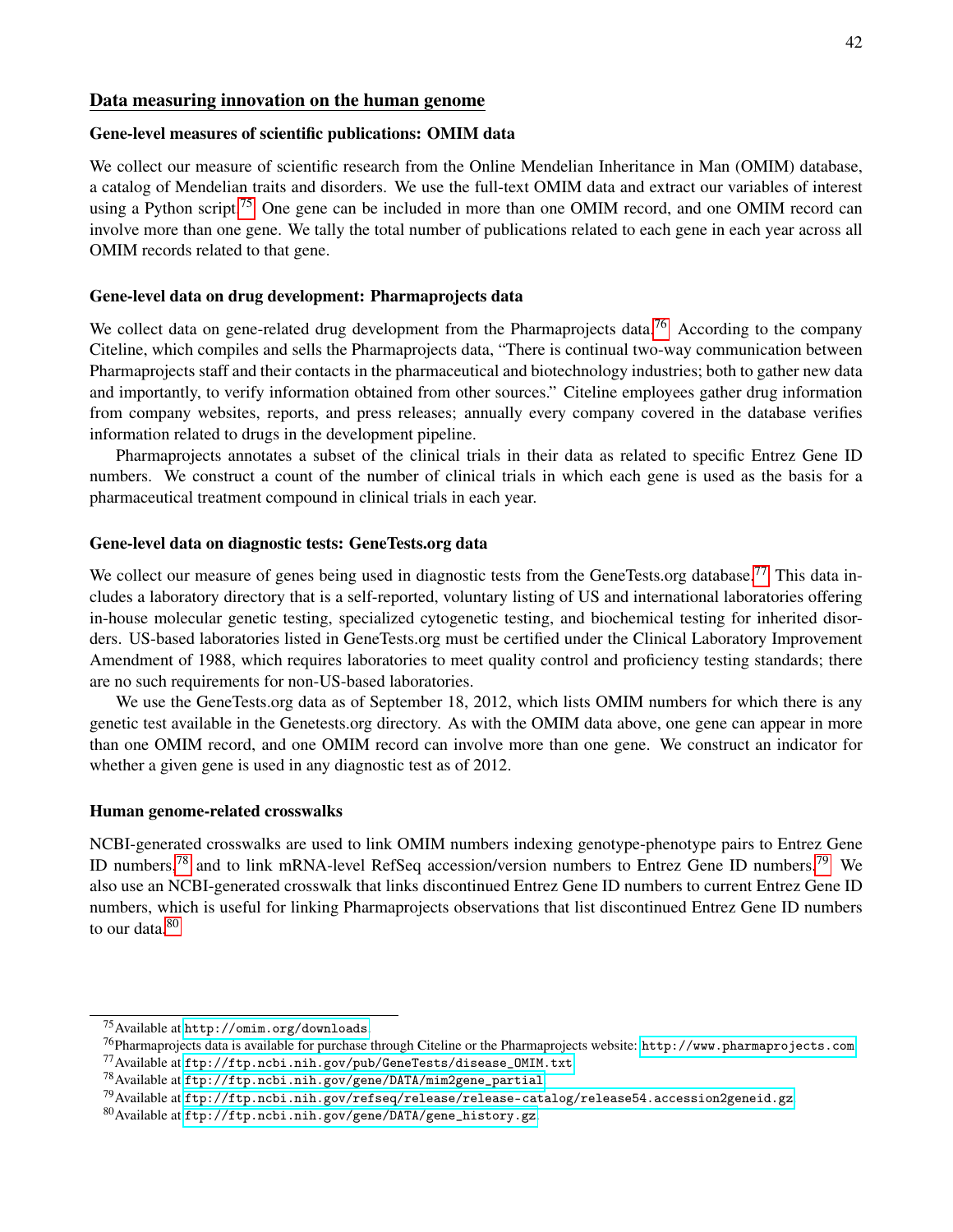# <span id="page-44-0"></span>C Appendix: The USPTO patent examination process (for online publication)

In this appendix, we describe the USPTO patent examination process in more detail. $81$ 

### C.1 Overview of the USPTO patent examination process

The USPTO is responsible for determining whether inventions claimed in patent applications qualify for patentability. The uniform mandate for patentability is that inventions are patent-eligible (35 U.S.C. §101), novel (35 U.S.C. §102), non-obvious (35 U.S.C. §103), useful (35 U.S.C. §101), and the text of the application satisfies the disclosure requirement (35 U.S.C. §112).

Patent applications include a written description of the invention (the "specification"), declarations of what the application covers ("claims"), and a description of so-called prior art — ideas embodied in prior patents, prior publications, and other sources — that is known to the inventor and relevant to patentability. Once a patent application is received, as long as it satisfies a series of pre-examination formalities the Office of Patent Application Processing will assign it an application number, as well as a patent class and subclass.<sup>[82](#page-44-2)</sup> These classifications, in turn, determine — based on a concordance between classes/subclasses and Art Units — the Art Unit to which the application is assigned, where Art Units are specialized groups of patent examiners that work on related subject matter.<sup>[83](#page-44-3)</sup> Once assigned to an Art Unit, a supervisory patent examiner (SPE) then refines the patent classification if it is incorrect. In some cases, this means the application needs to be re-assigned to another Art Unit, though that is thought to be rare.

The SPE then assigns the application to a patent examiner for review (via a process described in more detail below). While the patent application process up to this point is quite structured, from this point forward substantial discretion is left in the hands of individual examiners. In particular, the examiner is responsible for determining which — if any — claims in the application are patentable in light of prior art disclosed by the applicant as well as prior art found through the examiner's own search. To give a sense of the time involved in the patent examination process, examiners have been estimated to spend an average of eighteen hours working on a given application [\(Lemley, 2001\)](#page-27-19), although the process of evaluating a patent application takes several years.

As background for our empirical analysis, it is useful to outline the key steps in the examination process that occur from this point forward. The examiner sends a "first action" letter back to the applicant with an initial decision on the patent application. This initial decision can be an allowance, or (more commonly) a "non-final rejection." For non-final rejections, applicants have a fixed length of time (usually six months) during which to revise the application. After receiving the applicant's response, the examiner can then allow the application, negotiate minor changes, or send a second rejection. Counterintuitively, rejections in or after this second round are called "final rejections" but are in fact not final: there can be subsequent rounds of negotiation, and the only final resolution to a patent application that is not granted a patent is abandonment by the applicant [\(Lemley and Sampat,](#page-27-1) [2008\)](#page-27-1).

### C.2 Within-Art Unit assignment of patent applications to patent examiners

The process outlined above clarifies that the assignment of patent examiners to applications is a function of at least two factors: first, the Art Unit to which the application is assigned; and second, the year the application is filed,

<span id="page-44-1"></span> $81$ The discussion in this appendix draws heavily on [Cockburn, Kortum and Stern](#page-25-0) [\(2003\)](#page-25-0), [Lemley and Sampat](#page-27-3) [\(2012\)](#page-27-3), and [GAO](#page-29-5) (2005), among other sources referenced in the text.

<span id="page-44-2"></span> $82$ There are currently over 450 patent classes; the most common class in our sample is 435 (Chemistry: molecular biology and microbiology). There are currently more than 150,000 subclasses, which may be repeated among classes. For more details, see <http://www.uspto.gov/patents/resources/classification/overview.pdf>.

<span id="page-44-3"></span><sup>83</sup>There are over 300 Art Units; see <http://www.uspto.gov/patents/resources/classification/art/index.jsp>. For the current version of the class/subclass-to-Art Unit concordance, see [http://www.uspto.gov/patents/resources/classification/](http://www.uspto.gov/patents/resources/classification/caau.pdf) [caau.pdf](http://www.uspto.gov/patents/resources/classification/caau.pdf). The main Art Units in our sample are from the 1600 group (Biotechnology and Organic Chemistry).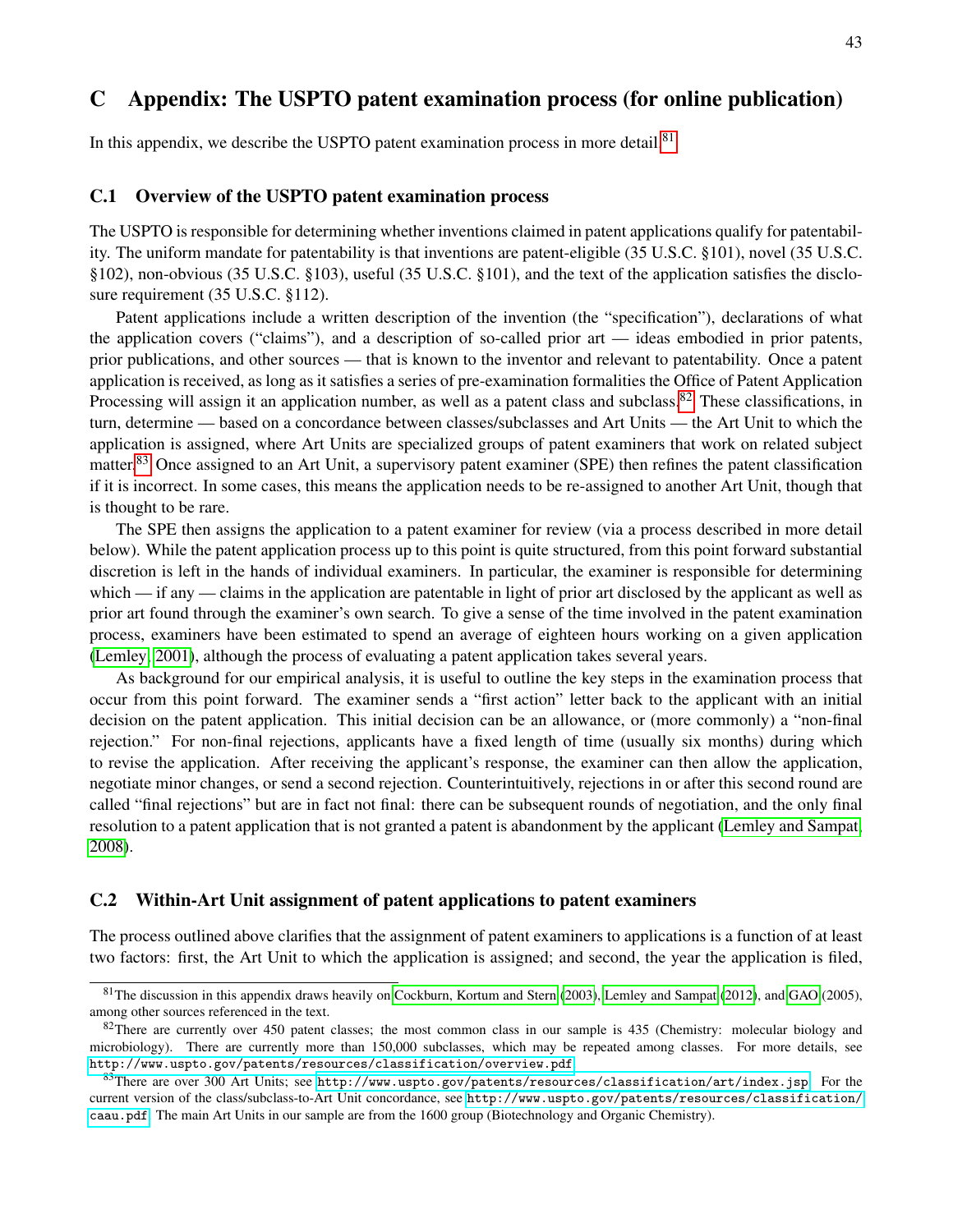given that the group of examiners in an Art Unit will vary over time. In this section, we discuss how — within an Art Unit in a given application year — patent applications are assigned to patent examiners.

The USPTO does not publish rules regarding the assignment of applications within Art Units to particular examiners. Given this absence of formal written rules, [Lemley and Sampat](#page-27-3) [\(2012\)](#page-27-3) conducted written interviews with roughly two dozen current and former patent examiners and supervisory patent examiners to inquire about the assignment process. While the results of these interviews suggested that there is not a single "standard" assignment procedure that is uniformly applied in all Art Units, these interviews revealed no evidence of deliberate selection or assignment of applications to examiners on the basis of characteristics of applications other than those observed in standard USPTO datasets. In some Art Units, supervisors reported assigning applications to examiners based on the last digit of the application number; because application numbers are assigned sequentially in the central USPTO office, this assignment system — while not purposefully random — would be functionally equivalent to random assignment for the purposes of this study. In other Art Units, supervisors reported placing the applications on master dockets based on patent classes and subclasses, with examiners specializing in those classes (or subclasses) being automatically assigned the oldest application from the relevant pool when requesting a new application. Consistent with what we would expect given these types of assignment mechanisms, Lemley and Sampat present empirical evidence that observable characteristics of patent applications are uncorrelated with characteristics such as the experience of the examiner to which the application was assigned. Unfortunately, we do not have information on the specific set of assignment processes used by the Art Units most common in our sample over the relevant time period.<sup>[84](#page-45-0)</sup> In the absence of such information, we rely on the interviews in [Lemley and Sampat](#page-27-3) [\(2012\)](#page-27-3) as a guide to designing our empirical specifications.

<span id="page-45-0"></span><sup>&</sup>lt;sup>84</sup>We have tried, unsuccessfully, to track down individuals who were supervisory patent examiners in the Art Units most common in our sample over the relevant time period.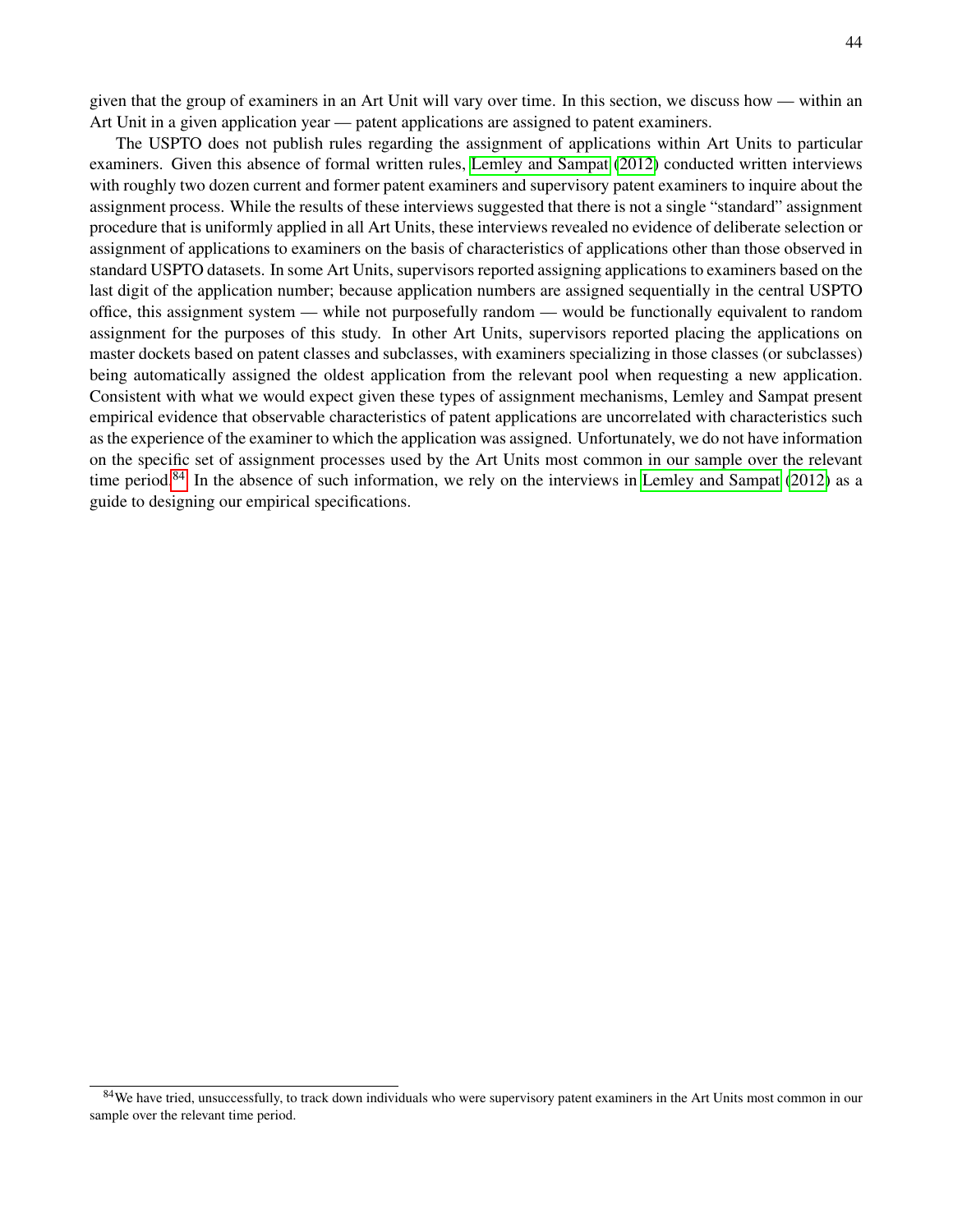# D Appendix: Additional results (for online publication)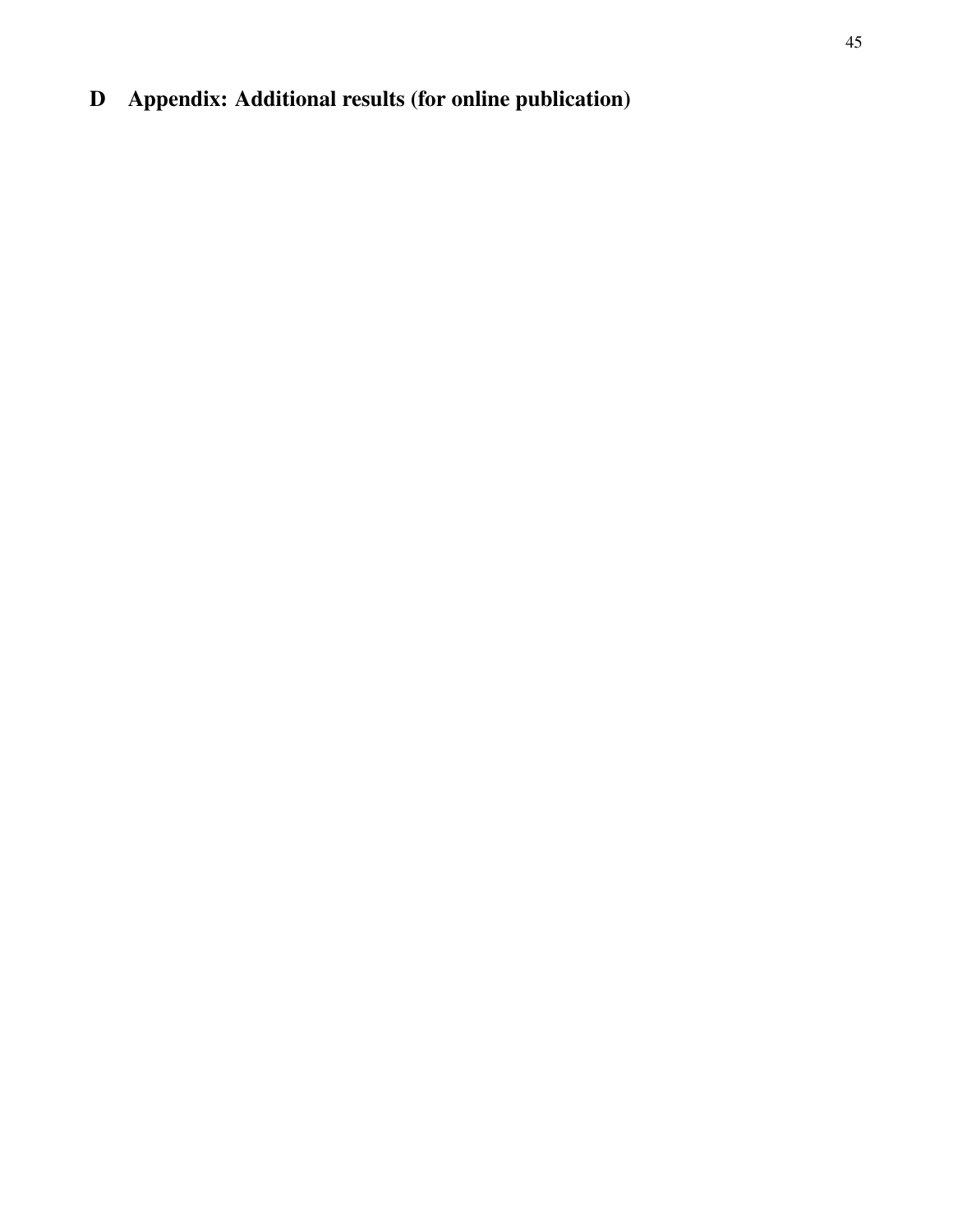Table D.1: Robustness of first stage estimates: Patent grants by examiner leniency instrument Table D.1: Robustness of first stage estimates: Patent grants by examiner leniency instrument

<span id="page-47-0"></span>

| effects included:<br>fixed                                                                                                                                                                                    |                  |       |                  |                       |           |
|---------------------------------------------------------------------------------------------------------------------------------------------------------------------------------------------------------------|------------------|-------|------------------|-----------------------|-----------|
|                                                                                                                                                                                                               | Application Year |       | Application Year | Class - by - Subclass |           |
|                                                                                                                                                                                                               |                  |       |                  |                       |           |
|                                                                                                                                                                                                               | $\widehat{\Xi}$  |       | $\widetilde{c}$  | ⊚                     |           |
|                                                                                                                                                                                                               |                  |       |                  |                       |           |
|                                                                                                                                                                                                               |                  |       |                  |                       |           |
| $\frac{1}{2}$ (mean = 0.3259)<br>$0/1$ , =1 if patent granted                                                                                                                                                 |                  |       |                  |                       |           |
|                                                                                                                                                                                                               |                  |       |                  |                       |           |
|                                                                                                                                                                                                               |                  |       |                  |                       |           |
| examiner leniency                                                                                                                                                                                             | 0.8577           | $***$ | 0.8518           | 0.8413<br>$***$       | $* * * *$ |
|                                                                                                                                                                                                               | (0.0357)         |       | (0.0529)         | (0.0536)              |           |
| number of observations                                                                                                                                                                                        | 14,016           |       | 6,318            | 6,318                 |           |
|                                                                                                                                                                                                               |                  |       |                  |                       |           |
|                                                                                                                                                                                                               |                  |       |                  |                       |           |
| Notes: This table presents robustness checks on our first stage estimates, relating the probability of patent grant to our examiner leniency instrument. Column (1) documents estimates that condition on Art |                  |       |                  |                       |           |

Unit-by-application year fixed effects. Column (3) replaces the Art Unit-by-application with Art Unit-by-application year-by-class-by-subclass fixed effects, estimated on the subsample of data meeting our sample restrictions. For ease of comparability, Column (2) documents estimates that condition on Art Unit-by-application year fixed effects but use the sample as in Column (3). \*: *Notes*: This table presents robustness checks on our first stage estimates, relating the probability of patent grant to our examiner leniency instrument. Column (1) documents estimates that condition on Art<br>Unit-by-applic  $\tilde{d}$ Ļ ŗ. Ĺ,  $a_{\mu}$ p<0.10; \*\*: p<0.05; \*\*\*: p<0.01.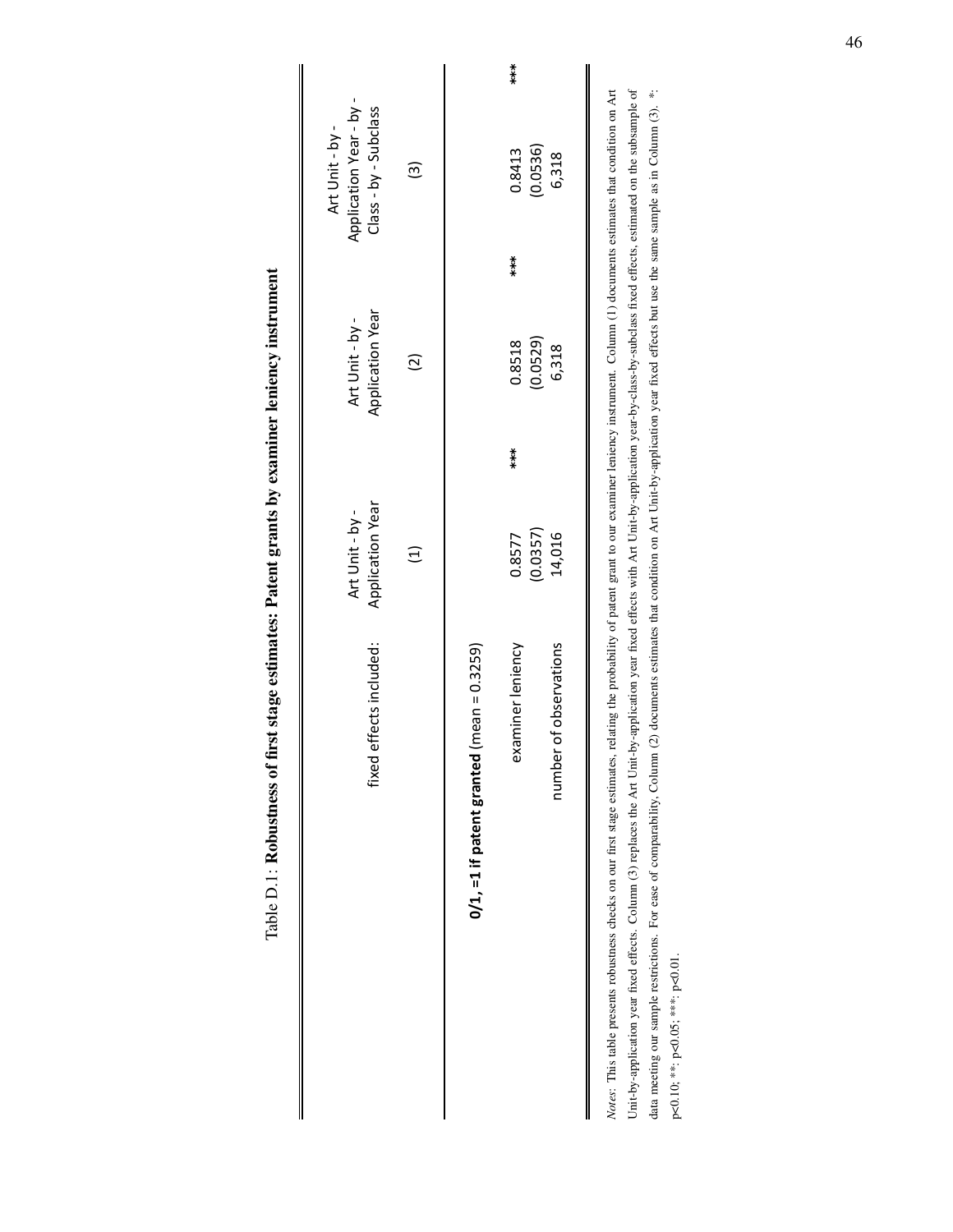

#### <span id="page-48-0"></span>Figure D.1: Follow-on innovation on patented and non-patented human genes: Robustness





(e) Gene-level scientific publications: Patents filed in or after 2001

(f) Gene-level clinical trials: Patents filed in or after 2001



*Notes*: This figure plots trends in follow-on innovation by year separately for genes that ever receive a patent, and for genes that never receive a patent. The figure is constructed from gene-level data. The left-hand side panels use gene-level scientific publications as a measure of follow-on innovation, and the right-hand-side panels use gene-level clinical trials as a measure of follow-on innovation. The first row of figures plots the average of indicator variables for any follow-on innovation by year; the second row of figures plots the average number of each follow-on measure by year; and the third row of figures limits the sample of patents to patents filed in or after 2001. In the third row of figures, the vertical line in the calendar year 2001 denotes that because this figure focuses on patents that were filed in or after 2001, all years prior to 2001 can be considered a pre-period and used to estimate the selection of genes into patenting based on pre-filing measures of scientific research (publications) and commercialization (clinical trials). In Panels (e) and (f), we add one to both outcome variables in order to include observations with no observed follow-on innovation.